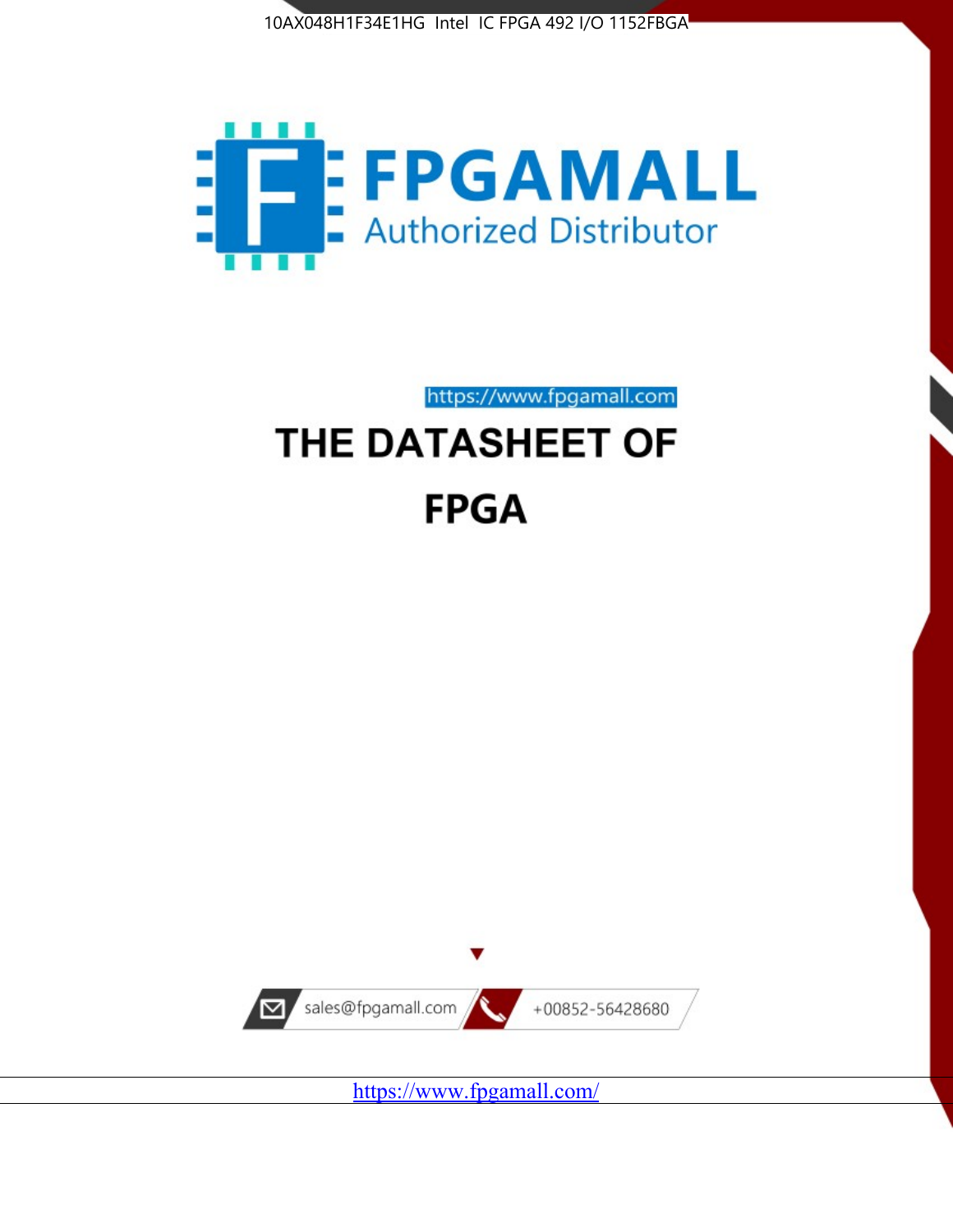10AX048H1F34E1HG Intel IC FPGA 492 I/O 1152FBGA



# **Intel® Arria® 10 Device Overview**



**A10-OVERVIEW | 2018.12.06** Latest document on the web: **[PDF](https://www.intel.com/content/dam/www/programmable/us/en/pdfs/literature/hb/arria-10/a10_overview.pdf)** | **[HTML](https://www.intel.com/content/www/us/en/programmable/documentation/sam1403480274650.html)**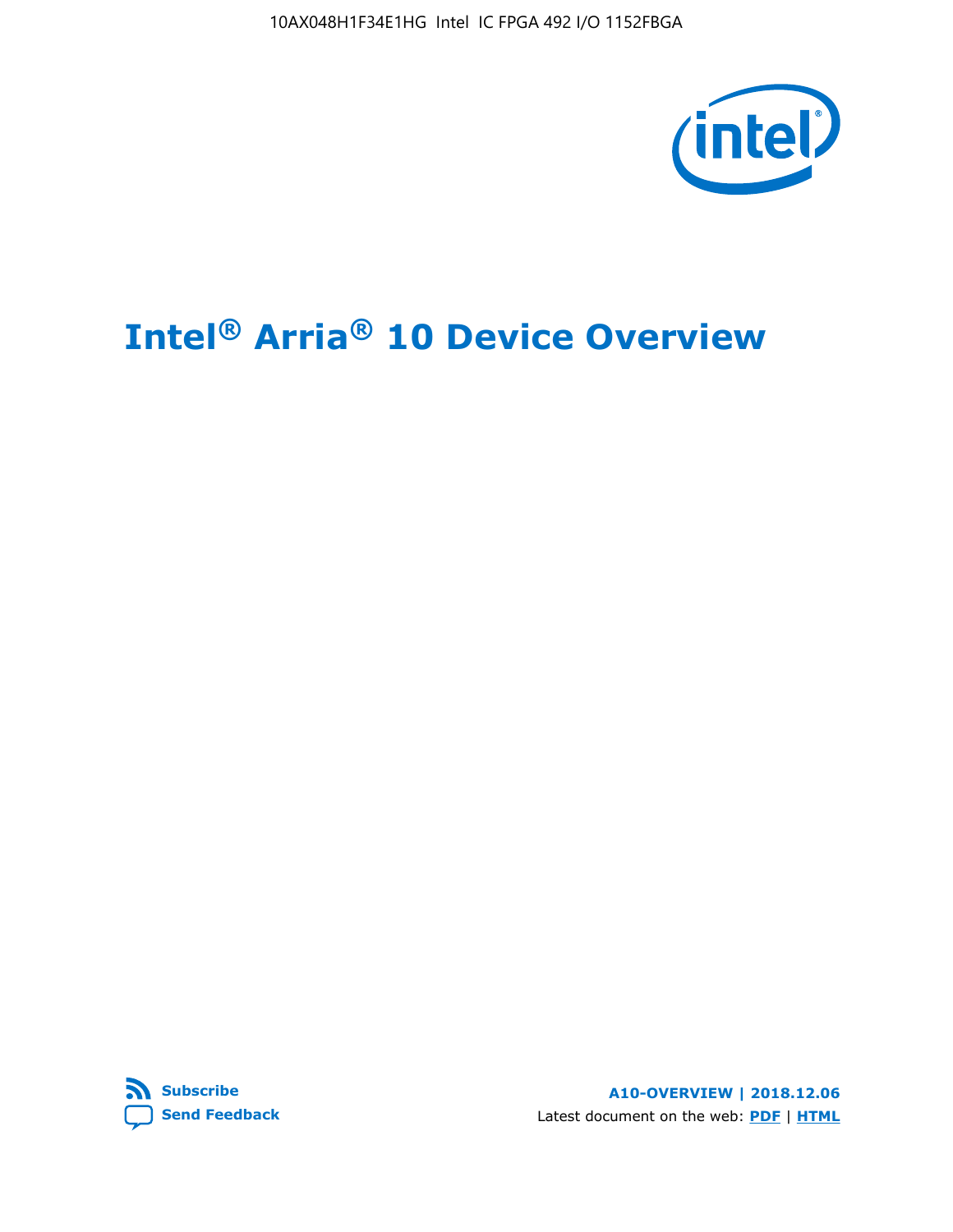

**Contents** 

# **Contents**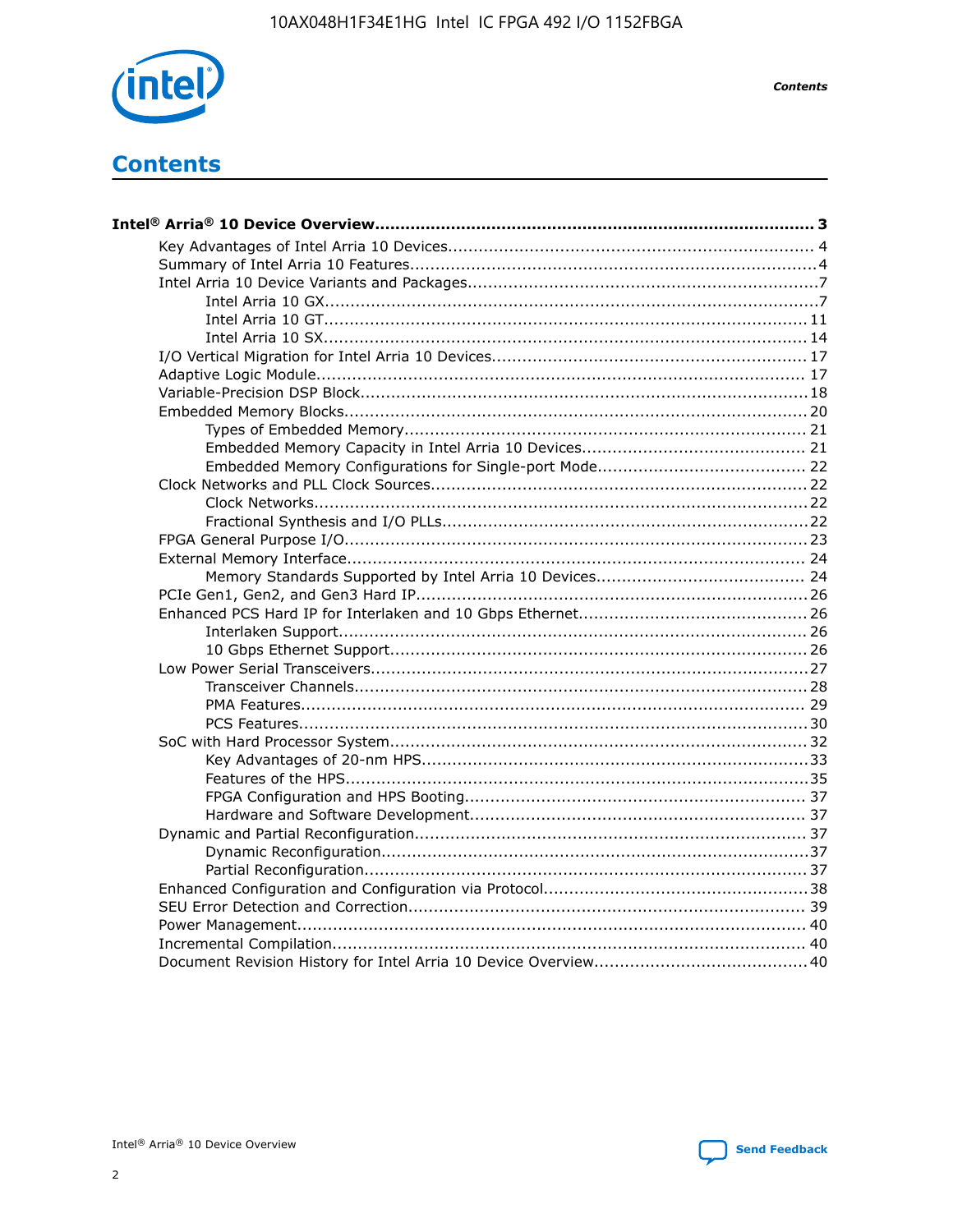**A10-OVERVIEW | 2018.12.06**

**[Send Feedback](mailto:FPGAtechdocfeedback@intel.com?subject=Feedback%20on%20Intel%20Arria%2010%20Device%20Overview%20(A10-OVERVIEW%202018.12.06)&body=We%20appreciate%20your%20feedback.%20In%20your%20comments,%20also%20specify%20the%20page%20number%20or%20paragraph.%20Thank%20you.)**



# **Intel® Arria® 10 Device Overview**

The Intel<sup>®</sup> Arria<sup>®</sup> 10 device family consists of high-performance and power-efficient 20 nm mid-range FPGAs and SoCs.

Intel Arria 10 device family delivers:

- Higher performance than the previous generation of mid-range and high-end FPGAs.
- Power efficiency attained through a comprehensive set of power-saving technologies.

The Intel Arria 10 devices are ideal for high performance, power-sensitive, midrange applications in diverse markets.

| <b>Market</b>         | <b>Applications</b>                                                                                               |
|-----------------------|-------------------------------------------------------------------------------------------------------------------|
| Wireless              | Channel and switch cards in remote radio heads<br>٠<br>Mobile backhaul<br>٠                                       |
| Wireline              | 40G/100G muxponders and transponders<br>٠<br>100G line cards<br>٠<br><b>Bridging</b><br>٠<br>Aggregation<br>٠     |
| <b>Broadcast</b>      | Studio switches<br>٠<br>Servers and transport<br>٠<br>Videoconferencing<br>٠<br>Professional audio and video<br>٠ |
| Computing and Storage | Flash cache<br>٠<br>Cloud computing servers<br>٠<br>Server acceleration<br>٠                                      |
| Medical               | Diagnostic scanners<br>٠<br>Diagnostic imaging<br>٠                                                               |
| Military              | Missile guidance and control<br>٠<br>Radar<br>٠<br>Electronic warfare<br>٠<br>Secure communications<br>٠          |

#### **Table 1. Sample Markets and Ideal Applications for Intel Arria 10 Devices**

#### **Related Information**

- [Intel Arria 10 Device Handbook: Known Issues](http://www.altera.com/support/kdb/solutions/rd07302013_646.html) Lists the planned updates to the *Intel Arria 10 Device Handbook* chapters.
- [Intel Arria 10 GX/GT Device Errata and Design Recommendations](https://www.intel.com/content/www/us/en/programmable/documentation/agz1493851706374.html#yqz1494433888646)
- [Intel Arria 10 SX Device Errata and Design Recommendations](https://www.intel.com/content/www/us/en/programmable/documentation/cru1462832385668.html#cru1462832558642)

Intel Corporation. All rights reserved. Intel, the Intel logo, Altera, Arria, Cyclone, Enpirion, MAX, Nios, Quartus and Stratix words and logos are trademarks of Intel Corporation or its subsidiaries in the U.S. and/or other countries. Intel warrants performance of its FPGA and semiconductor products to current specifications in accordance with Intel's standard warranty, but reserves the right to make changes to any products and services at any time without notice. Intel assumes no responsibility or liability arising out of the application or use of any information, product, or service described herein except as expressly agreed to in writing by Intel. Intel customers are advised to obtain the latest version of device specifications before relying on any published information and before placing orders for products or services. \*Other names and brands may be claimed as the property of others.

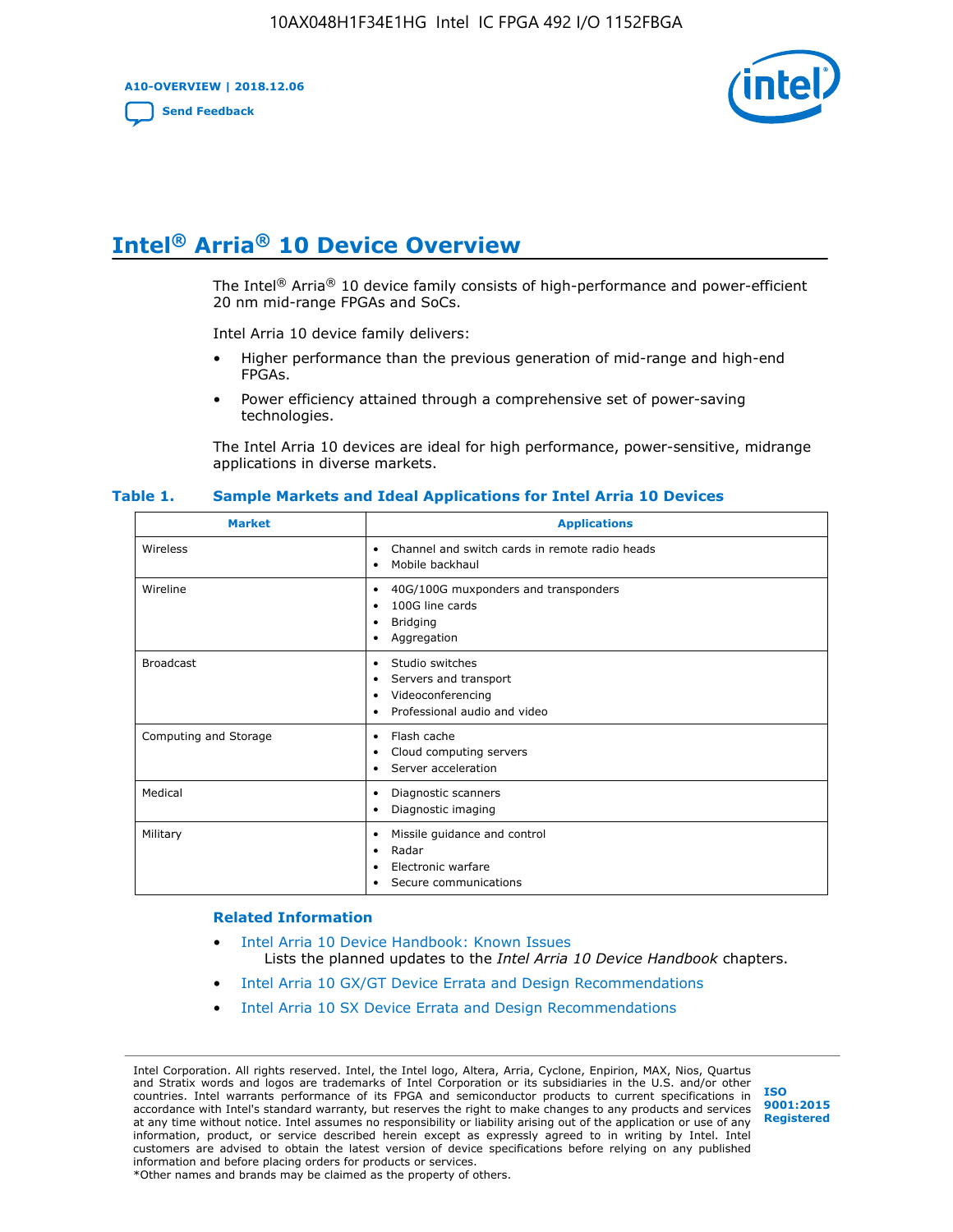

# **Key Advantages of Intel Arria 10 Devices**

# **Table 2. Key Advantages of the Intel Arria 10 Device Family**

| <b>Advantage</b>                                                                                          | <b>Supporting Feature</b>                                                                                                                                                                                                                                                                                                     |
|-----------------------------------------------------------------------------------------------------------|-------------------------------------------------------------------------------------------------------------------------------------------------------------------------------------------------------------------------------------------------------------------------------------------------------------------------------|
| Enhanced core architecture                                                                                | Built on TSMC's 20 nm process technology<br>$\bullet$<br>60% higher performance than the previous generation of mid-range FPGAs<br>٠<br>15% higher performance than the fastest previous-generation FPGA<br>٠                                                                                                                 |
| High-bandwidth integrated<br>transceivers                                                                 | Short-reach rates up to 25.8 Gigabits per second (Gbps)<br>٠<br>Backplane capability up to 12.5 Gbps<br>٠<br>Integrated 10GBASE-KR and 40GBASE-KR4 Forward Error Correction (FEC)<br>٠                                                                                                                                        |
| Improved logic integration and<br>hard IP blocks                                                          | 8-input adaptive logic module (ALM)<br>٠<br>Up to 65.6 megabits (Mb) of embedded memory<br>٠<br>Variable-precision digital signal processing (DSP) blocks<br>Fractional synthesis phase-locked loops (PLLs)<br>٠<br>Hard PCI Express Gen3 IP blocks<br>Hard memory controllers and PHY up to 2,400 Megabits per second (Mbps) |
| Second generation hard<br>processor system (HPS) with<br>integrated ARM* Cortex*-A9*<br>MPCore* processor | Tight integration of a dual-core ARM Cortex-A9 MPCore processor, hard IP, and an<br>٠<br>FPGA in a single Intel Arria 10 system-on-a-chip (SoC)<br>Supports over 128 Gbps peak bandwidth with integrated data coherency between<br>$\bullet$<br>the processor and the FPGA fabric                                             |
| Advanced power savings                                                                                    | Comprehensive set of advanced power saving features<br>٠<br>Power-optimized MultiTrack routing and core architecture<br>٠<br>Up to 40% lower power compared to previous generation of mid-range FPGAs<br>٠<br>Up to 60% lower power compared to previous generation of high-end FPGAs                                         |

# **Summary of Intel Arria 10 Features**

## **Table 3. Summary of Features for Intel Arria 10 Devices**

| <b>Feature</b>                  | <b>Description</b>                                                                                                                                                                                                                                                                                                                                                                                 |
|---------------------------------|----------------------------------------------------------------------------------------------------------------------------------------------------------------------------------------------------------------------------------------------------------------------------------------------------------------------------------------------------------------------------------------------------|
| Technology                      | TSMC's 20-nm SoC process technology<br>Allows operation at a lower $V_{\text{CC}}$ level of 0.82 V instead of the 0.9 V standard $V_{\text{CC}}$ core voltage                                                                                                                                                                                                                                      |
| Packaging                       | 1.0 mm ball-pitch Fineline BGA packaging<br>٠<br>0.8 mm ball-pitch Ultra Fineline BGA packaging<br>Multiple devices with identical package footprints for seamless migration between different<br><b>FPGA</b> densities<br>Devices with compatible package footprints allow migration to next generation high-end<br>Stratix $@10$ devices<br>RoHS, leaded $(1)$ , and lead-free (Pb-free) options |
| High-performance<br>FPGA fabric | Enhanced 8-input ALM with four registers<br>Improved multi-track routing architecture to reduce congestion and improve compilation time<br>Hierarchical core clocking architecture<br>Fine-grained partial reconfiguration                                                                                                                                                                         |
| Internal memory<br>blocks       | M20K-20-Kb memory blocks with hard error correction code (ECC)<br>Memory logic array block (MLAB)-640-bit memory                                                                                                                                                                                                                                                                                   |
|                                 | continued                                                                                                                                                                                                                                                                                                                                                                                          |



<sup>(1)</sup> Contact Intel for availability.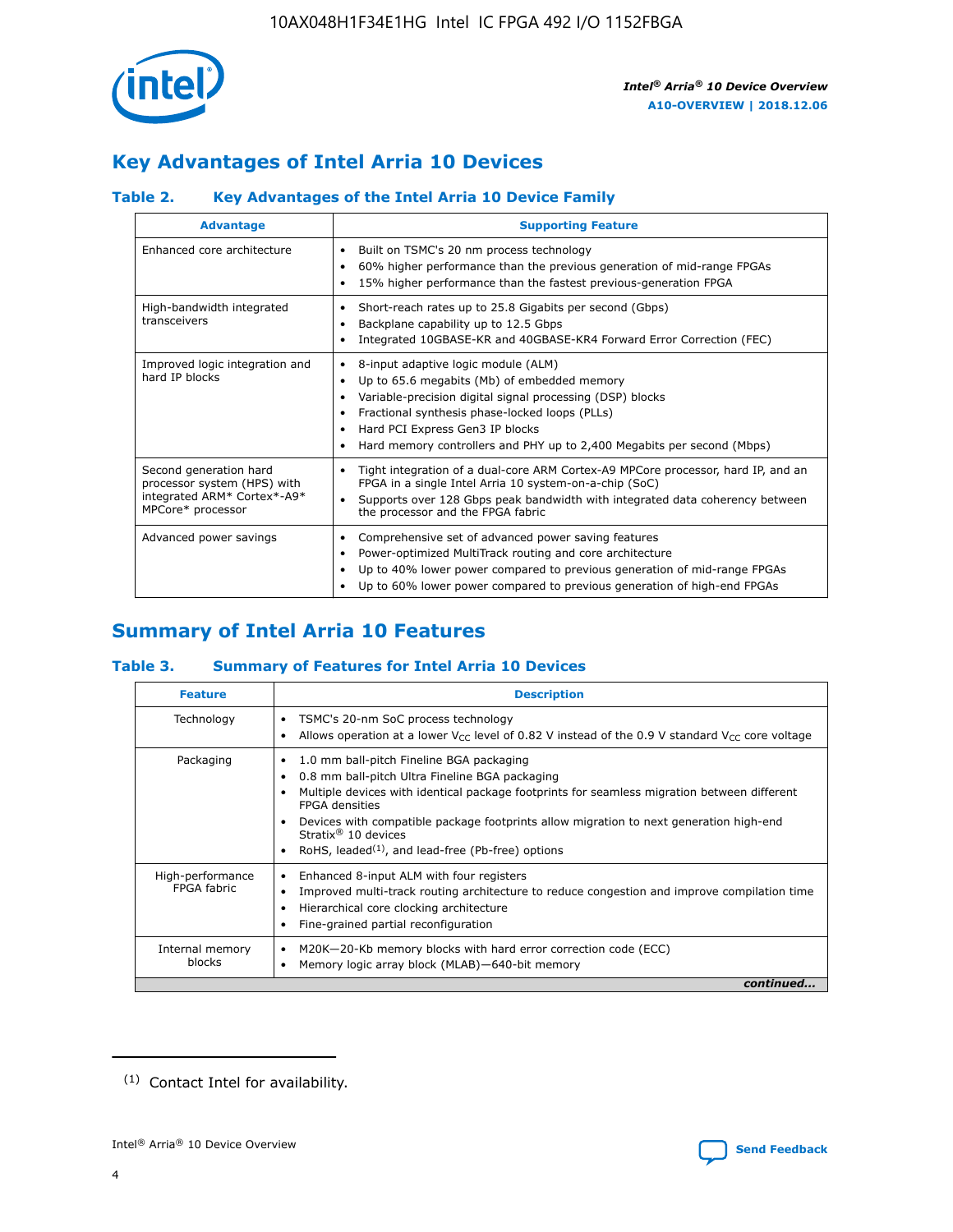r



| <b>Feature</b>                         | <b>Description</b>                                                                                             |                                                                                                                                                                                                                                                                                                                                                                                                                                                                                                                                                                                                                                                                                                                                                                                                                                                                  |  |  |  |  |  |
|----------------------------------------|----------------------------------------------------------------------------------------------------------------|------------------------------------------------------------------------------------------------------------------------------------------------------------------------------------------------------------------------------------------------------------------------------------------------------------------------------------------------------------------------------------------------------------------------------------------------------------------------------------------------------------------------------------------------------------------------------------------------------------------------------------------------------------------------------------------------------------------------------------------------------------------------------------------------------------------------------------------------------------------|--|--|--|--|--|
| Embedded Hard IP<br>blocks             | Variable-precision DSP                                                                                         | Native support for signal processing precision levels from $18 \times 19$ to<br>$\bullet$<br>54 x 54<br>Native support for 27 x 27 multiplier mode<br>$\bullet$<br>64-bit accumulator and cascade for systolic finite impulse responses<br>(FIRs)<br>Internal coefficient memory banks<br>$\bullet$<br>Preadder/subtractor for improved efficiency<br>Additional pipeline register to increase performance and reduce<br>power<br>Supports floating point arithmetic:<br>- Perform multiplication, addition, subtraction, multiply-add,<br>multiply-subtract, and complex multiplication.<br>- Supports multiplication with accumulation capability, cascade<br>summation, and cascade subtraction capability.<br>- Dynamic accumulator reset control.<br>- Support direct vector dot and complex multiplication chaining<br>multiply floating point DSP blocks. |  |  |  |  |  |
|                                        | Memory controller                                                                                              | DDR4, DDR3, and DDR3L                                                                                                                                                                                                                                                                                                                                                                                                                                                                                                                                                                                                                                                                                                                                                                                                                                            |  |  |  |  |  |
|                                        | PCI Express*                                                                                                   | PCI Express (PCIe*) Gen3 (x1, x2, x4, or x8), Gen2 (x1, x2, x4, or x8)<br>and Gen1 (x1, x2, x4, or x8) hard IP with complete protocol stack,<br>endpoint, and root port                                                                                                                                                                                                                                                                                                                                                                                                                                                                                                                                                                                                                                                                                          |  |  |  |  |  |
|                                        | Transceiver I/O                                                                                                | 10GBASE-KR/40GBASE-KR4 Forward Error Correction (FEC)<br>PCS hard IPs that support:<br>- 10-Gbps Ethernet (10GbE)<br>- PCIe PIPE interface<br>- Interlaken<br>- Gbps Ethernet (GbE)<br>- Common Public Radio Interface (CPRI) with deterministic latency<br>support<br>- Gigabit-capable passive optical network (GPON) with fast lock-<br>time support<br>13.5G JESD204b<br>$\bullet$<br>8B/10B, 64B/66B, 64B/67B encoders and decoders<br>Custom mode support for proprietary protocols                                                                                                                                                                                                                                                                                                                                                                        |  |  |  |  |  |
| Core clock networks                    | $\bullet$                                                                                                      | Up to 800 MHz fabric clocking, depending on the application:<br>- 667 MHz external memory interface clocking with 2,400 Mbps DDR4 interface<br>- 800 MHz LVDS interface clocking with 1,600 Mbps LVDS interface<br>Global, regional, and peripheral clock networks<br>Clock networks that are not used can be gated to reduce dynamic power                                                                                                                                                                                                                                                                                                                                                                                                                                                                                                                      |  |  |  |  |  |
| Phase-locked loops<br>(PLLs)           | High-resolution fractional synthesis PLLs:<br>$\bullet$<br>Integer PLLs:<br>- Adjacent to general purpose I/Os | - Precision clock synthesis, clock delay compensation, and zero delay buffering (ZDB)<br>- Support integer mode and fractional mode<br>- Fractional mode support with third-order delta-sigma modulation<br>- Support external memory and LVDS interfaces                                                                                                                                                                                                                                                                                                                                                                                                                                                                                                                                                                                                        |  |  |  |  |  |
| FPGA General-purpose<br>$I/Os$ (GPIOs) | On-chip termination (OCT)<br>٠<br>$\bullet$                                                                    | 1.6 Gbps LVDS-every pair can be configured as receiver or transmitter<br>1.2 V to 3.0 V single-ended LVTTL/LVCMOS interfacing                                                                                                                                                                                                                                                                                                                                                                                                                                                                                                                                                                                                                                                                                                                                    |  |  |  |  |  |
| <b>External Memory</b><br>Interface    | $\bullet$                                                                                                      | Hard memory controller- DDR4, DDR3, and DDR3L support<br>$-$ DDR4-speeds up to 1,200 MHz/2,400 Mbps<br>- DDR3-speeds up to 1,067 MHz/2,133 Mbps<br>Soft memory controller—provides support for RLDRAM $3^{(2)}$ , QDR IV $^{(2)}$ , and QDR II+<br>continued                                                                                                                                                                                                                                                                                                                                                                                                                                                                                                                                                                                                     |  |  |  |  |  |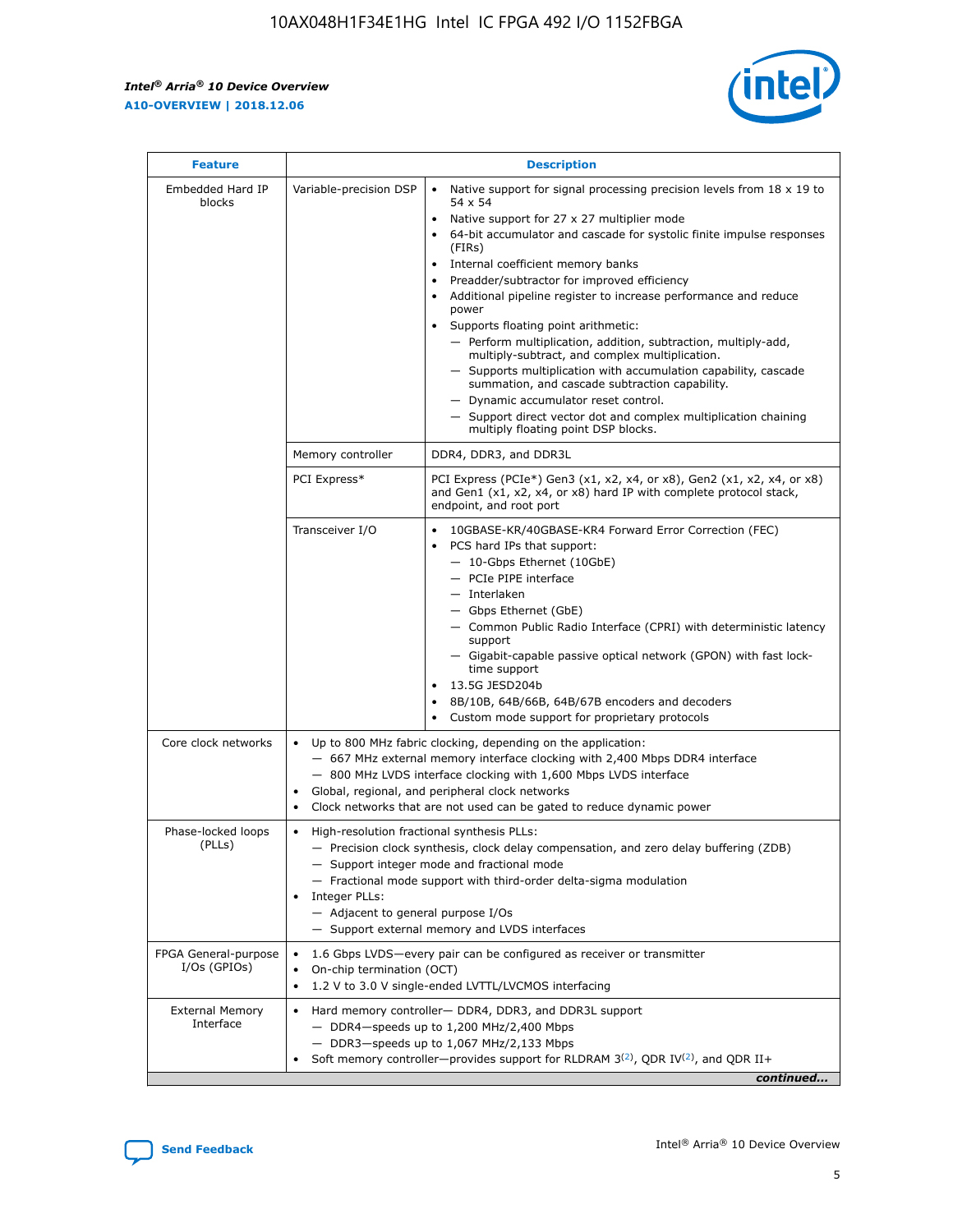

| <b>Feature</b>                                    | <b>Description</b>                                                                                                                                                                                                                                                                                                                                                                                                                                                                                                                                                                                                                                  |
|---------------------------------------------------|-----------------------------------------------------------------------------------------------------------------------------------------------------------------------------------------------------------------------------------------------------------------------------------------------------------------------------------------------------------------------------------------------------------------------------------------------------------------------------------------------------------------------------------------------------------------------------------------------------------------------------------------------------|
| Low-power serial<br>transceivers                  | • Continuous operating range:<br>- Intel Arria 10 GX-1 Gbps to 17.4 Gbps<br>- Intel Arria 10 GT-1 Gbps to 25.8 Gbps<br>Backplane support:<br>- Intel Arria 10 GX-up to 12.5<br>- Intel Arria 10 GT-up to 12.5<br>Extended range down to 125 Mbps with oversampling<br>ATX transmit PLLs with user-configurable fractional synthesis capability<br>Electronic Dispersion Compensation (EDC) support for XFP, SFP+, QSFP, and CFP optical<br>module<br>Adaptive linear and decision feedback equalization<br>$\bullet$<br>Transmitter pre-emphasis and de-emphasis<br>$\bullet$<br>Dynamic partial reconfiguration of individual transceiver channels |
| <b>HPS</b><br>(Intel Arria 10 SX<br>devices only) | Dual-core ARM Cortex-A9 MPCore processor-1.2 GHz CPU with<br>Processor and system<br>$\bullet$<br>1.5 GHz overdrive capability<br>256 KB on-chip RAM and 64 KB on-chip ROM<br>System peripherals—general-purpose timers, watchdog timers, direct<br>memory access (DMA) controller, FPGA configuration manager, and<br>clock and reset managers<br>Security features-anti-tamper, secure boot, Advanced Encryption<br>Standard (AES) and authentication (SHA)<br>ARM CoreSight* JTAG debug access port, trace port, and on-chip<br>trace storage                                                                                                    |
|                                                   | <b>External interfaces</b><br>Hard memory interface-Hard memory controller (2,400 Mbps DDR4,<br>$\bullet$<br>and 2,133 Mbps DDR3), Quad serial peripheral interface (QSPI) flash<br>controller, NAND flash controller, direct memory access (DMA)<br>controller, Secure Digital/MultiMediaCard (SD/MMC) controller<br>Communication interface-10/100/1000 Ethernet media access<br>control (MAC), USB On-The-GO (OTG) controllers, I <sup>2</sup> C controllers,<br>UART 16550, serial peripheral interface (SPI), and up to 62<br>HPS GPIO interfaces (48 direct-share I/Os)                                                                       |
|                                                   | High-performance ARM AMBA* AXI bus bridges that support<br>Interconnects to core<br>$\bullet$<br>simultaneous read and write<br>HPS-FPGA bridges-include the FPGA-to-HPS, HPS-to-FPGA, and<br>$\bullet$<br>lightweight HPS-to-FPGA bridges that allow the FPGA fabric to issue<br>transactions to slaves in the HPS, and vice versa<br>Configuration bridge that allows HPS configuration manager to<br>configure the core logic via dedicated 32-bit configuration port<br>FPGA-to-HPS SDRAM controller bridge-provides configuration<br>interfaces for the multiport front end (MPFE) of the HPS SDRAM<br>controller                              |
| Configuration                                     | Tamper protection—comprehensive design protection to protect your valuable IP investments<br>Enhanced 256-bit advanced encryption standard (AES) design security with authentication<br>٠<br>Configuration via protocol (CvP) using PCIe Gen1, Gen2, or Gen3<br>continued                                                                                                                                                                                                                                                                                                                                                                           |

<sup>(2)</sup> Intel Arria 10 devices support this external memory interface using hard PHY with soft memory controller.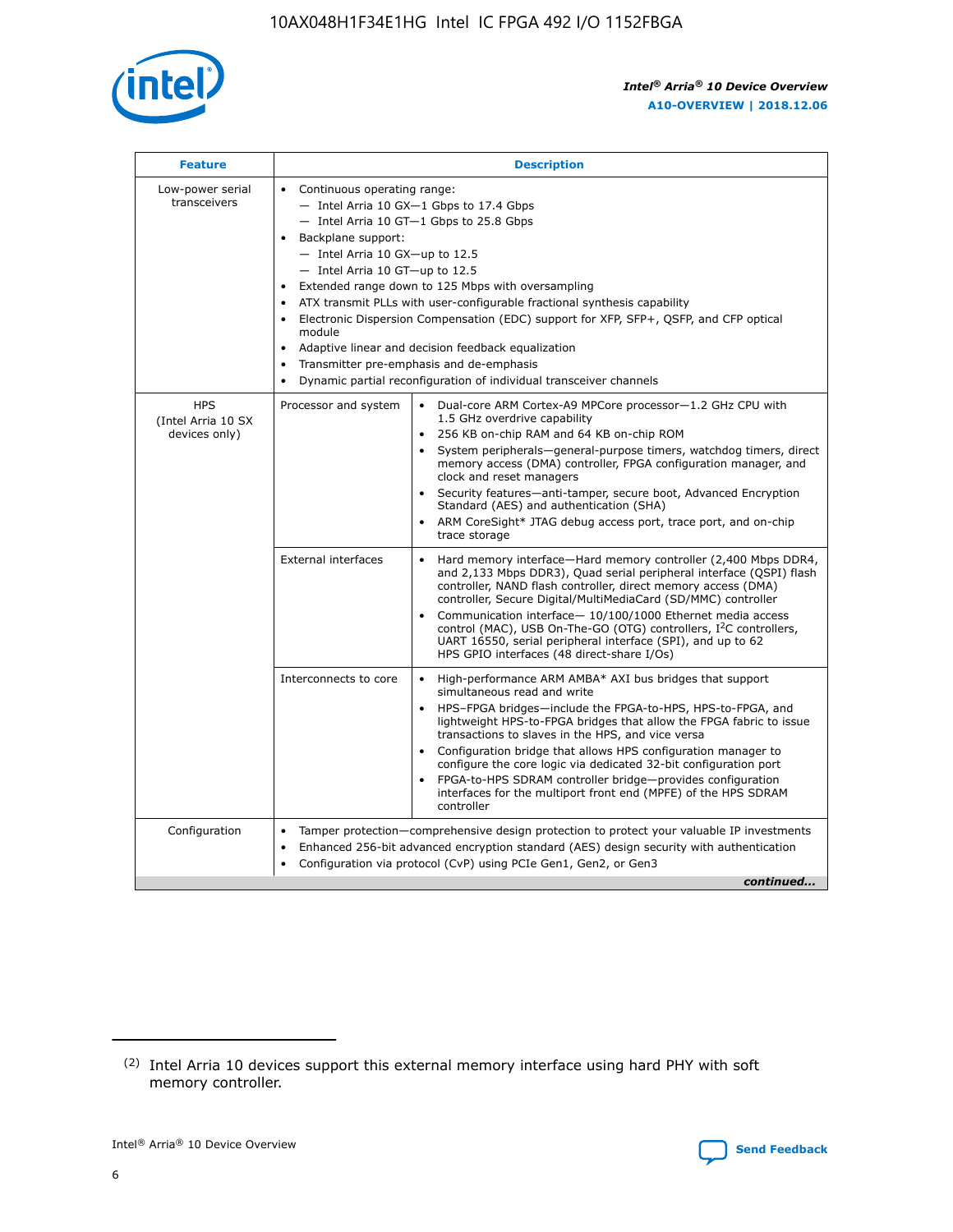

| <b>Feature</b>     | <b>Description</b>                                                                                                                                                                                               |
|--------------------|------------------------------------------------------------------------------------------------------------------------------------------------------------------------------------------------------------------|
|                    | Dynamic reconfiguration of the transceivers and PLLs<br>Fine-grained partial reconfiguration of the core fabric<br>Active Serial x4 Interface<br>$\bullet$                                                       |
| Power management   | SmartVID<br>Low static power device options<br>Programmable Power Technology<br>Intel Quartus <sup>®</sup> Prime integrated power analysis                                                                       |
| Software and tools | Intel Quartus Prime design suite<br>Transceiver toolkit<br>Platform Designer system integration tool<br>DSP Builder for Intel FPGAs<br>OpenCL <sup>™</sup> support<br>Intel SoC FPGA Embedded Design Suite (EDS) |

## **Related Information**

[Intel Arria 10 Transceiver PHY Overview](https://www.intel.com/content/www/us/en/programmable/documentation/nik1398707230472.html#nik1398706768037) Provides details on Intel Arria 10 transceivers.

# **Intel Arria 10 Device Variants and Packages**

#### **Table 4. Device Variants for the Intel Arria 10 Device Family**

| <b>Variant</b>    | <b>Description</b>                                                                                                                                                                                                     |
|-------------------|------------------------------------------------------------------------------------------------------------------------------------------------------------------------------------------------------------------------|
| Intel Arria 10 GX | FPGA featuring 17.4 Gbps transceivers for short reach applications with 12.5 backplane driving<br>capability.                                                                                                          |
| Intel Arria 10 GT | FPGA featuring:<br>17.4 Gbps transceivers for short reach applications with 12.5 backplane driving capability.<br>25.8 Gbps transceivers for supporting CAUI-4 and CEI-25G applications with CFP2 and CFP4<br>modules. |
| Intel Arria 10 SX | SoC integrating ARM-based HPS and FPGA featuring 17.4 Gbps transceivers for short reach<br>applications with 12.5 backplane driving capability.                                                                        |

# **Intel Arria 10 GX**

This section provides the available options, maximum resource counts, and package plan for the Intel Arria 10 GX devices.

The information in this section is correct at the time of publication. For the latest information and to get more details, refer to the Intel FPGA Product Selector.

#### **Related Information**

#### [Intel FPGA Product Selector](http://www.altera.com/products/selector/psg-selector.html) Provides the latest information on Intel products.

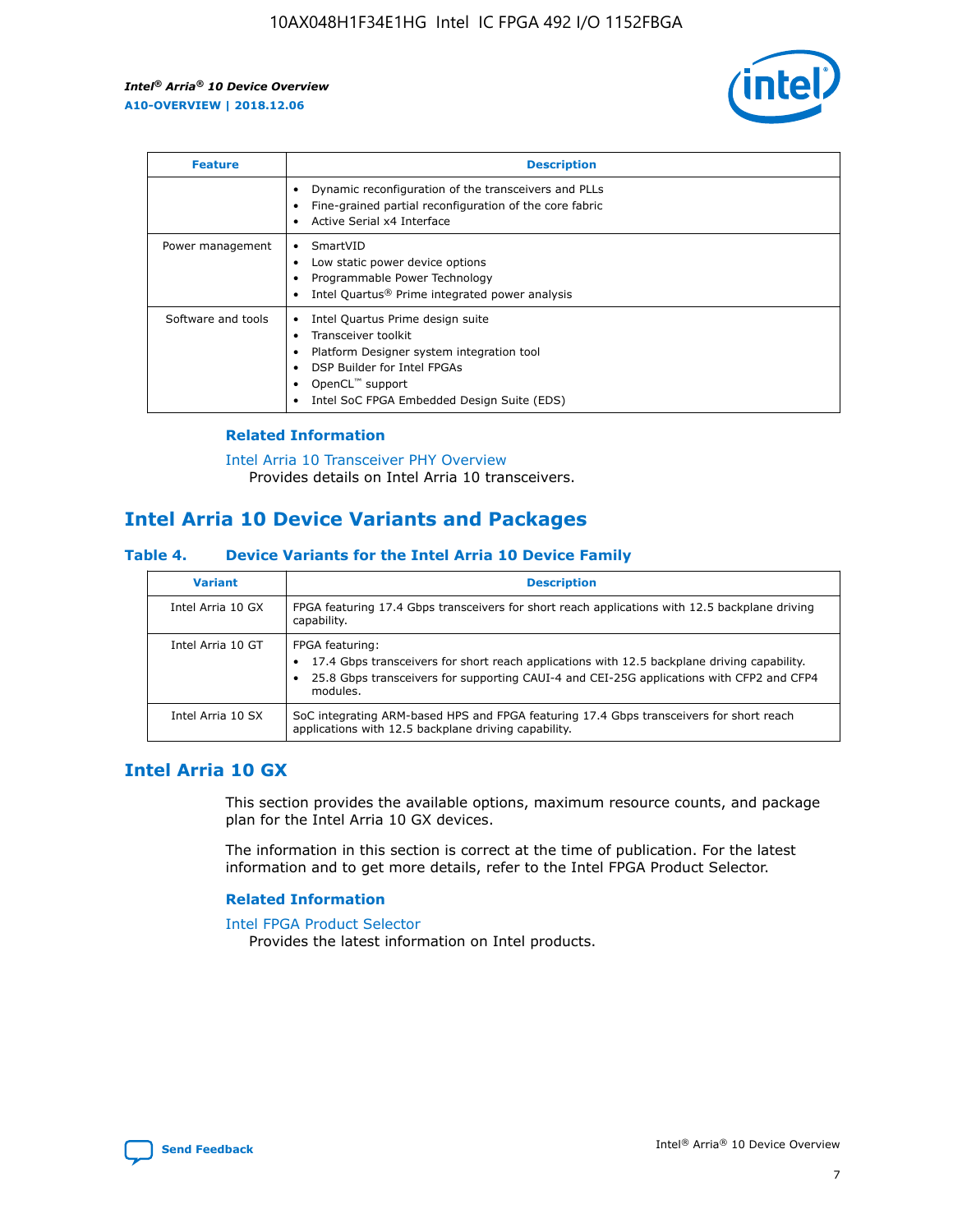

# **Available Options**





#### **Related Information**

[Transceiver Performance for Intel Arria 10 GX/SX Devices](https://www.intel.com/content/www/us/en/programmable/documentation/mcn1413182292568.html#mcn1413213965502) Provides more information about the transceiver speed grade.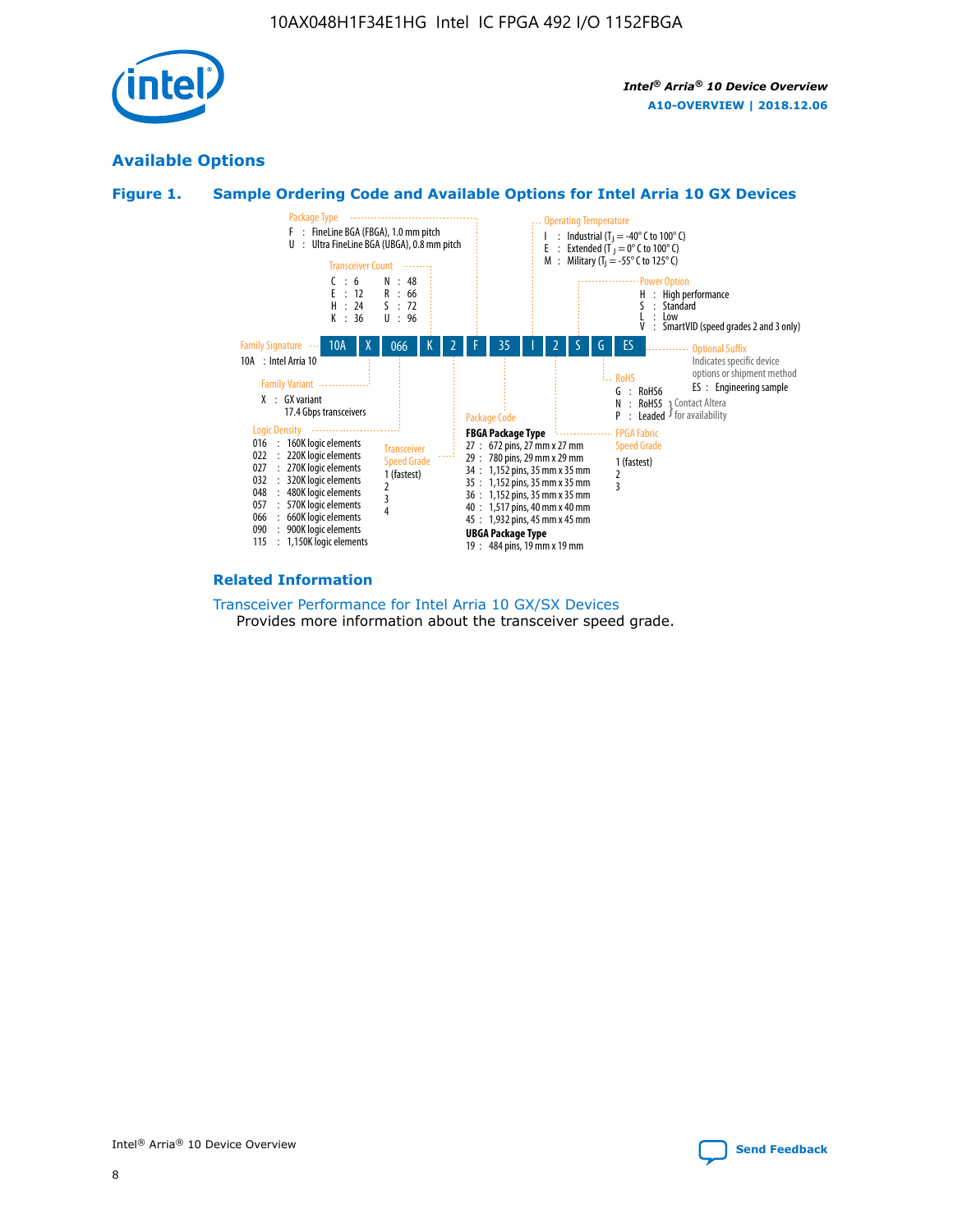

## **Maximum Resources**

#### **Table 5. Maximum Resource Counts for Intel Arria 10 GX Devices (GX 160, GX 220, GX 270, GX 320, and GX 480)**

| <b>Resource</b>              |                         | <b>Product Line</b> |                    |                |                |                |  |  |  |
|------------------------------|-------------------------|---------------------|--------------------|----------------|----------------|----------------|--|--|--|
|                              |                         | <b>GX 160</b>       | <b>GX 220</b>      | <b>GX 270</b>  | <b>GX 320</b>  | <b>GX 480</b>  |  |  |  |
| Logic Elements (LE) (K)      |                         | 160                 | 220                | 270            | 320            | 480            |  |  |  |
| <b>ALM</b>                   |                         | 61,510              | 80,330             | 101,620        | 119,900        | 183,590        |  |  |  |
| Register                     |                         | 246,040             | 406,480<br>321,320 |                | 479,600        | 734,360        |  |  |  |
| Memory (Kb)                  | M <sub>20</sub> K       | 8,800               | 11,740<br>15,000   |                | 17,820         | 28,620         |  |  |  |
| <b>MLAB</b>                  |                         | 1,050               | 1,690              | 2,452          | 2,727          | 4,164          |  |  |  |
| Variable-precision DSP Block |                         | 156                 | 192<br>830<br>985  |                |                | 1,368          |  |  |  |
| 18 x 19 Multiplier           |                         | 312                 | 384                | 1,970<br>1,660 |                | 2,736          |  |  |  |
| PLL                          | Fractional<br>Synthesis | 6                   | 6                  | 8              | 8              | 12             |  |  |  |
|                              | I/O                     | 6                   | 6                  | 8              | 8              | 12             |  |  |  |
| 17.4 Gbps Transceiver        |                         | 12                  | 12                 | 24             | 24             | 36             |  |  |  |
| GPIO <sup>(3)</sup>          |                         | 288                 | 288                | 384<br>384     |                | 492            |  |  |  |
| LVDS Pair $(4)$              |                         | 120                 | 120                | 168            | 168            | 222            |  |  |  |
| PCIe Hard IP Block           |                         | 1                   | 1                  | 2              | $\overline{2}$ | $\overline{2}$ |  |  |  |
| Hard Memory Controller       |                         | 6                   | 6                  | 8              | 8              | 12             |  |  |  |

<sup>(4)</sup> Each LVDS I/O pair can be used as differential input or output.



<sup>(3)</sup> The number of GPIOs does not include transceiver I/Os. In the Intel Quartus Prime software, the number of user I/Os includes transceiver I/Os.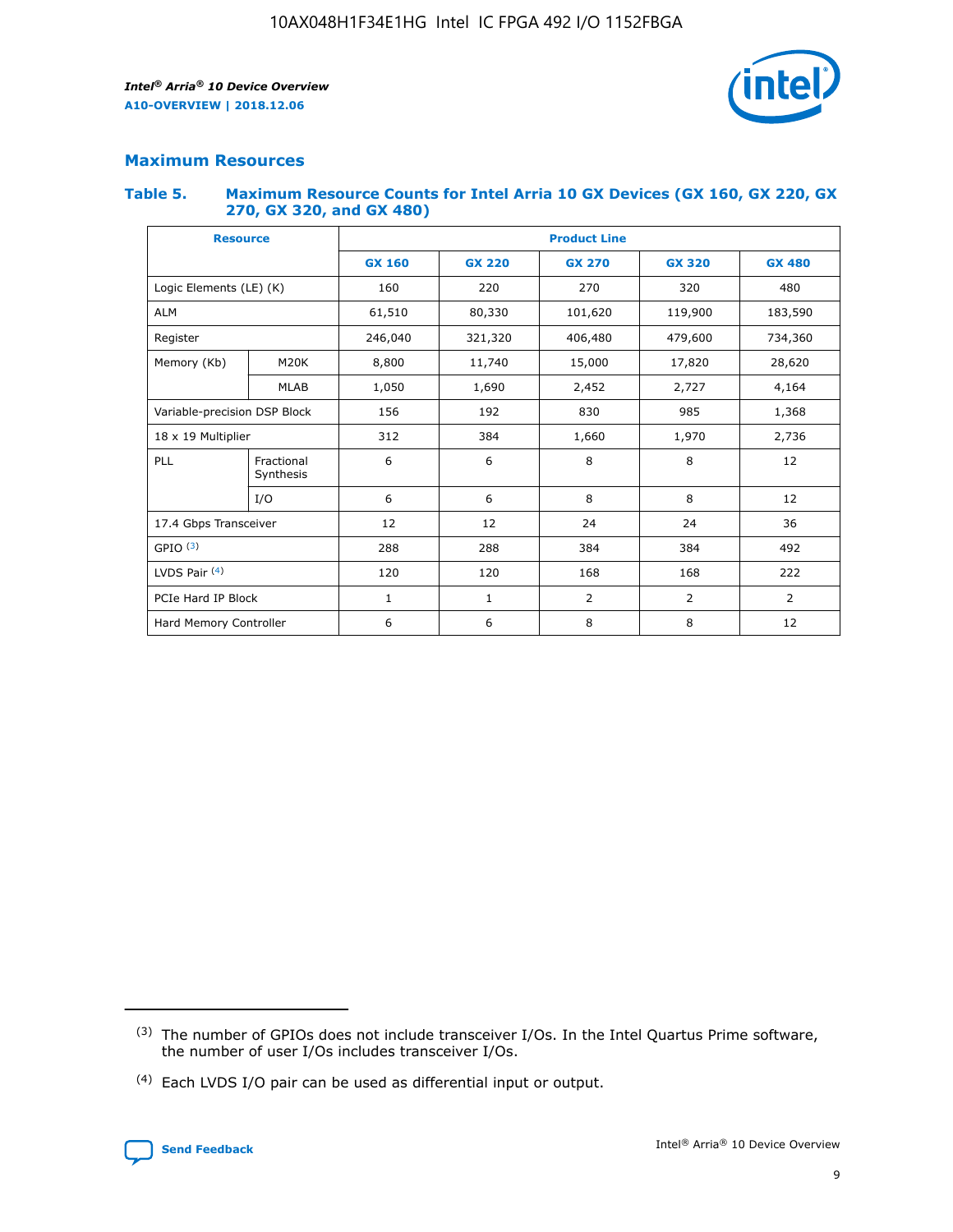

## **Table 6. Maximum Resource Counts for Intel Arria 10 GX Devices (GX 570, GX 660, GX 900, and GX 1150)**

|                              | <b>Resource</b>         | <b>Product Line</b> |                |                |                |  |  |  |
|------------------------------|-------------------------|---------------------|----------------|----------------|----------------|--|--|--|
|                              |                         | <b>GX 570</b>       | <b>GX 660</b>  | <b>GX 900</b>  | <b>GX 1150</b> |  |  |  |
| Logic Elements (LE) (K)      |                         | 570                 | 660            | 900            | 1,150          |  |  |  |
| <b>ALM</b>                   |                         | 217,080             | 251,680        | 339,620        | 427,200        |  |  |  |
| Register                     |                         | 868,320             | 1,006,720      | 1,358,480      | 1,708,800      |  |  |  |
| Memory (Kb)                  | <b>M20K</b>             | 36,000              | 42,620         | 48,460         | 54,260         |  |  |  |
| <b>MLAB</b>                  |                         | 5,096               | 5,788<br>9,386 |                | 12,984         |  |  |  |
| Variable-precision DSP Block |                         | 1,523               | 1,687          | 1,518          | 1,518          |  |  |  |
| $18 \times 19$ Multiplier    |                         | 3,046               | 3,374          | 3,036          | 3,036          |  |  |  |
| PLL                          | Fractional<br>Synthesis | 16                  | 16             | 32             | 32             |  |  |  |
|                              | I/O                     | 16                  | 16             | 16             | 16             |  |  |  |
| 17.4 Gbps Transceiver        |                         | 48                  | 48             |                | 96             |  |  |  |
| GPIO <sup>(3)</sup>          |                         | 696                 | 696            | 768            | 768            |  |  |  |
| LVDS Pair $(4)$              |                         | 324                 | 324            | 384            | 384            |  |  |  |
| PCIe Hard IP Block           |                         | 2                   | $\overline{2}$ | $\overline{4}$ | 4              |  |  |  |
| Hard Memory Controller       |                         | 16                  | 16             | 16             | 16             |  |  |  |

# **Package Plan**

## **Table 7. Package Plan for Intel Arria 10 GX Devices (U19, F27, and F29)**

Refer to I/O and High Speed I/O in Intel Arria 10 Devices chapter for the number of 3 V I/O, LVDS I/O, and LVDS channels in each device package.

| <b>Product Line</b> |         | U <sub>19</sub><br>$(19 \text{ mm} \times 19 \text{ mm})$<br>484-pin UBGA) |             | <b>F27</b><br>(27 mm × 27 mm,<br>672-pin FBGA) |          |             | <b>F29</b><br>(29 mm × 29 mm,<br>780-pin FBGA) |          |             |  |
|---------------------|---------|----------------------------------------------------------------------------|-------------|------------------------------------------------|----------|-------------|------------------------------------------------|----------|-------------|--|
|                     | 3 V I/O | LVDS I/O                                                                   | <b>XCVR</b> | 3 V I/O                                        | LVDS I/O | <b>XCVR</b> | 3 V I/O                                        | LVDS I/O | <b>XCVR</b> |  |
| GX 160              | 48      | 192                                                                        | 6           | 48                                             | 192      | 12          | 48                                             | 240      | 12          |  |
| GX 220              | 48      | 192                                                                        | 6           | 48                                             | 192      | 12          | 48                                             | 240      | 12          |  |
| GX 270              |         |                                                                            |             | 48                                             | 192      | 12          | 48                                             | 312      | 12          |  |
| GX 320              |         |                                                                            |             | 48                                             | 192      | 12          | 48                                             | 312      | 12          |  |
| GX 480              |         |                                                                            |             |                                                |          |             | 48                                             | 312      | 12          |  |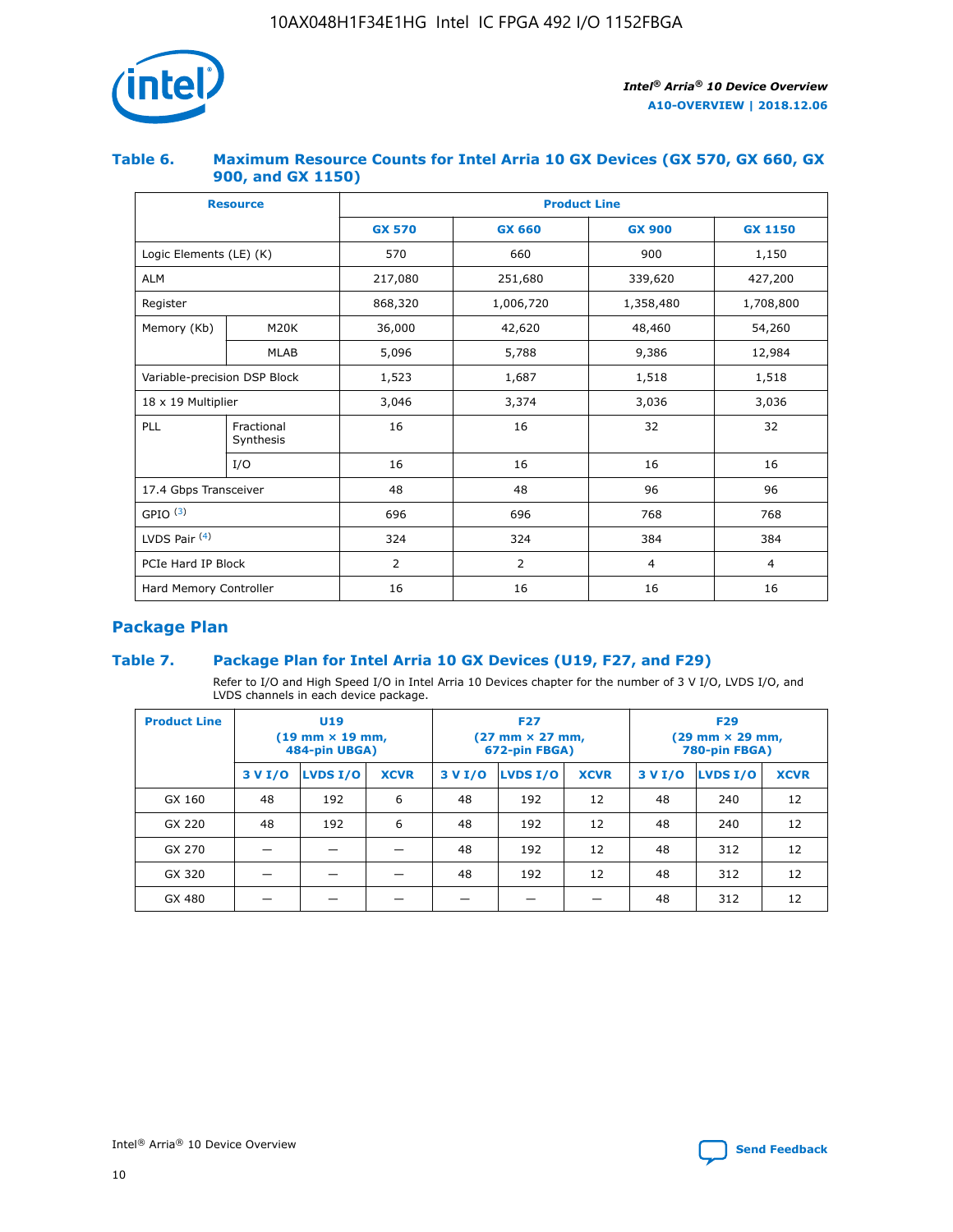

#### **Table 8. Package Plan for Intel Arria 10 GX Devices (F34, F35, NF40, and KF40)**

Refer to I/O and High Speed I/O in Intel Arria 10 Devices chapter for the number of 3 V I/O, LVDS I/O, and LVDS channels in each device package.

| <b>Product Line</b> |           | <b>F34</b><br>$(35 \text{ mm} \times 35 \text{ mm})$<br>1152-pin FBGA) |             | <b>F35</b><br>$(35 \text{ mm} \times 35 \text{ mm})$<br><b>1152-pin FBGA)</b> |                    | <b>KF40</b><br>$(40$ mm $\times$ 40 mm,<br>1517-pin FBGA) |           | <b>NF40</b><br>$(40 \text{ mm} \times 40 \text{ mm})$<br><b>1517-pin FBGA)</b> |             |            |                    |             |
|---------------------|-----------|------------------------------------------------------------------------|-------------|-------------------------------------------------------------------------------|--------------------|-----------------------------------------------------------|-----------|--------------------------------------------------------------------------------|-------------|------------|--------------------|-------------|
|                     | 3V<br>I/O | <b>LVDS</b><br>I/O                                                     | <b>XCVR</b> | 3V<br>I/O                                                                     | <b>LVDS</b><br>I/O | <b>XCVR</b>                                               | 3V<br>I/O | <b>LVDS</b><br>I/O                                                             | <b>XCVR</b> | 3 V<br>I/O | <b>LVDS</b><br>I/O | <b>XCVR</b> |
| GX 270              | 48        | 336                                                                    | 24          | 48                                                                            | 336                | 24                                                        |           |                                                                                |             |            |                    |             |
| GX 320              | 48        | 336                                                                    | 24          | 48                                                                            | 336                | 24                                                        |           |                                                                                |             |            |                    |             |
| GX 480              | 48        | 444                                                                    | 24          | 48                                                                            | 348                | 36                                                        |           |                                                                                |             |            |                    |             |
| GX 570              | 48        | 444                                                                    | 24          | 48                                                                            | 348                | 36                                                        | 96        | 600                                                                            | 36          | 48         | 540                | 48          |
| GX 660              | 48        | 444                                                                    | 24          | 48                                                                            | 348                | 36                                                        | 96        | 600                                                                            | 36          | 48         | 540                | 48          |
| GX 900              |           | 504                                                                    | 24          | –                                                                             |                    |                                                           |           |                                                                                |             |            | 600                | 48          |
| GX 1150             |           | 504                                                                    | 24          |                                                                               |                    |                                                           |           |                                                                                |             |            | 600                | 48          |

#### **Table 9. Package Plan for Intel Arria 10 GX Devices (RF40, NF45, SF45, and UF45)**

Refer to I/O and High Speed I/O in Intel Arria 10 Devices chapter for the number of 3 V I/O, LVDS I/O, and LVDS channels in each device package.

| <b>Product Line</b> | <b>RF40</b><br>$(40 \text{ mm} \times 40 \text{ mm})$<br>1517-pin FBGA) |                    | <b>NF45</b><br>$(45 \text{ mm} \times 45 \text{ mm})$<br><b>1932-pin FBGA)</b> |            |                    | <b>SF45</b><br>$(45 \text{ mm} \times 45 \text{ mm})$<br><b>1932-pin FBGA)</b> |            |                    | <b>UF45</b><br>$(45 \text{ mm} \times 45 \text{ mm})$<br>1932-pin FBGA) |           |                    |             |
|---------------------|-------------------------------------------------------------------------|--------------------|--------------------------------------------------------------------------------|------------|--------------------|--------------------------------------------------------------------------------|------------|--------------------|-------------------------------------------------------------------------|-----------|--------------------|-------------|
|                     | 3V<br>I/O                                                               | <b>LVDS</b><br>I/O | <b>XCVR</b>                                                                    | 3 V<br>I/O | <b>LVDS</b><br>I/O | <b>XCVR</b>                                                                    | 3 V<br>I/O | <b>LVDS</b><br>I/O | <b>XCVR</b>                                                             | 3V<br>I/O | <b>LVDS</b><br>I/O | <b>XCVR</b> |
| GX 900              |                                                                         | 342                | 66                                                                             | _          | 768                | 48                                                                             |            | 624                | 72                                                                      |           | 480                | 96          |
| GX 1150             |                                                                         | 342                | 66                                                                             | -          | 768                | 48                                                                             |            | 624                | 72                                                                      |           | 480                | 96          |

#### **Related Information**

[I/O and High-Speed Differential I/O Interfaces in Intel Arria 10 Devices chapter, Intel](https://www.intel.com/content/www/us/en/programmable/documentation/sam1403482614086.html#sam1403482030321) [Arria 10 Device Handbook](https://www.intel.com/content/www/us/en/programmable/documentation/sam1403482614086.html#sam1403482030321)

Provides the number of 3 V and LVDS I/Os, and LVDS channels for each Intel Arria 10 device package.

# **Intel Arria 10 GT**

This section provides the available options, maximum resource counts, and package plan for the Intel Arria 10 GT devices.

The information in this section is correct at the time of publication. For the latest information and to get more details, refer to the Intel FPGA Product Selector.

#### **Related Information**

#### [Intel FPGA Product Selector](http://www.altera.com/products/selector/psg-selector.html)

Provides the latest information on Intel products.

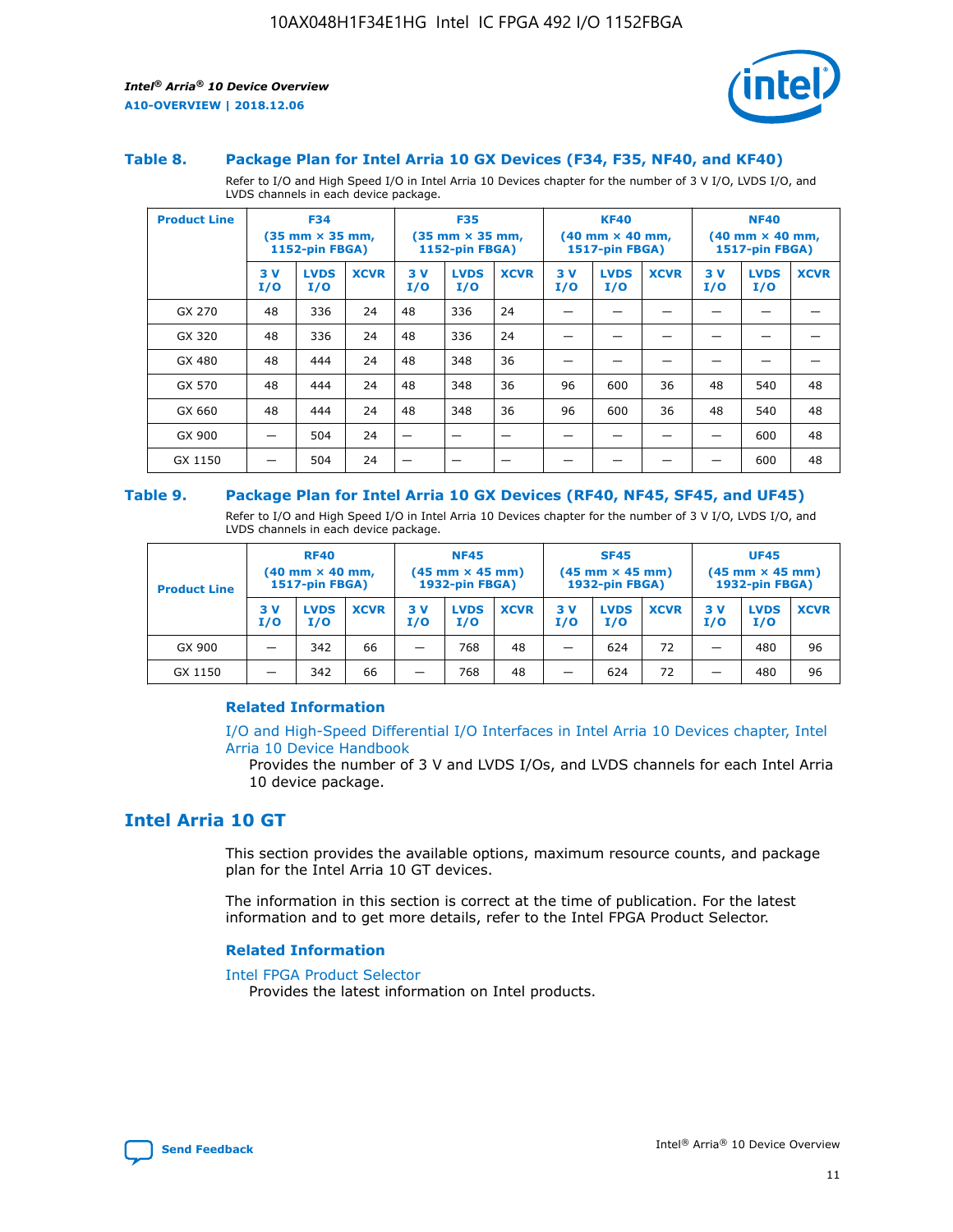

# **Available Options**

# **Figure 2. Sample Ordering Code and Available Options for Intel Arria 10 GT Devices**

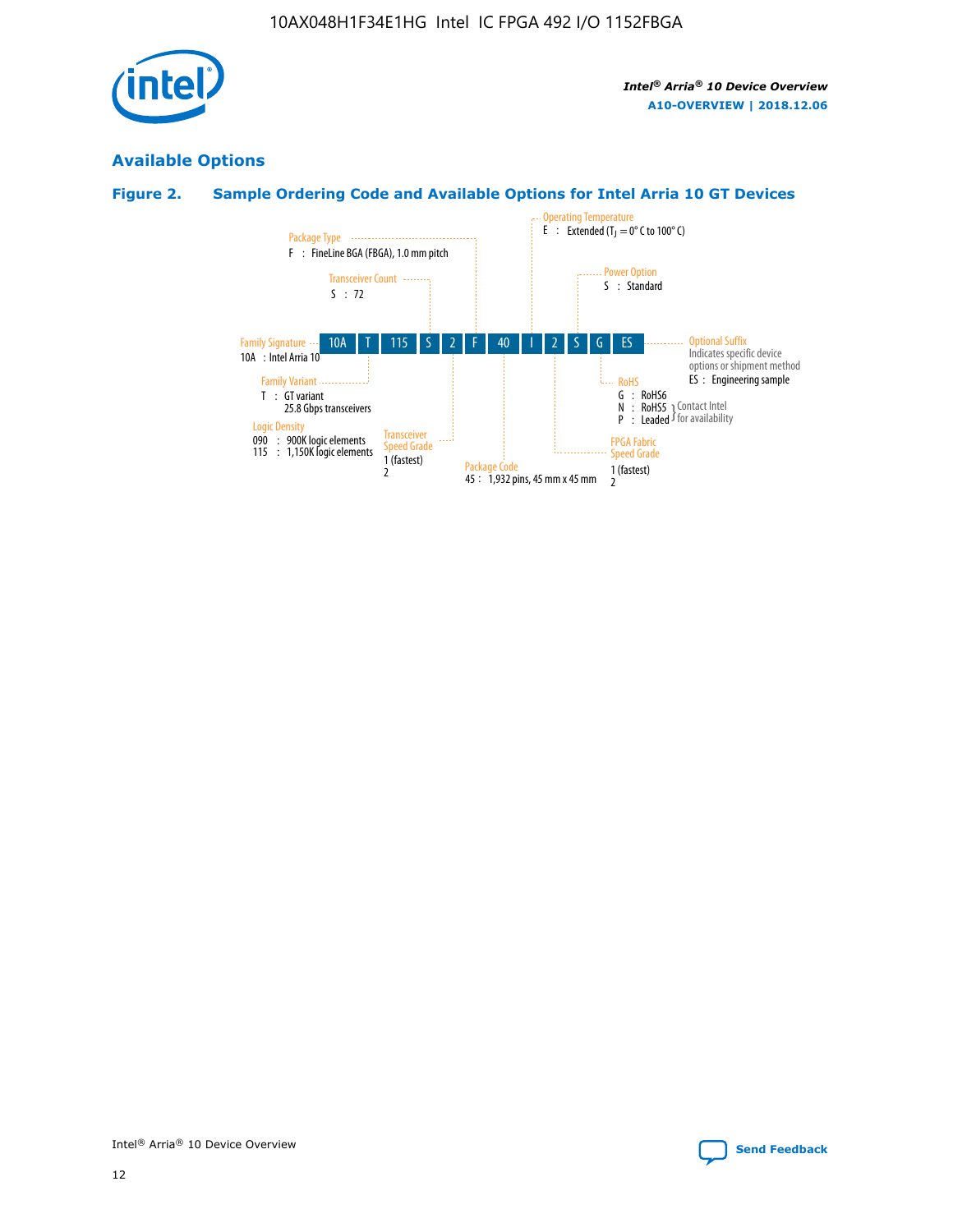

## **Maximum Resources**

#### **Table 10. Maximum Resource Counts for Intel Arria 10 GT Devices**

| <b>Resource</b>              |                      | <b>Product Line</b> |                |  |
|------------------------------|----------------------|---------------------|----------------|--|
|                              |                      | <b>GT 900</b>       | <b>GT 1150</b> |  |
| Logic Elements (LE) (K)      |                      | 900                 | 1,150          |  |
| <b>ALM</b>                   |                      | 339,620             | 427,200        |  |
| Register                     |                      | 1,358,480           | 1,708,800      |  |
| Memory (Kb)                  | M20K                 | 48,460              | 54,260         |  |
|                              | <b>MLAB</b>          | 9,386               | 12,984         |  |
| Variable-precision DSP Block |                      | 1,518               | 1,518          |  |
| 18 x 19 Multiplier           |                      | 3,036               | 3,036          |  |
| PLL                          | Fractional Synthesis | 32                  | 32             |  |
|                              | I/O                  | 16                  | 16             |  |
| Transceiver                  | 17.4 Gbps            | 72(5)               | 72(5)          |  |
|                              | 25.8 Gbps            | 6                   | 6              |  |
| GPIO <sup>(6)</sup>          |                      | 624                 | 624            |  |
| LVDS Pair $(7)$              |                      | 312                 | 312            |  |
| PCIe Hard IP Block           |                      | $\overline{4}$      | $\overline{4}$ |  |
| Hard Memory Controller       |                      | 16                  | 16             |  |

#### **Related Information**

#### [Intel Arria 10 GT Channel Usage](https://www.intel.com/content/www/us/en/programmable/documentation/nik1398707230472.html#nik1398707008178)

Configuring GT/GX channels in Intel Arria 10 GT devices.

## **Package Plan**

#### **Table 11. Package Plan for Intel Arria 10 GT Devices**

Refer to I/O and High Speed I/O in Intel Arria 10 Devices chapter for the number of 3 V I/O, LVDS I/O, and LVDS channels in each device package.

| <b>Product Line</b> | <b>SF45</b><br>(45 mm × 45 mm, 1932-pin FBGA) |                 |             |  |  |  |
|---------------------|-----------------------------------------------|-----------------|-------------|--|--|--|
|                     | 3 V I/O                                       | <b>LVDS I/O</b> | <b>XCVR</b> |  |  |  |
| GT 900              |                                               | 624             | 72          |  |  |  |
| GT 1150             |                                               | 624             | 72          |  |  |  |

<sup>(7)</sup> Each LVDS I/O pair can be used as differential input or output.



 $(5)$  If all 6 GT channels are in use, 12 of the GX channels are not usable.

<sup>(6)</sup> The number of GPIOs does not include transceiver I/Os. In the Intel Quartus Prime software, the number of user I/Os includes transceiver I/Os.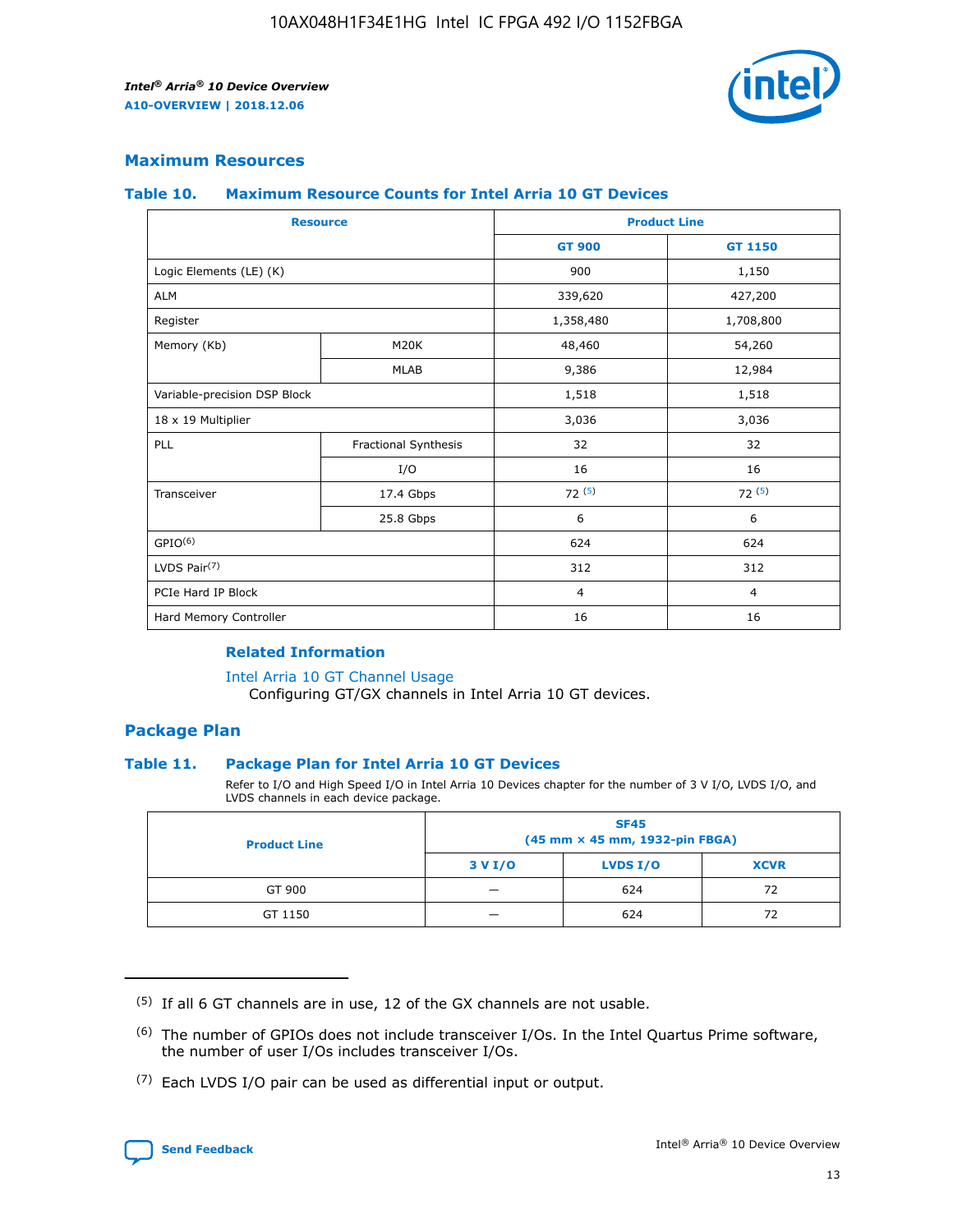

#### **Related Information**

[I/O and High-Speed Differential I/O Interfaces in Intel Arria 10 Devices chapter, Intel](https://www.intel.com/content/www/us/en/programmable/documentation/sam1403482614086.html#sam1403482030321) [Arria 10 Device Handbook](https://www.intel.com/content/www/us/en/programmable/documentation/sam1403482614086.html#sam1403482030321)

Provides the number of 3 V and LVDS I/Os, and LVDS channels for each Intel Arria 10 device package.

# **Intel Arria 10 SX**

This section provides the available options, maximum resource counts, and package plan for the Intel Arria 10 SX devices.

The information in this section is correct at the time of publication. For the latest information and to get more details, refer to the Intel FPGA Product Selector.

#### **Related Information**

[Intel FPGA Product Selector](http://www.altera.com/products/selector/psg-selector.html) Provides the latest information on Intel products.

#### **Available Options**

#### **Figure 3. Sample Ordering Code and Available Options for Intel Arria 10 SX Devices**



#### **Related Information**

[Transceiver Performance for Intel Arria 10 GX/SX Devices](https://www.intel.com/content/www/us/en/programmable/documentation/mcn1413182292568.html#mcn1413213965502) Provides more information about the transceiver speed grade.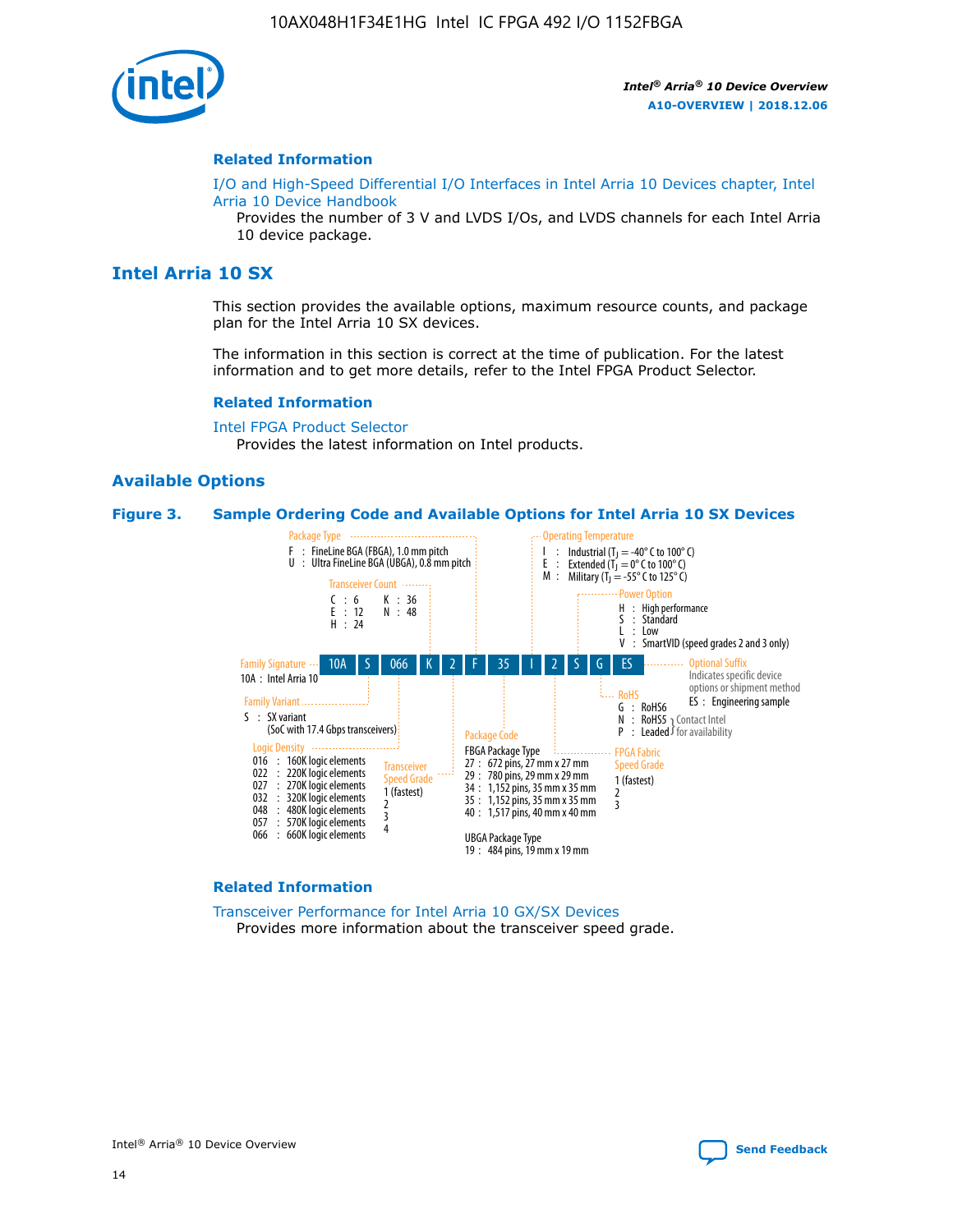

## **Maximum Resources**

#### **Table 12. Maximum Resource Counts for Intel Arria 10 SX Devices**

| <b>Resource</b>                   |                         |               |               |               | <b>Product Line</b> |               |               |               |
|-----------------------------------|-------------------------|---------------|---------------|---------------|---------------------|---------------|---------------|---------------|
|                                   |                         | <b>SX 160</b> | <b>SX 220</b> | <b>SX 270</b> | <b>SX 320</b>       | <b>SX 480</b> | <b>SX 570</b> | <b>SX 660</b> |
| Logic Elements (LE) (K)           |                         | 160           | 220           | 270           | 320                 | 480           | 570           | 660           |
| <b>ALM</b>                        |                         | 61,510        | 80,330        | 101,620       | 119,900             | 183,590       | 217,080       | 251,680       |
| Register                          |                         | 246,040       | 321,320       | 406,480       | 479,600             | 734,360       | 868,320       | 1,006,720     |
| Memory (Kb)                       | M20K                    | 8,800         | 11,740        | 15,000        | 17,820              | 28,620        | 36,000        | 42,620        |
|                                   | <b>MLAB</b>             | 1,050         | 1,690         | 2,452         | 2,727               | 4,164         | 5,096         | 5,788         |
| Variable-precision DSP Block      |                         | 156           | 192           | 830           | 985                 | 1,368         | 1,523         | 1,687         |
| 18 x 19 Multiplier                |                         | 312           | 384           | 1,660         | 1,970               | 2,736         | 3,046         | 3,374         |
| PLL                               | Fractional<br>Synthesis | 6             | 6             | 8             | 8                   | 12            | 16            | 16            |
|                                   | I/O                     | 6             | 6             | 8             | 8                   | 12            | 16            | 16            |
| 17.4 Gbps Transceiver             |                         | 12            | 12            | 24            | 24                  | 36            | 48            | 48            |
| GPIO <sup>(8)</sup>               |                         | 288           | 288           | 384           | 384                 | 492           | 696           | 696           |
| LVDS Pair $(9)$                   |                         | 120           | 120           | 168           | 168                 | 174           | 324           | 324           |
|                                   | PCIe Hard IP Block      |               | $\mathbf{1}$  | 2             | $\overline{2}$      | 2             | 2             | 2             |
| Hard Memory Controller            |                         | 6             | 6             | 8             | 8                   | 12            | 16            | 16            |
| ARM Cortex-A9 MPCore<br>Processor |                         | Yes           | Yes           | Yes           | Yes                 | Yes           | Yes           | Yes           |

## **Package Plan**

#### **Table 13. Package Plan for Intel Arria 10 SX Devices (U19, F27, F29, and F34)**

Refer to I/O and High Speed I/O in Intel Arria 10 Devices chapter for the number of 3 V I/O, LVDS I/O, and LVDS channels in each device package.

| <b>Product Line</b> | U19<br>$(19 \text{ mm} \times 19 \text{ mm})$ .<br>484-pin UBGA) |                    |             | <b>F27</b><br>$(27 \text{ mm} \times 27 \text{ mm})$<br>672-pin FBGA) |                    | <b>F29</b><br>$(29 \text{ mm} \times 29 \text{ mm})$<br>780-pin FBGA) |           |                    | <b>F34</b><br>$(35 \text{ mm} \times 35 \text{ mm})$<br><b>1152-pin FBGA)</b> |           |                    |             |
|---------------------|------------------------------------------------------------------|--------------------|-------------|-----------------------------------------------------------------------|--------------------|-----------------------------------------------------------------------|-----------|--------------------|-------------------------------------------------------------------------------|-----------|--------------------|-------------|
|                     | 3V<br>I/O                                                        | <b>LVDS</b><br>I/O | <b>XCVR</b> | 3V<br>I/O                                                             | <b>LVDS</b><br>I/O | <b>XCVR</b>                                                           | 3V<br>I/O | <b>LVDS</b><br>I/O | <b>XCVR</b>                                                                   | 3V<br>I/O | <b>LVDS</b><br>I/O | <b>XCVR</b> |
| SX 160              | 48                                                               | 144                | 6           | 48                                                                    | 192                | 12                                                                    | 48        | 240                | 12                                                                            |           |                    |             |
| SX 220              | 48                                                               | 144                | 6           | 48                                                                    | 192                | 12                                                                    | 48        | 240                | 12                                                                            |           |                    |             |
| SX 270              |                                                                  |                    |             | 48                                                                    | 192                | 12                                                                    | 48        | 312                | 12                                                                            | 48        | 336                | 24          |
| SX 320              |                                                                  |                    |             | 48                                                                    | 192                | 12                                                                    | 48        | 312                | 12                                                                            | 48        | 336                | 24          |
|                     |                                                                  |                    |             |                                                                       |                    |                                                                       |           |                    |                                                                               |           |                    | continued   |

 $(8)$  The number of GPIOs does not include transceiver I/Os. In the Intel Quartus Prime software, the number of user I/Os includes transceiver I/Os.

 $(9)$  Each LVDS I/O pair can be used as differential input or output.

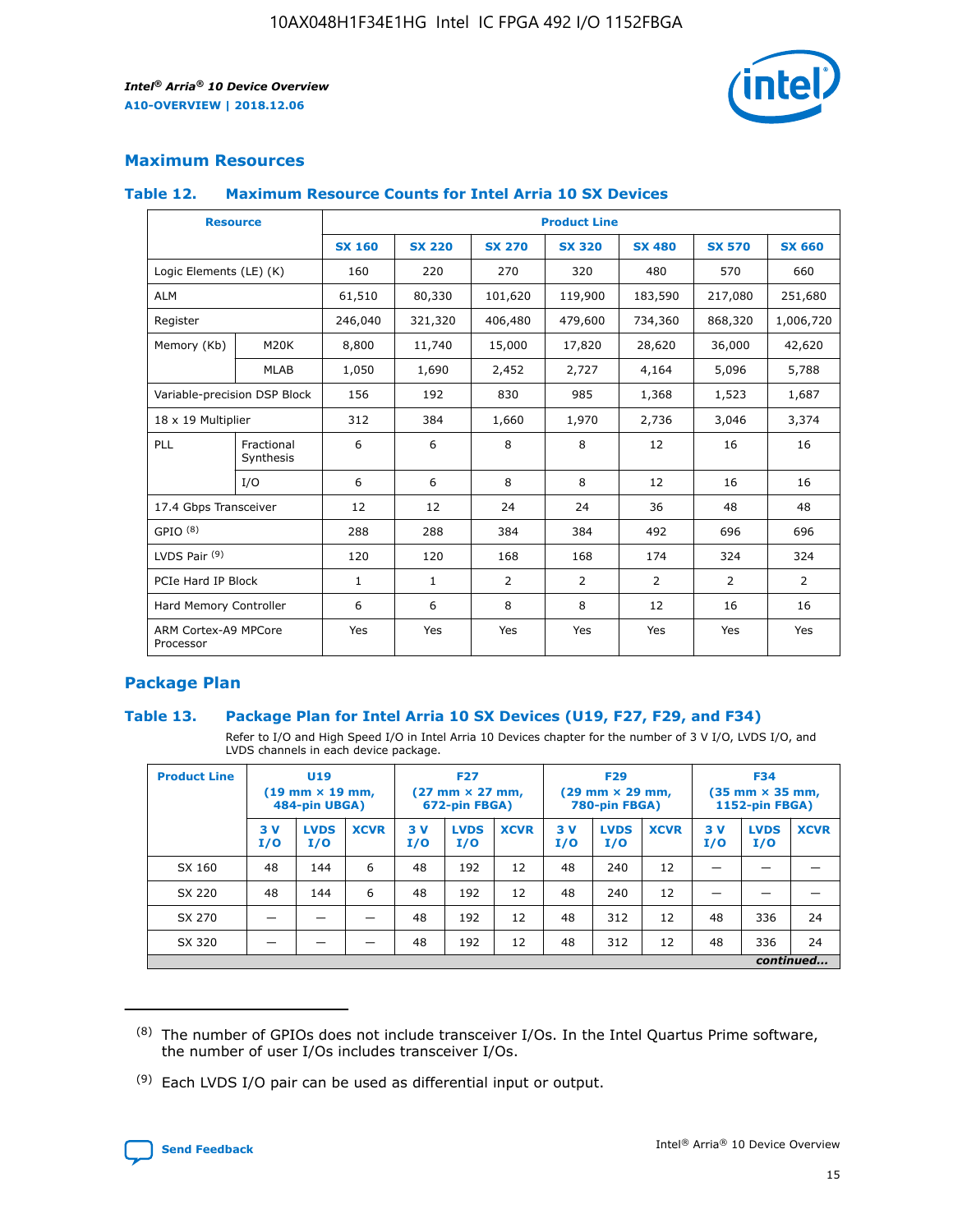

| <b>Product Line</b> | U <sub>19</sub><br>$(19 \text{ mm} \times 19 \text{ mm})$<br>484-pin UBGA) |                    | <b>F27</b><br>$(27 \text{ mm} \times 27 \text{ mm})$<br>672-pin FBGA) |           | <b>F29</b><br>$(29 \text{ mm} \times 29 \text{ mm})$<br>780-pin FBGA) |             |           | <b>F34</b><br>$(35 \text{ mm} \times 35 \text{ mm})$<br><b>1152-pin FBGA)</b> |             |           |                    |             |
|---------------------|----------------------------------------------------------------------------|--------------------|-----------------------------------------------------------------------|-----------|-----------------------------------------------------------------------|-------------|-----------|-------------------------------------------------------------------------------|-------------|-----------|--------------------|-------------|
|                     | 3 V<br>I/O                                                                 | <b>LVDS</b><br>I/O | <b>XCVR</b>                                                           | 3V<br>I/O | <b>LVDS</b><br>I/O                                                    | <b>XCVR</b> | 3V<br>I/O | <b>LVDS</b><br>I/O                                                            | <b>XCVR</b> | 3V<br>I/O | <b>LVDS</b><br>I/O | <b>XCVR</b> |
| SX 480              |                                                                            |                    |                                                                       |           |                                                                       |             | 48        | 312                                                                           | 12          | 48        | 444                | 24          |
| SX 570              |                                                                            |                    |                                                                       |           |                                                                       |             |           |                                                                               |             | 48        | 444                | 24          |
| SX 660              |                                                                            |                    |                                                                       |           |                                                                       |             |           |                                                                               |             | 48        | 444                | 24          |

## **Table 14. Package Plan for Intel Arria 10 SX Devices (F35, KF40, and NF40)**

Refer to I/O and High Speed I/O in Intel Arria 10 Devices chapter for the number of 3 V I/O, LVDS I/O, and LVDS channels in each device package.

| <b>Product Line</b> | <b>F35</b><br>(35 mm × 35 mm,<br><b>1152-pin FBGA)</b> |          |             |                                           | <b>KF40</b><br>(40 mm × 40 mm,<br>1517-pin FBGA) |    | <b>NF40</b><br>$(40 \text{ mm} \times 40 \text{ mm})$<br>1517-pin FBGA) |          |             |  |
|---------------------|--------------------------------------------------------|----------|-------------|-------------------------------------------|--------------------------------------------------|----|-------------------------------------------------------------------------|----------|-------------|--|
|                     | 3 V I/O                                                | LVDS I/O | <b>XCVR</b> | <b>LVDS I/O</b><br>3 V I/O<br><b>XCVR</b> |                                                  |    | 3 V I/O                                                                 | LVDS I/O | <b>XCVR</b> |  |
| SX 270              | 48                                                     | 336      | 24          |                                           |                                                  |    |                                                                         |          |             |  |
| SX 320              | 48                                                     | 336      | 24          |                                           |                                                  |    |                                                                         |          |             |  |
| SX 480              | 48                                                     | 348      | 36          |                                           |                                                  |    |                                                                         |          |             |  |
| SX 570              | 48                                                     | 348      | 36          | 96                                        | 600                                              | 36 | 48                                                                      | 540      | 48          |  |
| SX 660              | 48                                                     | 348      | 36          | 96                                        | 600                                              | 36 | 48                                                                      | 540      | 48          |  |

# **Related Information**

[I/O and High-Speed Differential I/O Interfaces in Intel Arria 10 Devices chapter, Intel](https://www.intel.com/content/www/us/en/programmable/documentation/sam1403482614086.html#sam1403482030321) [Arria 10 Device Handbook](https://www.intel.com/content/www/us/en/programmable/documentation/sam1403482614086.html#sam1403482030321)

Provides the number of 3 V and LVDS I/Os, and LVDS channels for each Intel Arria 10 device package.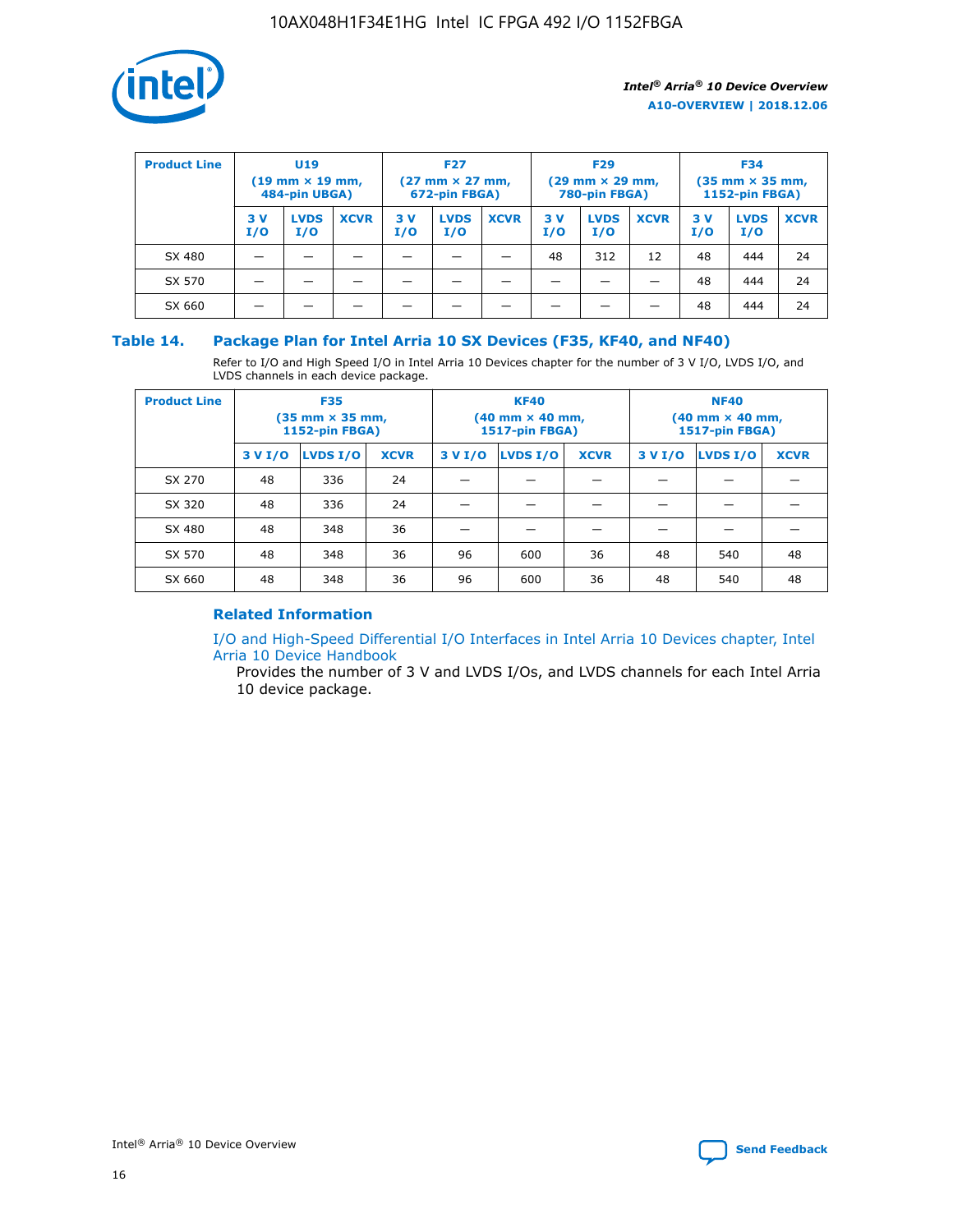

# **I/O Vertical Migration for Intel Arria 10 Devices**

#### **Figure 4. Migration Capability Across Intel Arria 10 Product Lines**

- The arrows indicate the migration paths. The devices included in each vertical migration path are shaded. Devices with fewer resources in the same path have lighter shades.
- To achieve the full I/O migration across product lines in the same migration path, restrict I/Os and transceivers usage to match the product line with the lowest I/O and transceiver counts.
- An LVDS I/O bank in the source device may be mapped to a 3 V I/O bank in the target device. To use memory interface clock frequency higher than 533 MHz, assign external memory interface pins only to banks that are LVDS I/O in both devices.
- There may be nominal 0.15 mm package height difference between some product lines in the same package type.
	- **Variant Product Line Package U19 F27 F29 F34 F35 KF40 NF40 RF40 NF45 SF45 UF45** Intel® Arria® 10 GX GX 160 GX 220 GX 270 GX 320 GX 480 GX 570 GX 660 GX 900 GX 1150 Intel Arria 10 GT GT 900 GT 1150 Intel Arria 10 SX SX 160 SX 220 SX 270 SX 320 SX 480 SX 570 SX 660
- Some migration paths are not shown in the Intel Quartus Prime software **Pin Migration View**.

*Note:* To verify the pin migration compatibility, use the **Pin Migration View** window in the Intel Quartus Prime software Pin Planner.

# **Adaptive Logic Module**

Intel Arria 10 devices use a 20 nm ALM as the basic building block of the logic fabric.

The ALM architecture is the same as the previous generation FPGAs, allowing for efficient implementation of logic functions and easy conversion of IP between the device generations.

The ALM, as shown in following figure, uses an 8-input fracturable look-up table (LUT) with four dedicated registers to help improve timing closure in register-rich designs and achieve an even higher design packing capability than the traditional two-register per LUT architecture.

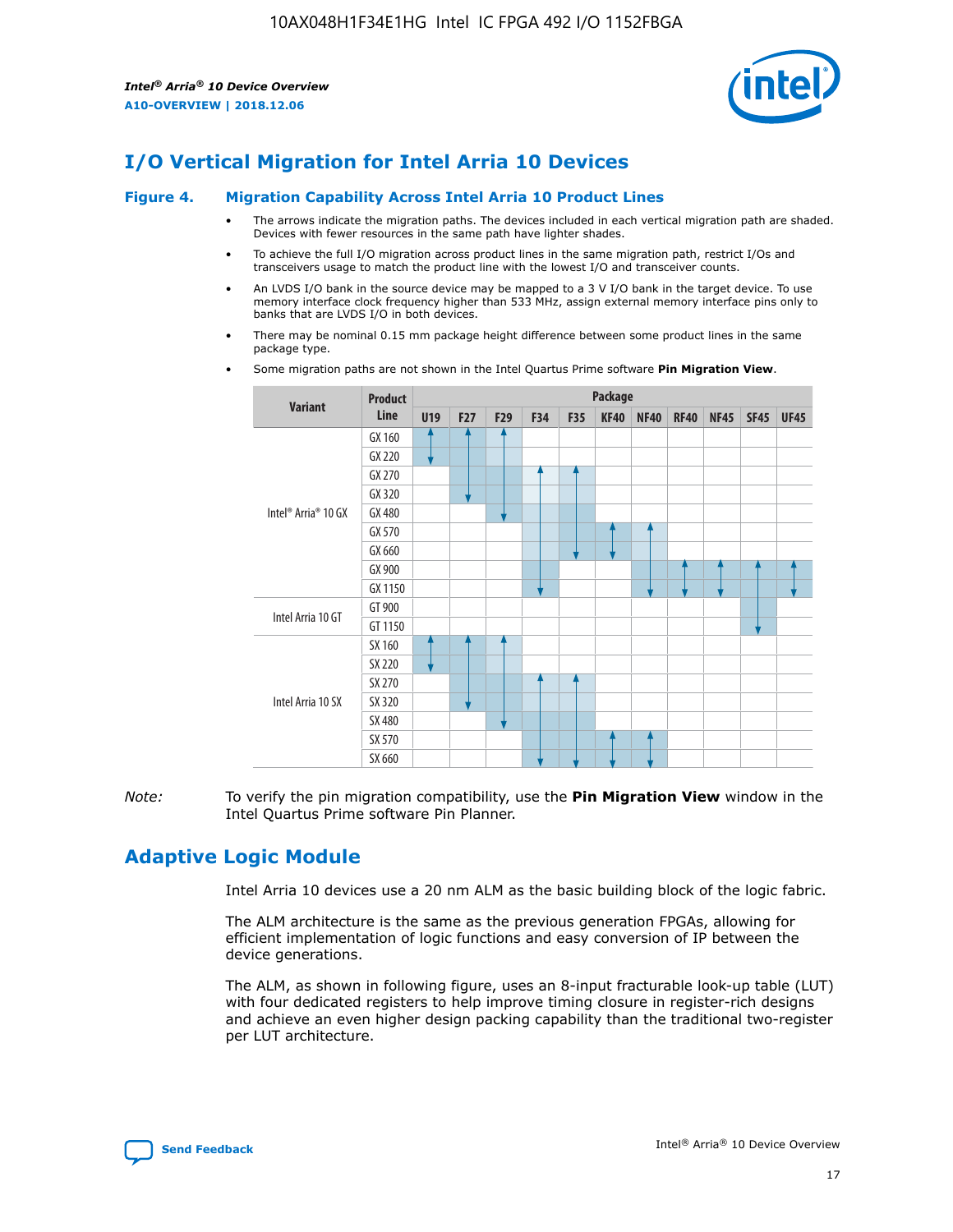

**Figure 5. ALM for Intel Arria 10 Devices**



The Intel Quartus Prime software optimizes your design according to the ALM logic structure and automatically maps legacy designs into the Intel Arria 10 ALM architecture.

# **Variable-Precision DSP Block**

The Intel Arria 10 variable precision DSP blocks support fixed-point arithmetic and floating-point arithmetic.

Features for fixed-point arithmetic:

- High-performance, power-optimized, and fully registered multiplication operations
- 18-bit and 27-bit word lengths
- Two 18 x 19 multipliers or one 27 x 27 multiplier per DSP block
- Built-in addition, subtraction, and 64-bit double accumulation register to combine multiplication results
- Cascading 19-bit or 27-bit when pre-adder is disabled and cascading 18-bit when pre-adder is used to form the tap-delay line for filtering applications
- Cascading 64-bit output bus to propagate output results from one block to the next block without external logic support
- Hard pre-adder supported in 19-bit and 27-bit modes for symmetric filters
- Internal coefficient register bank in both 18-bit and 27-bit modes for filter implementation
- 18-bit and 27-bit systolic finite impulse response (FIR) filters with distributed output adder
- Biased rounding support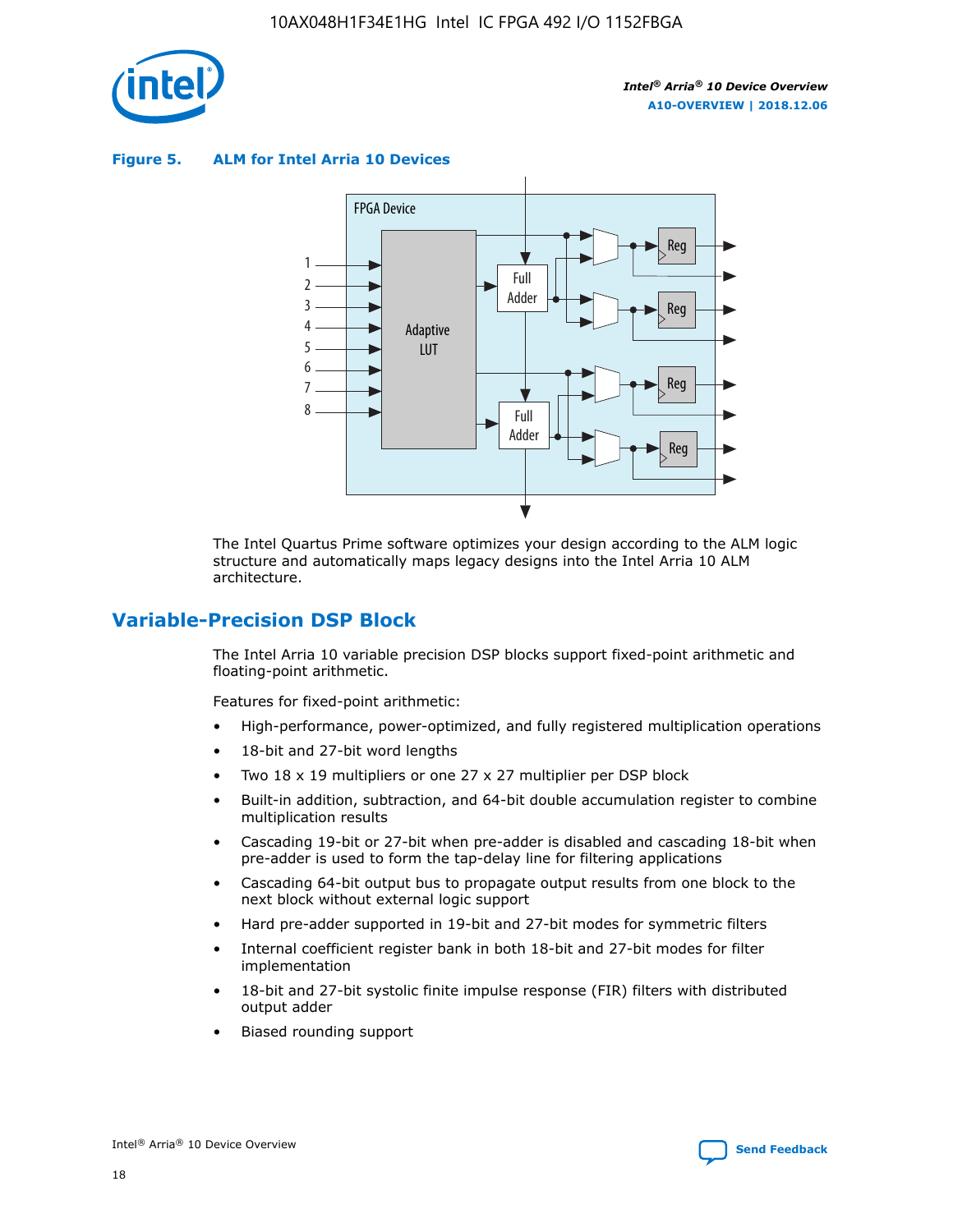

Features for floating-point arithmetic:

- A completely hardened architecture that supports multiplication, addition, subtraction, multiply-add, and multiply-subtract
- Multiplication with accumulation capability and a dynamic accumulator reset control
- Multiplication with cascade summation capability
- Multiplication with cascade subtraction capability
- Complex multiplication
- Direct vector dot product
- Systolic FIR filter

#### **Table 15. Variable-Precision DSP Block Configurations for Intel Arria 10 Devices**

| <b>Usage Example</b>                                       | <b>Multiplier Size (Bit)</b>    | <b>DSP Block Resources</b> |
|------------------------------------------------------------|---------------------------------|----------------------------|
| Medium precision fixed point                               | Two 18 x 19                     |                            |
| High precision fixed or Single precision<br>floating point | One 27 x 27                     |                            |
| Fixed point FFTs                                           | One 19 x 36 with external adder |                            |
| Very high precision fixed point                            | One 36 x 36 with external adder |                            |
| Double precision floating point                            | One 54 x 54 with external adder | 4                          |

#### **Table 16. Resources for Fixed-Point Arithmetic in Intel Arria 10 Devices**

The table lists the variable-precision DSP resources by bit precision for each Intel Arria 10 device.

| <b>Variant</b>  | <b>Product Line</b> | Variable-<br>precision<br><b>DSP Block</b> | <b>Independent Input and Output</b><br><b>Multiplications Operator</b> |                                     | 18 x 19<br><b>Multiplier</b><br><b>Adder Sum</b> | $18 \times 18$<br><b>Multiplier</b><br><b>Adder</b> |
|-----------------|---------------------|--------------------------------------------|------------------------------------------------------------------------|-------------------------------------|--------------------------------------------------|-----------------------------------------------------|
|                 |                     |                                            | 18 x 19<br><b>Multiplier</b>                                           | $27 \times 27$<br><b>Multiplier</b> | <b>Mode</b>                                      | <b>Summed with</b><br>36 bit Input                  |
| AIntel Arria 10 | GX 160              | 156                                        | 312                                                                    | 156                                 | 156                                              | 156                                                 |
| GX              | GX 220              | 192                                        | 384                                                                    | 192                                 | 192                                              | 192                                                 |
|                 | GX 270              | 830                                        | 1,660                                                                  | 830                                 | 830                                              | 830                                                 |
|                 | GX 320              | 984                                        | 1,968                                                                  | 984                                 | 984                                              | 984                                                 |
|                 | GX 480              | 1,368                                      | 2,736                                                                  | 1,368                               | 1,368                                            | 1,368                                               |
|                 | GX 570              | 1,523                                      | 3,046                                                                  | 1,523                               | 1,523                                            | 1,523                                               |
|                 | GX 660              | 1,687                                      | 3,374                                                                  | 1,687                               | 1,687                                            | 1,687                                               |
|                 | GX 900              | 1,518                                      | 3,036                                                                  | 1,518                               | 1,518                                            | 1,518                                               |
|                 | GX 1150             | 1,518                                      | 3,036                                                                  | 1,518                               | 1,518                                            | 1,518                                               |
| Intel Arria 10  | GT 900              | 1,518                                      | 3,036                                                                  | 1,518                               | 1,518                                            | 1,518                                               |
| GT              | GT 1150             | 1,518                                      | 3,036                                                                  | 1,518                               | 1,518                                            | 1,518                                               |
| Intel Arria 10  | SX 160              | 156                                        | 312                                                                    | 156                                 | 156                                              | 156                                                 |
| <b>SX</b>       | SX 220              | 192                                        | 384                                                                    | 192                                 | 192                                              | 192                                                 |
|                 | SX 270              | 830                                        | 1,660                                                                  | 830                                 | 830                                              | 830                                                 |
|                 |                     |                                            |                                                                        |                                     |                                                  | continued                                           |

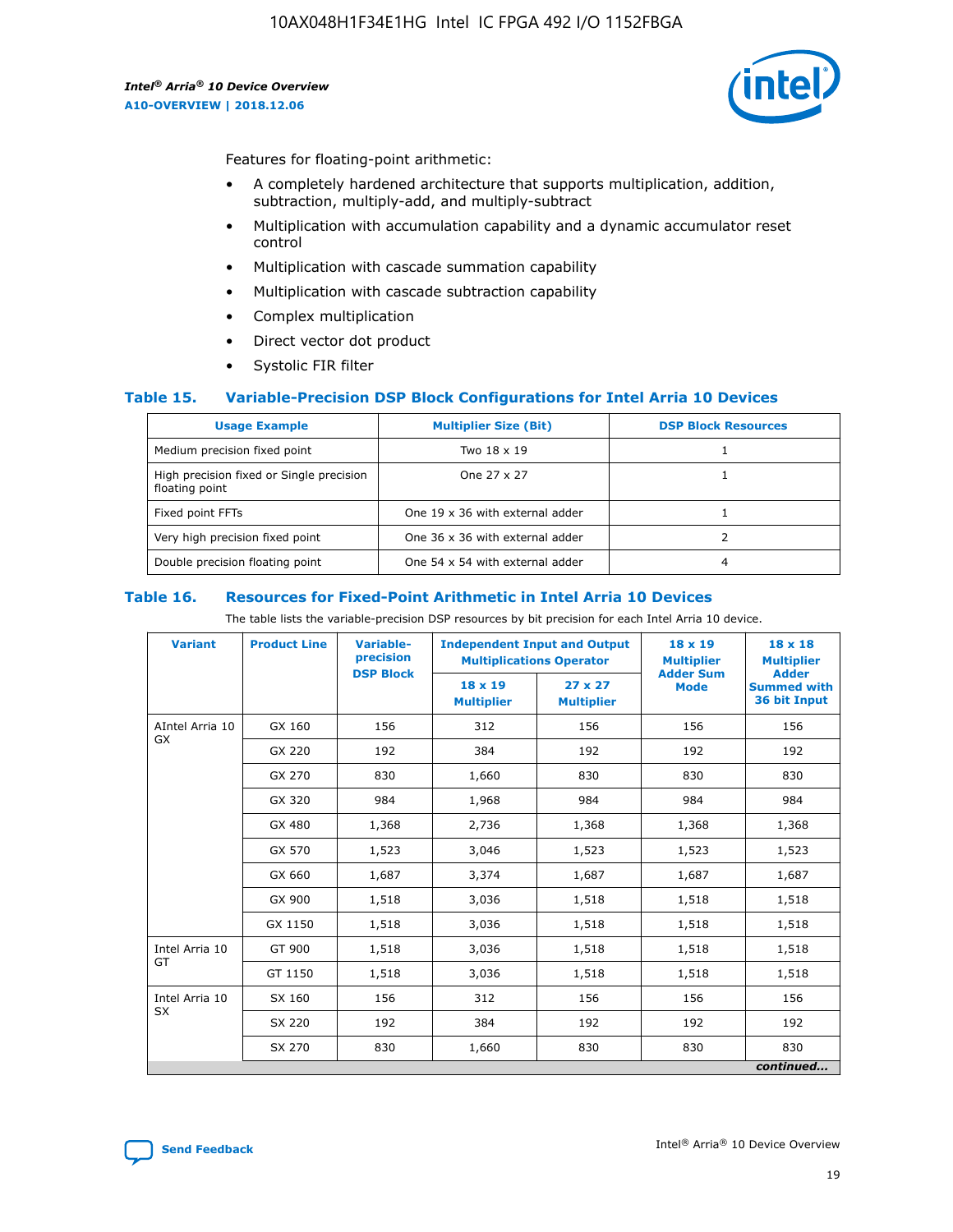

| <b>Variant</b> | <b>Product Line</b> | <b>Variable-</b><br>precision<br><b>DSP Block</b> | <b>Independent Input and Output</b><br><b>Multiplications Operator</b> |                                     | $18 \times 19$<br><b>Multiplier</b><br><b>Adder Sum</b> | $18 \times 18$<br><b>Multiplier</b><br><b>Adder</b> |  |
|----------------|---------------------|---------------------------------------------------|------------------------------------------------------------------------|-------------------------------------|---------------------------------------------------------|-----------------------------------------------------|--|
|                |                     |                                                   | $18 \times 19$<br><b>Multiplier</b>                                    | $27 \times 27$<br><b>Multiplier</b> | <b>Mode</b>                                             | <b>Summed with</b><br>36 bit Input                  |  |
|                | SX 320              | 984                                               | 1,968                                                                  | 984                                 | 984                                                     | 984                                                 |  |
|                | SX 480              | 1,368                                             | 2,736                                                                  | 1,368                               | 1,368                                                   | 1,368                                               |  |
|                | SX 570              | 1,523                                             | 3,046                                                                  | 1,523                               | 1,523                                                   | 1,523                                               |  |
|                | SX 660              | 1,687                                             | 3,374                                                                  | 1,687                               | 1,687                                                   | 1,687                                               |  |

# **Table 17. Resources for Floating-Point Arithmetic in Intel Arria 10 Devices**

The table lists the variable-precision DSP resources by bit precision for each Intel Arria 10 device.

| <b>Variant</b> | <b>Product Line</b> | <b>Variable-</b><br>precision<br><b>DSP Block</b> | <b>Single</b><br><b>Precision</b><br><b>Floating-Point</b><br><b>Multiplication</b><br><b>Mode</b> | <b>Single-Precision</b><br><b>Floating-Point</b><br><b>Adder Mode</b> | Single-<br><b>Precision</b><br><b>Floating-Point</b><br><b>Multiply</b><br><b>Accumulate</b><br><b>Mode</b> | <b>Peak</b><br><b>Giga Floating-</b><br><b>Point</b><br><b>Operations</b><br>per Second<br>(GFLOPs) |
|----------------|---------------------|---------------------------------------------------|----------------------------------------------------------------------------------------------------|-----------------------------------------------------------------------|-------------------------------------------------------------------------------------------------------------|-----------------------------------------------------------------------------------------------------|
| Intel Arria 10 | GX 160              | 156                                               | 156                                                                                                | 156                                                                   | 156                                                                                                         | 140                                                                                                 |
| GX             | GX 220              | 192                                               | 192                                                                                                | 192                                                                   | 192                                                                                                         | 173                                                                                                 |
|                | GX 270              | 830                                               | 830                                                                                                | 830                                                                   | 830                                                                                                         | 747                                                                                                 |
|                | GX 320              | 984                                               | 984                                                                                                | 984                                                                   | 984                                                                                                         | 886                                                                                                 |
|                | GX 480              | 1,369                                             | 1,368                                                                                              | 1,368                                                                 | 1,368                                                                                                       | 1,231                                                                                               |
|                | GX 570              | 1,523                                             | 1,523                                                                                              | 1,523                                                                 | 1,523                                                                                                       | 1,371                                                                                               |
|                | GX 660              | 1,687                                             | 1,687                                                                                              | 1,687                                                                 | 1,687                                                                                                       | 1,518                                                                                               |
|                | GX 900              | 1,518                                             | 1,518                                                                                              | 1,518                                                                 | 1,518                                                                                                       | 1,366                                                                                               |
|                | GX 1150             | 1,518                                             | 1,518                                                                                              | 1,518                                                                 | 1,518                                                                                                       | 1,366                                                                                               |
| Intel Arria 10 | GT 900              | 1,518                                             | 1,518                                                                                              | 1,518                                                                 | 1,518                                                                                                       | 1,366                                                                                               |
| GT             | GT 1150             | 1,518                                             | 1,518                                                                                              | 1,518                                                                 | 1,518                                                                                                       | 1,366                                                                                               |
| Intel Arria 10 | SX 160              | 156                                               | 156                                                                                                | 156                                                                   | 156                                                                                                         | 140                                                                                                 |
| <b>SX</b>      | SX 220              | 192                                               | 192                                                                                                | 192                                                                   | 192                                                                                                         | 173                                                                                                 |
|                | SX 270              | 830                                               | 830                                                                                                | 830                                                                   | 830                                                                                                         | 747                                                                                                 |
|                | SX 320              | 984                                               | 984                                                                                                | 984                                                                   | 984                                                                                                         | 886                                                                                                 |
|                | SX 480              | 1,369                                             | 1,368                                                                                              | 1,368                                                                 | 1,368                                                                                                       | 1,231                                                                                               |
|                | SX 570              | 1,523                                             | 1,523                                                                                              | 1,523                                                                 | 1,523                                                                                                       | 1,371                                                                                               |
|                | SX 660              | 1,687                                             | 1,687                                                                                              | 1,687                                                                 | 1,687                                                                                                       | 1,518                                                                                               |

# **Embedded Memory Blocks**

The embedded memory blocks in the devices are flexible and designed to provide an optimal amount of small- and large-sized memory arrays to fit your design requirements.

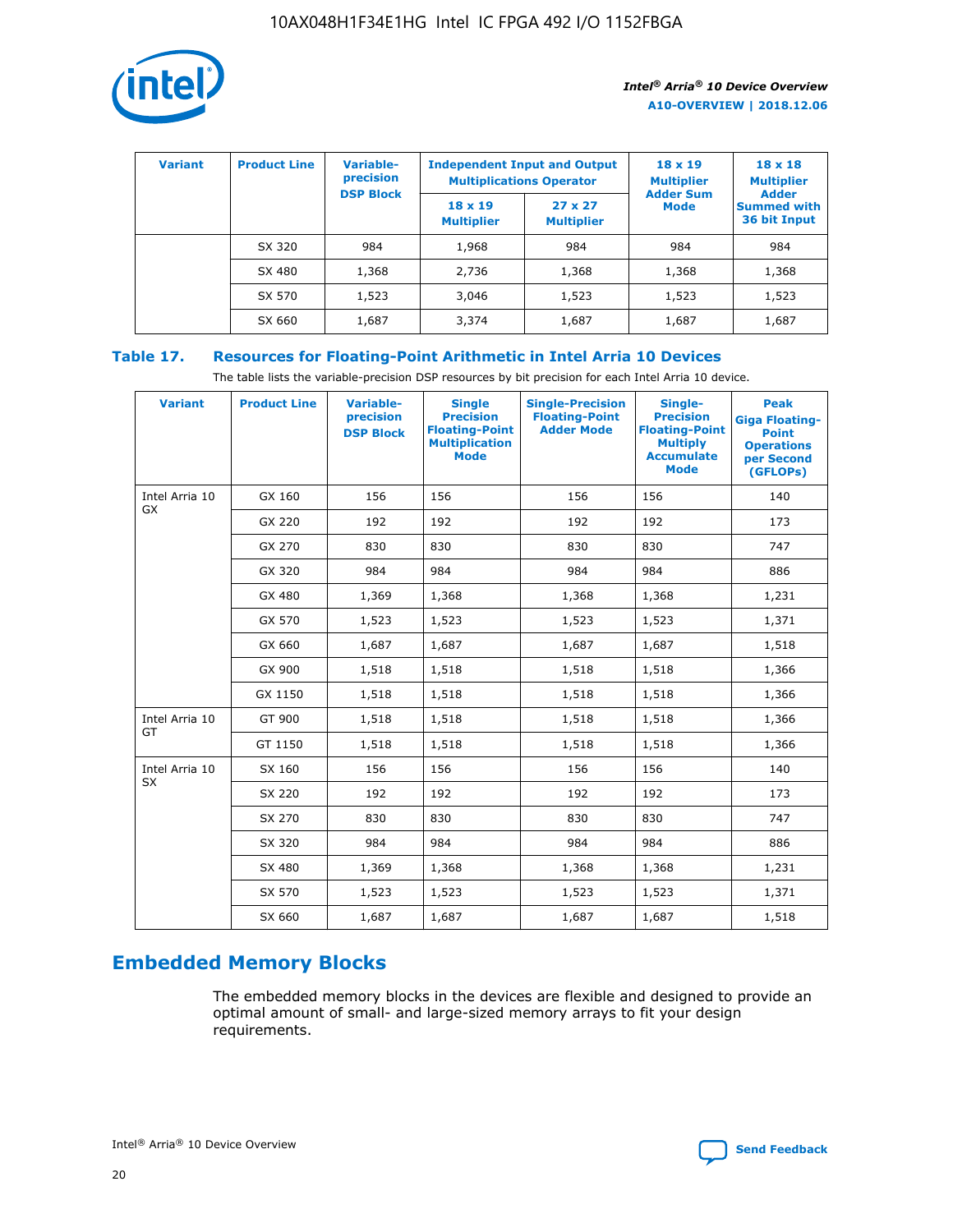

# **Types of Embedded Memory**

The Intel Arria 10 devices contain two types of memory blocks:

- 20 Kb M20K blocks—blocks of dedicated memory resources. The M20K blocks are ideal for larger memory arrays while still providing a large number of independent ports.
- 640 bit memory logic array blocks (MLABs)—enhanced memory blocks that are configured from dual-purpose logic array blocks (LABs). The MLABs are ideal for wide and shallow memory arrays. The MLABs are optimized for implementation of shift registers for digital signal processing (DSP) applications, wide and shallow FIFO buffers, and filter delay lines. Each MLAB is made up of ten adaptive logic modules (ALMs). In the Intel Arria 10 devices, you can configure these ALMs as ten 32 x 2 blocks, giving you one 32 x 20 simple dual-port SRAM block per MLAB.

# **Embedded Memory Capacity in Intel Arria 10 Devices**

|                   | <b>Product</b> |              | <b>M20K</b>         | <b>MLAB</b>  |                     | <b>Total RAM Bit</b> |
|-------------------|----------------|--------------|---------------------|--------------|---------------------|----------------------|
| <b>Variant</b>    | Line           | <b>Block</b> | <b>RAM Bit (Kb)</b> | <b>Block</b> | <b>RAM Bit (Kb)</b> | (Kb)                 |
| Intel Arria 10 GX | GX 160         | 440          | 8,800               | 1,680        | 1,050               | 9,850                |
|                   | GX 220         | 587          | 11,740              | 2,703        | 1,690               | 13,430               |
|                   | GX 270         | 750          | 15,000              | 3,922        | 2,452               | 17,452               |
|                   | GX 320         | 891          | 17,820              | 4,363        | 2,727               | 20,547               |
|                   | GX 480         | 1,431        | 28,620              | 6,662        | 4,164               | 32,784               |
|                   | GX 570         | 1,800        | 36,000              | 8,153        | 5,096               | 41,096               |
|                   | GX 660         | 2,131        | 42,620              | 9,260        | 5,788               | 48,408               |
|                   | GX 900         | 2,423        | 48,460              | 15,017       | 9,386               | 57,846               |
|                   | GX 1150        | 2,713        | 54,260              | 20,774       | 12,984              | 67,244               |
| Intel Arria 10 GT | GT 900         | 2,423        | 48,460              | 15,017       | 9,386               | 57,846               |
|                   | GT 1150        | 2,713        | 54,260              | 20,774       | 12,984              | 67,244               |
| Intel Arria 10 SX | SX 160         | 440          | 8,800               | 1,680        | 1,050               | 9,850                |
|                   | SX 220         | 587          | 11,740              | 2,703        | 1,690               | 13,430               |
|                   | SX 270         | 750          | 15,000              | 3,922        | 2,452               | 17,452               |
|                   | SX 320         | 891          | 17,820              | 4,363        | 2,727               | 20,547               |
|                   | SX 480         | 1,431        | 28,620              | 6,662        | 4,164               | 32,784               |
|                   | SX 570         | 1,800        | 36,000              | 8,153        | 5,096               | 41,096               |
|                   | SX 660         | 2,131        | 42,620              | 9,260        | 5,788               | 48,408               |

#### **Table 18. Embedded Memory Capacity and Distribution in Intel Arria 10 Devices**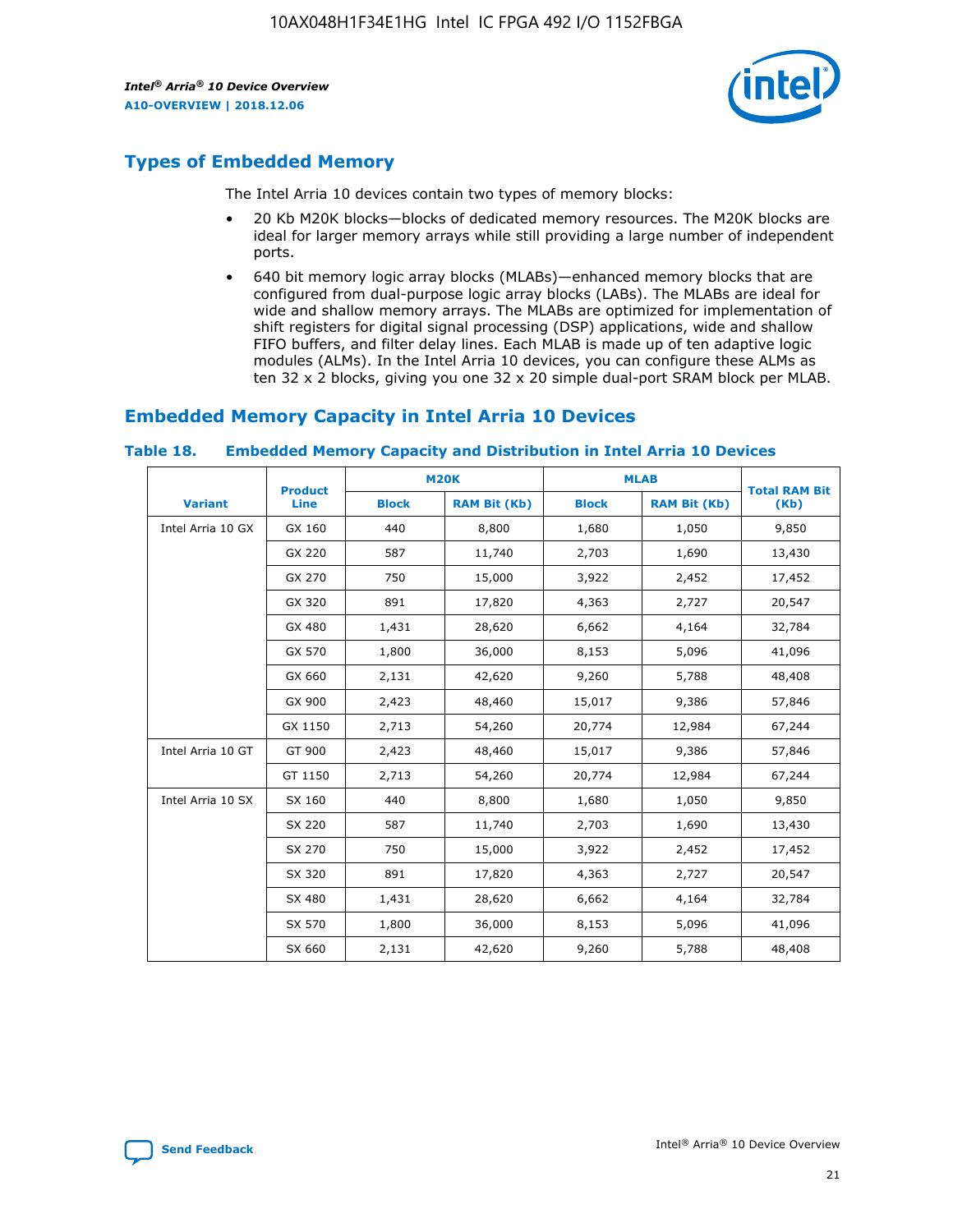

# **Embedded Memory Configurations for Single-port Mode**

#### **Table 19. Single-port Embedded Memory Configurations for Intel Arria 10 Devices**

This table lists the maximum configurations supported for single-port RAM and ROM modes.

| <b>Memory Block</b> | Depth (bits) | <b>Programmable Width</b> |
|---------------------|--------------|---------------------------|
| MLAB                | 32           | x16, x18, or x20          |
|                     | 64(10)       | x8, x9, x10               |
| M20K                | 512          | x40, x32                  |
|                     | 1K           | x20, x16                  |
|                     | 2K           | x10, x8                   |
|                     | 4K           | x5, x4                    |
|                     | 8K           | x2                        |
|                     | 16K          | x1                        |

# **Clock Networks and PLL Clock Sources**

The clock network architecture is based on Intel's global, regional, and peripheral clock structure. This clock structure is supported by dedicated clock input pins, fractional clock synthesis PLLs, and integer I/O PLLs.

# **Clock Networks**

The Intel Arria 10 core clock networks are capable of up to 800 MHz fabric operation across the full industrial temperature range. For the external memory interface, the clock network supports the hard memory controller with speeds up to 2,400 Mbps in a quarter-rate transfer.

To reduce power consumption, the Intel Quartus Prime software identifies all unused sections of the clock network and powers them down.

## **Fractional Synthesis and I/O PLLs**

Intel Arria 10 devices contain up to 32 fractional synthesis PLLs and up to 16 I/O PLLs that are available for both specific and general purpose uses in the core:

- Fractional synthesis PLLs—located in the column adjacent to the transceiver blocks
- I/O PLLs—located in each bank of the 48 I/Os

## **Fractional Synthesis PLLs**

You can use the fractional synthesis PLLs to:

- Reduce the number of oscillators that are required on your board
- Reduce the number of clock pins that are used in the device by synthesizing multiple clock frequencies from a single reference clock source

<sup>(10)</sup> Supported through software emulation and consumes additional MLAB blocks.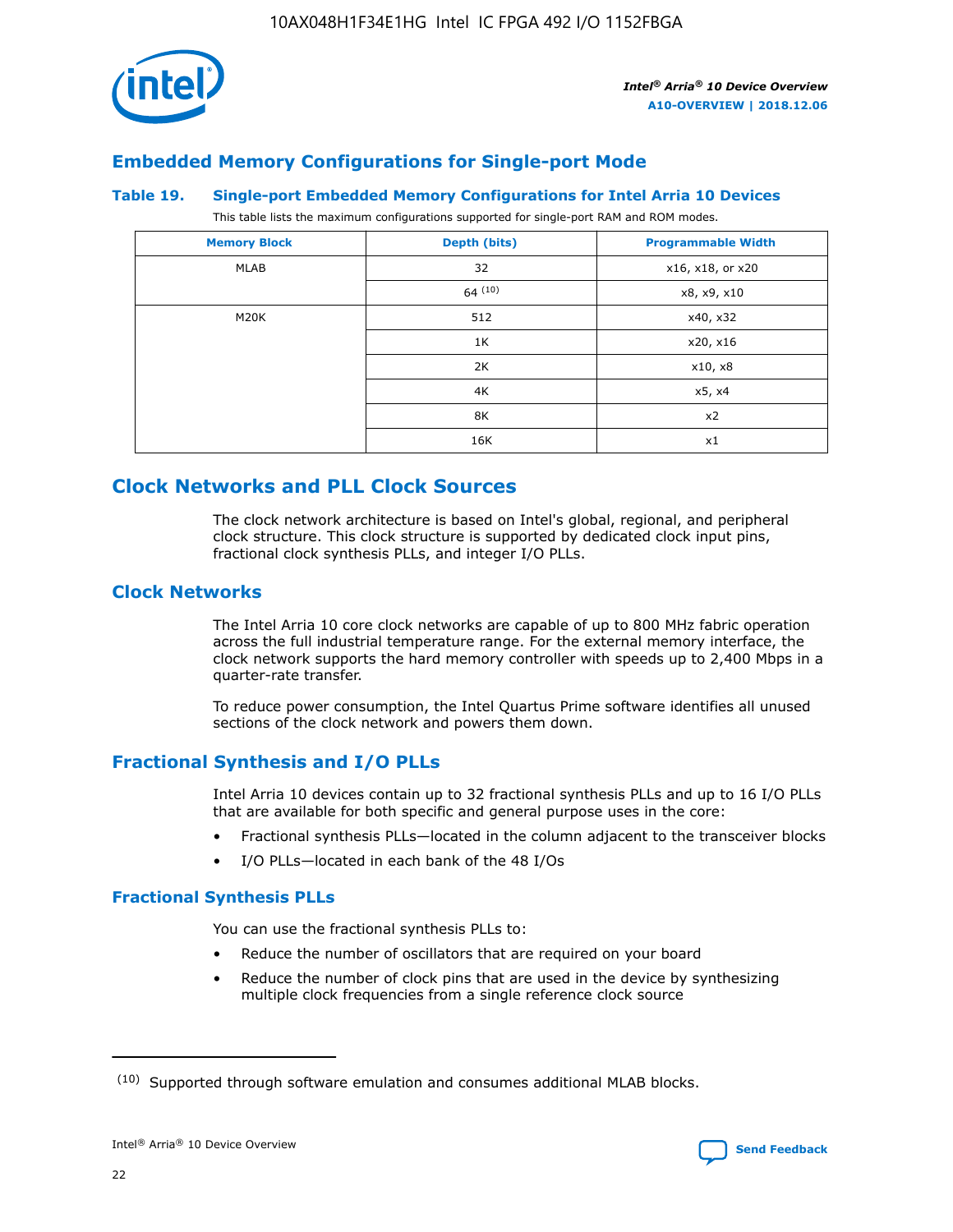

The fractional synthesis PLLs support the following features:

- Reference clock frequency synthesis for transceiver CMU and Advanced Transmit (ATX) PLLs
- Clock network delay compensation
- Zero-delay buffering
- Direct transmit clocking for transceivers
- Independently configurable into two modes:
	- Conventional integer mode equivalent to the general purpose PLL
	- Enhanced fractional mode with third order delta-sigma modulation
- PLL cascading

## **I/O PLLs**

The integer mode I/O PLLs are located in each bank of 48 I/Os. You can use the I/O PLLs to simplify the design of external memory and high-speed LVDS interfaces.

In each I/O bank, the I/O PLLs are adjacent to the hard memory controllers and LVDS SERDES. Because these PLLs are tightly coupled with the I/Os that need to use them, it makes it easier to close timing.

You can use the I/O PLLs for general purpose applications in the core such as clock network delay compensation and zero-delay buffering.

Intel Arria 10 devices support PLL-to-PLL cascading.

# **FPGA General Purpose I/O**

Intel Arria 10 devices offer highly configurable GPIOs. Each I/O bank contains 48 general purpose I/Os and a high-efficiency hard memory controller.

The following list describes the features of the GPIOs:

- Consist of 3 V I/Os for high-voltage application and LVDS I/Os for differential signaling
	- Up to two 3 V I/O banks, available in some devices, that support up to 3 V I/O standards
	- LVDS I/O banks that support up to 1.8 V I/O standards
- Support a wide range of single-ended and differential I/O interfaces
- LVDS speeds up to 1.6 Gbps
- Each LVDS pair of pins has differential input and output buffers, allowing you to configure the LVDS direction for each pair.
- Programmable bus hold and weak pull-up
- Programmable differential output voltage  $(V_{OD})$  and programmable pre-emphasis

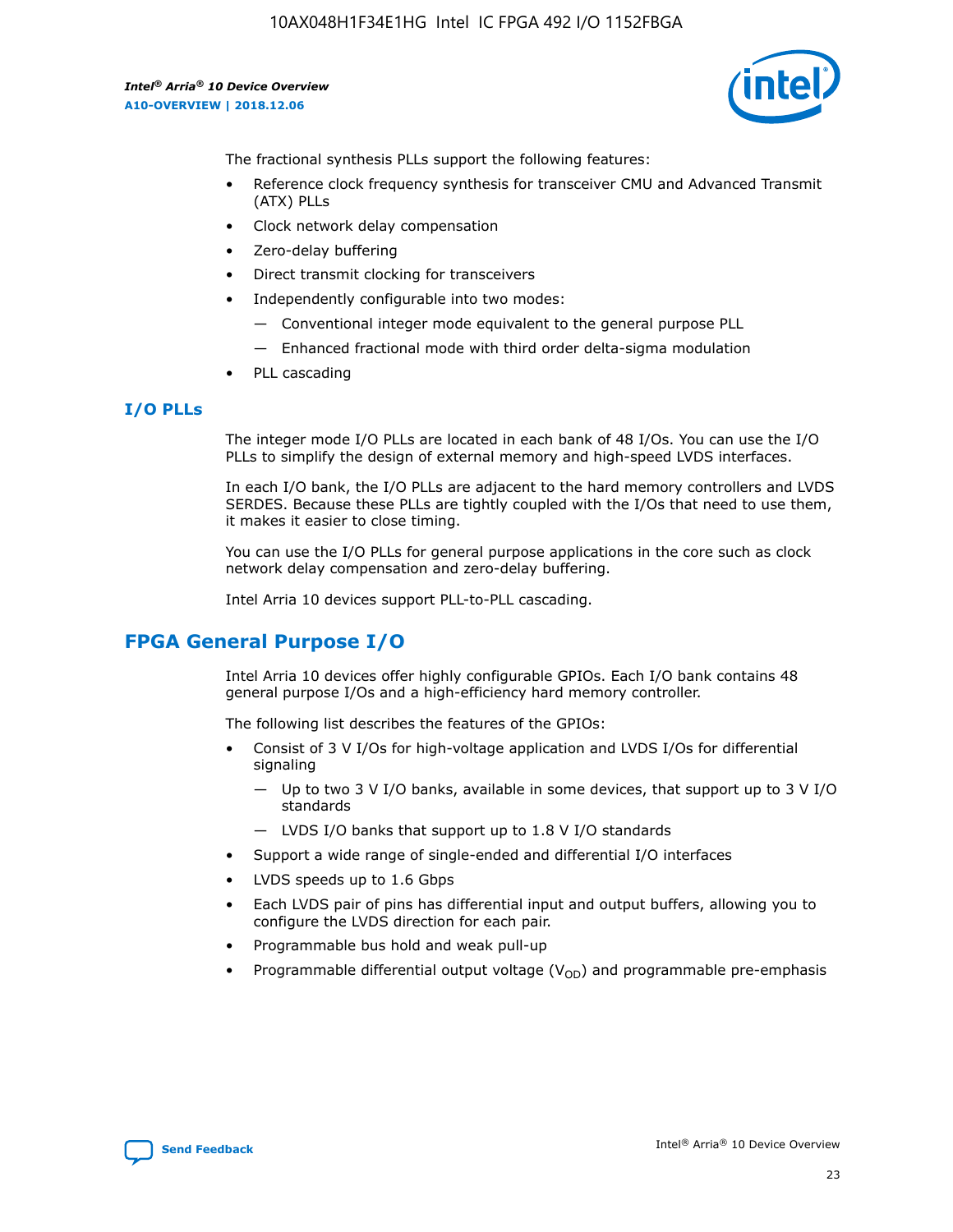

- Series (R<sub>S</sub>) and parallel (R<sub>T</sub>) on-chip termination (OCT) for all I/O banks with OCT calibration to limit the termination impedance variation
- On-chip dynamic termination that has the ability to swap between series and parallel termination, depending on whether there is read or write on a common bus for signal integrity
- Easy timing closure support using the hard read FIFO in the input register path, and delay-locked loop (DLL) delay chain with fine and coarse architecture

# **External Memory Interface**

Intel Arria 10 devices offer massive external memory bandwidth, with up to seven 32 bit DDR4 memory interfaces running at up to 2,400 Mbps. This bandwidth provides additional ease of design, lower power, and resource efficiencies of hardened highperformance memory controllers.

The memory interface within Intel Arria 10 FPGAs and SoCs delivers the highest performance and ease of use. You can configure up to a maximum width of 144 bits when using the hard or soft memory controllers. If required, you can bypass the hard memory controller and use a soft controller implemented in the user logic.

Each I/O contains a hardened DDR read/write path (PHY) capable of performing key memory interface functionality such as read/write leveling, FIFO buffering to lower latency and improve margin, timing calibration, and on-chip termination.

The timing calibration is aided by the inclusion of hard microcontrollers based on Intel's Nios® II technology, specifically tailored to control the calibration of multiple memory interfaces. This calibration allows the Intel Arria 10 device to compensate for any changes in process, voltage, or temperature either within the Intel Arria 10 device itself, or within the external memory device. The advanced calibration algorithms ensure maximum bandwidth and robust timing margin across all operating conditions.

In addition to parallel memory interfaces, Intel Arria 10 devices support serial memory technologies such as the Hybrid Memory Cube (HMC). The HMC is supported by the Intel Arria 10 high-speed serial transceivers which connect up to four HMC links, with each link running at data rates up to 15 Gbps.

#### **Related Information**

#### [External Memory Interface Spec Estimator](http://www.altera.com/technology/memory/estimator/mem-emif-index.html)

Provides a parametric tool that allows you to find and compare the performance of the supported external memory interfaces in IntelFPGAs.

# **Memory Standards Supported by Intel Arria 10 Devices**

The I/Os are designed to provide high performance support for existing and emerging external memory standards.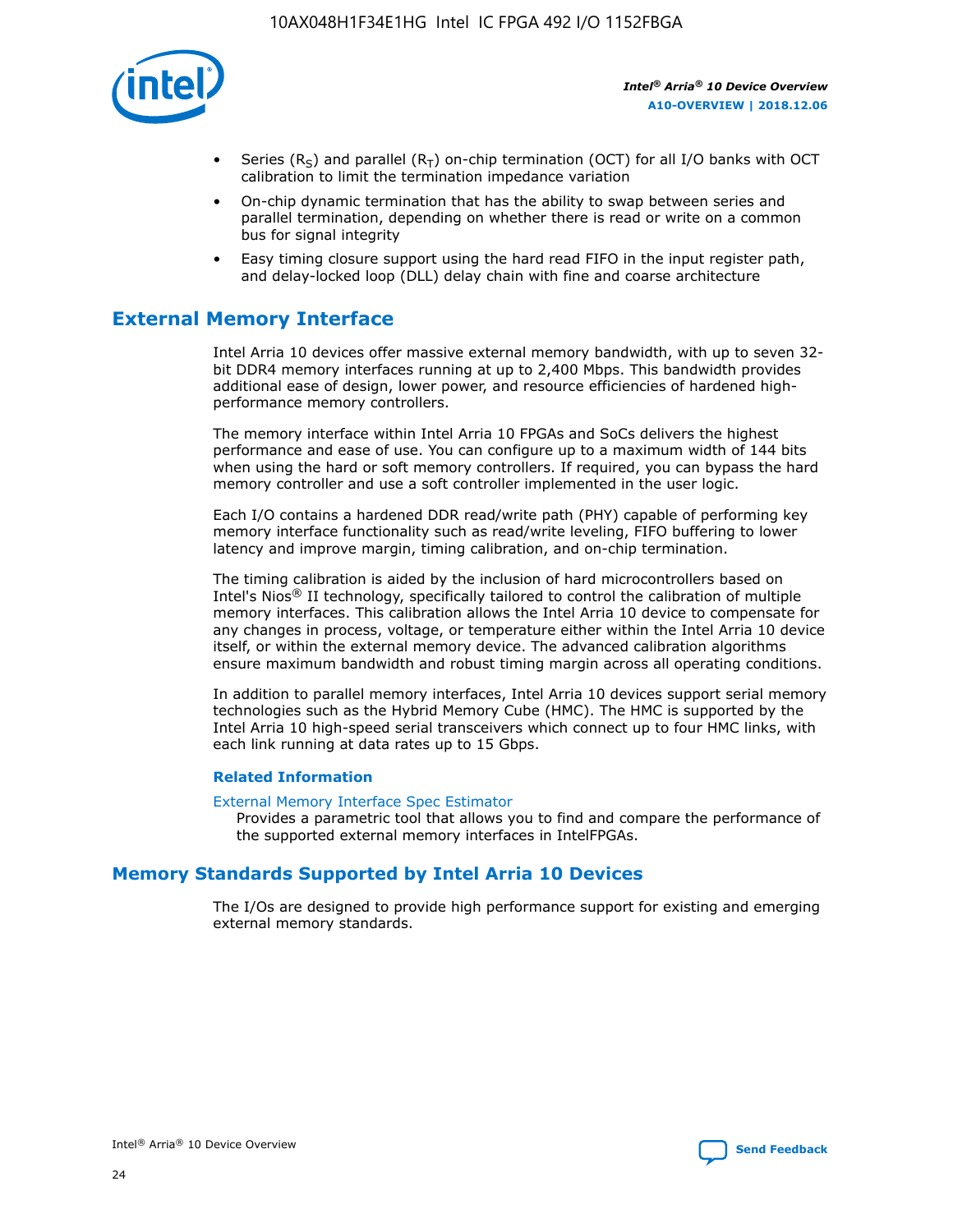

#### **Table 20. Memory Standards Supported by the Hard Memory Controller**

This table lists the overall capability of the hard memory controller. For specific details, refer to the External Memory Interface Spec Estimator and Intel Arria 10 Device Datasheet.

| <b>Memory Standard</b> | <b>Rate Support</b> | <b>Ping Pong PHY Support</b> | <b>Maximum Frequency</b><br>(MHz) |
|------------------------|---------------------|------------------------------|-----------------------------------|
| <b>DDR4 SDRAM</b>      | Quarter rate        | Yes                          | 1,067                             |
|                        |                     |                              | 1,200                             |
| <b>DDR3 SDRAM</b>      | Half rate           | Yes                          | 533                               |
|                        |                     |                              | 667                               |
|                        | Quarter rate        | Yes                          | 1,067                             |
|                        |                     |                              | 1,067                             |
| <b>DDR3L SDRAM</b>     | Half rate           | Yes                          | 533                               |
|                        |                     |                              | 667                               |
|                        | Quarter rate        | Yes                          | 933                               |
|                        |                     |                              | 933                               |
| LPDDR3 SDRAM           | Half rate           |                              | 533                               |
|                        | Quarter rate        |                              | 800                               |

#### **Table 21. Memory Standards Supported by the Soft Memory Controller**

| <b>Memory Standard</b>      | <b>Rate Support</b> | <b>Maximum Frequency</b><br>(MHz) |
|-----------------------------|---------------------|-----------------------------------|
| <b>RLDRAM 3 (11)</b>        | Quarter rate        | 1,200                             |
| ODR IV SRAM <sup>(11)</sup> | Quarter rate        | 1,067                             |
| <b>ODR II SRAM</b>          | Full rate           | 333                               |
|                             | Half rate           | 633                               |
| <b>ODR II+ SRAM</b>         | Full rate           | 333                               |
|                             | Half rate           | 633                               |
| <b>ODR II+ Xtreme SRAM</b>  | Full rate           | 333                               |
|                             | Half rate           | 633                               |

#### **Table 22. Memory Standards Supported by the HPS Hard Memory Controller**

The hard processor system (HPS) is available in Intel Arria 10 SoC devices only.

| <b>Memory Standard</b> | <b>Rate Support</b> | <b>Maximum Frequency</b><br>(MHz) |
|------------------------|---------------------|-----------------------------------|
| <b>DDR4 SDRAM</b>      | Half rate           | 1,200                             |
| <b>DDR3 SDRAM</b>      | Half rate           | 1,067                             |
| <b>DDR3L SDRAM</b>     | Half rate           | 933                               |

<sup>(11)</sup> Intel Arria 10 devices support this external memory interface using hard PHY with soft memory controller.

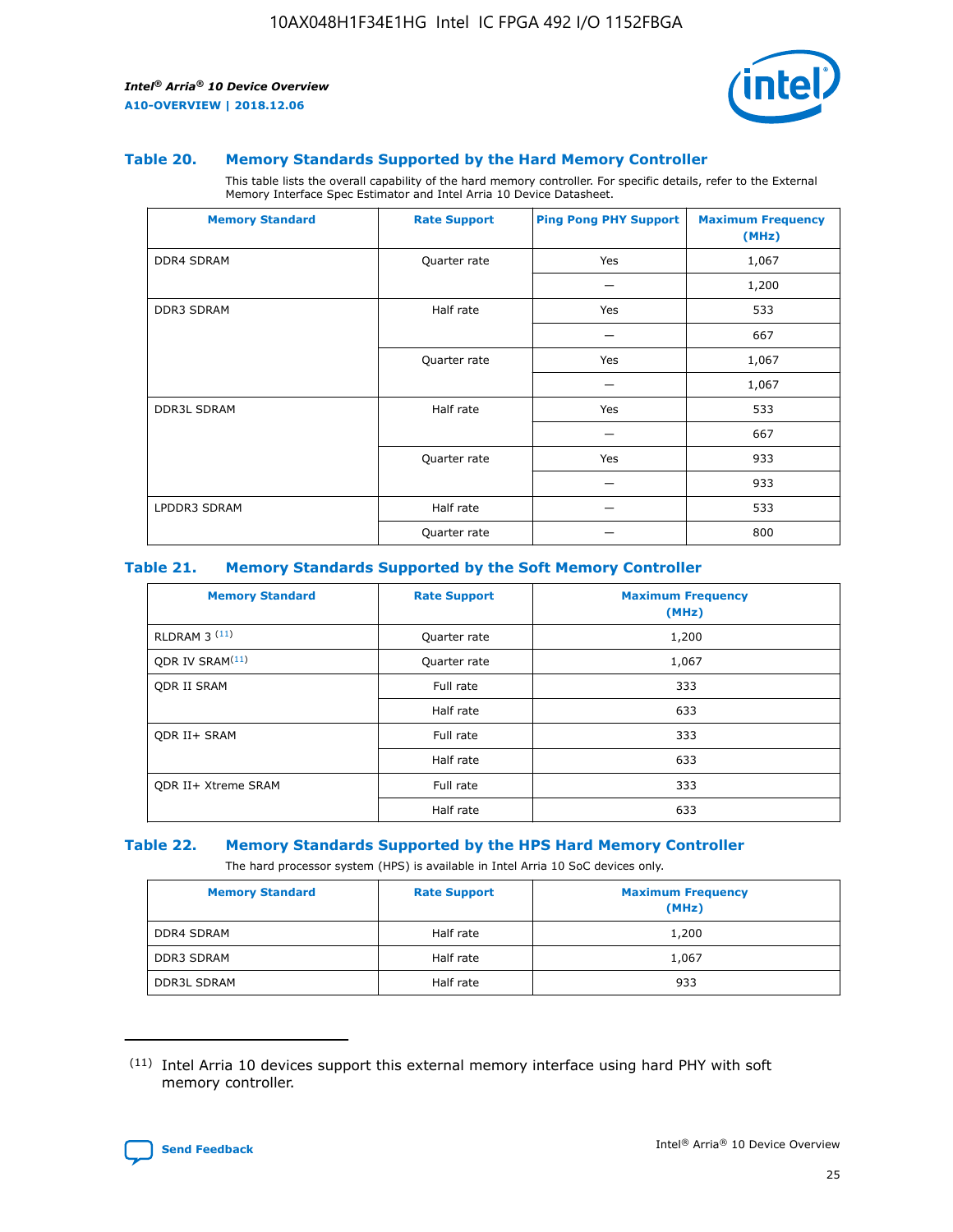

#### **Related Information**

#### [Intel Arria 10 Device Datasheet](https://www.intel.com/content/www/us/en/programmable/documentation/mcn1413182292568.html#mcn1413182153340)

Lists the memory interface performance according to memory interface standards, rank or chip select configurations, and Intel Arria 10 device speed grades.

# **PCIe Gen1, Gen2, and Gen3 Hard IP**

Intel Arria 10 devices contain PCIe hard IP that is designed for performance and ease-of-use:

- Includes all layers of the PCIe stack—transaction, data link and physical layers.
- Supports PCIe Gen3, Gen2, and Gen1 Endpoint and Root Port in x1, x2, x4, or x8 lane configuration.
- Operates independently from the core logic—optional configuration via protocol (CvP) allows the PCIe link to power up and complete link training in less than 100 ms while the Intel Arria 10 device completes loading the programming file for the rest of the FPGA.
- Provides added functionality that makes it easier to support emerging features such as Single Root I/O Virtualization (SR-IOV) and optional protocol extensions.
- Provides improved end-to-end datapath protection using ECC.
- Supports FPGA configuration via protocol (CvP) using PCIe at Gen3, Gen2, or Gen1 speed.

#### **Related Information**

PCS Features on page 30

# **Enhanced PCS Hard IP for Interlaken and 10 Gbps Ethernet**

# **Interlaken Support**

The Intel Arria 10 enhanced PCS hard IP provides integrated Interlaken PCS supporting rates up to 25.8 Gbps per lane.

The Interlaken PCS is based on the proven functionality of the PCS developed for Intel's previous generation FPGAs, which demonstrated interoperability with Interlaken ASSP vendors and third-party IP suppliers. The Interlaken PCS is present in every transceiver channel in Intel Arria 10 devices.

#### **Related Information**

PCS Features on page 30

# **10 Gbps Ethernet Support**

The Intel Arria 10 enhanced PCS hard IP supports 10GBASE-R PCS compliant with IEEE 802.3 10 Gbps Ethernet (10GbE). The integrated hard IP support for 10GbE and the 10 Gbps transceivers save external PHY cost, board space, and system power.

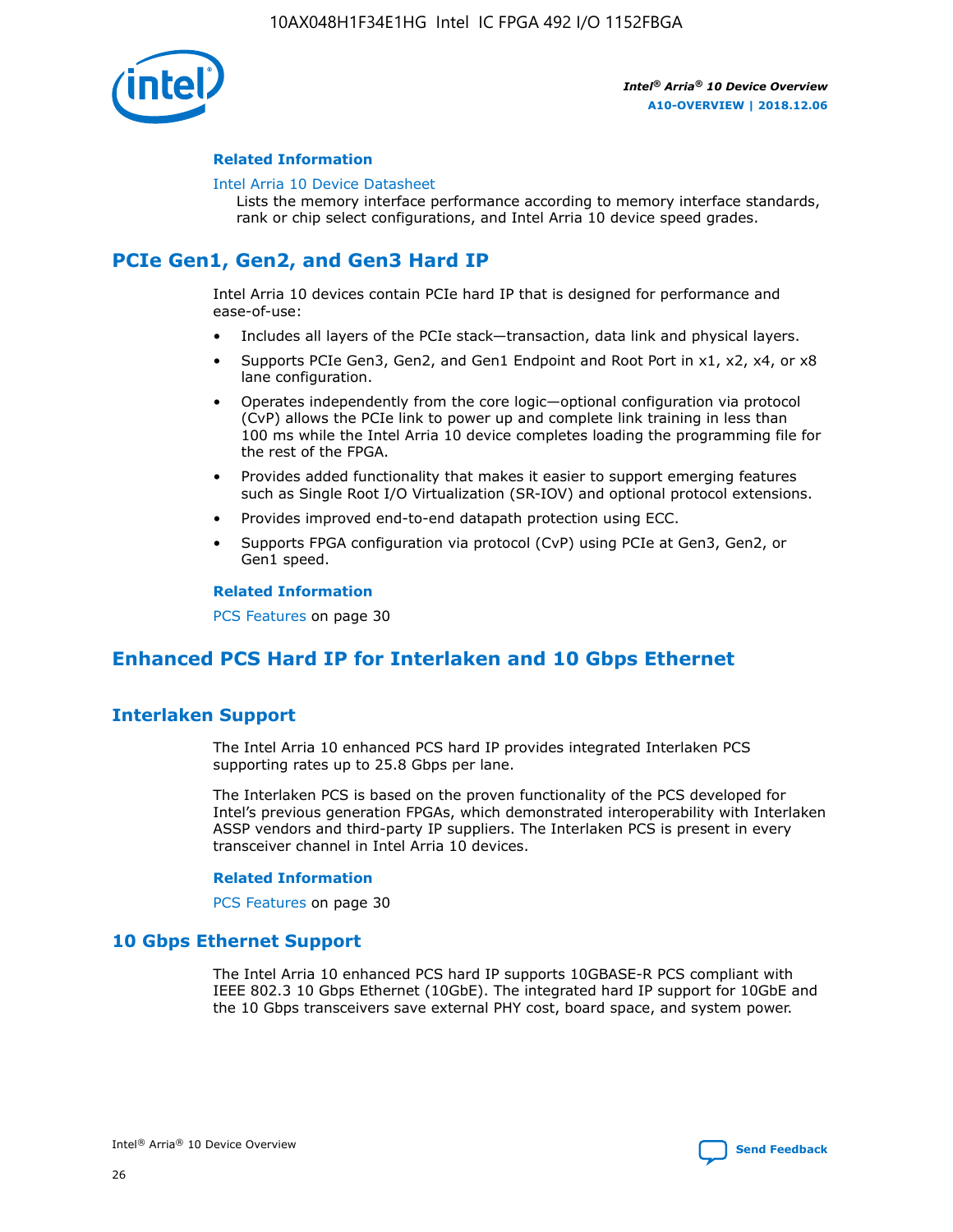

The scalable hard IP supports multiple independent 10GbE ports while using a single PLL for all the 10GBASE-R PCS instantiations, which saves on core logic resources and clock networks:

- Simplifies multiport 10GbE systems compared to XAUI interfaces that require an external XAUI-to-10G PHY.
- Incorporates Electronic Dispersion Compensation (EDC), which enables direct connection to standard 10 Gbps XFP and SFP+ pluggable optical modules.
- Supports backplane Ethernet applications and includes a hard 10GBASE-KR Forward Error Correction (FEC) circuit that you can use for 10 Gbps and 40 Gbps applications.

The 10 Gbps Ethernet PCS hard IP and 10GBASE-KR FEC are present in every transceiver channel.

#### **Related Information**

PCS Features on page 30

# **Low Power Serial Transceivers**

Intel Arria 10 FPGAs and SoCs include lowest power transceivers that deliver high bandwidth, throughput and low latency.

Intel Arria 10 devices deliver the industry's lowest power consumption per transceiver channel:

- 12.5 Gbps transceivers at as low as 242 mW
- 10 Gbps transceivers at as low as 168 mW
- 6 Gbps transceivers at as low as 117 mW

Intel Arria 10 transceivers support various data rates according to application:

- Chip-to-chip and chip-to-module applications—from 1 Gbps up to 25.8 Gbps
- Long reach and backplane applications—from 1 Gbps up to 12.5 with advanced adaptive equalization
- Critical power sensitive applications—from 1 Gbps up to 11.3 Gbps using lower power modes

The combination of 20 nm process technology and architectural advances provide the following benefits:

- Significant reduction in die area and power consumption
- Increase of up to two times in transceiver I/O density compared to previous generation devices while maintaining optimal signal integrity
- Up to 72 total transceiver channels—you can configure up to 6 of these channels to run as fast as 25.8 Gbps
- All channels feature continuous data rate support up to the maximum rated speed

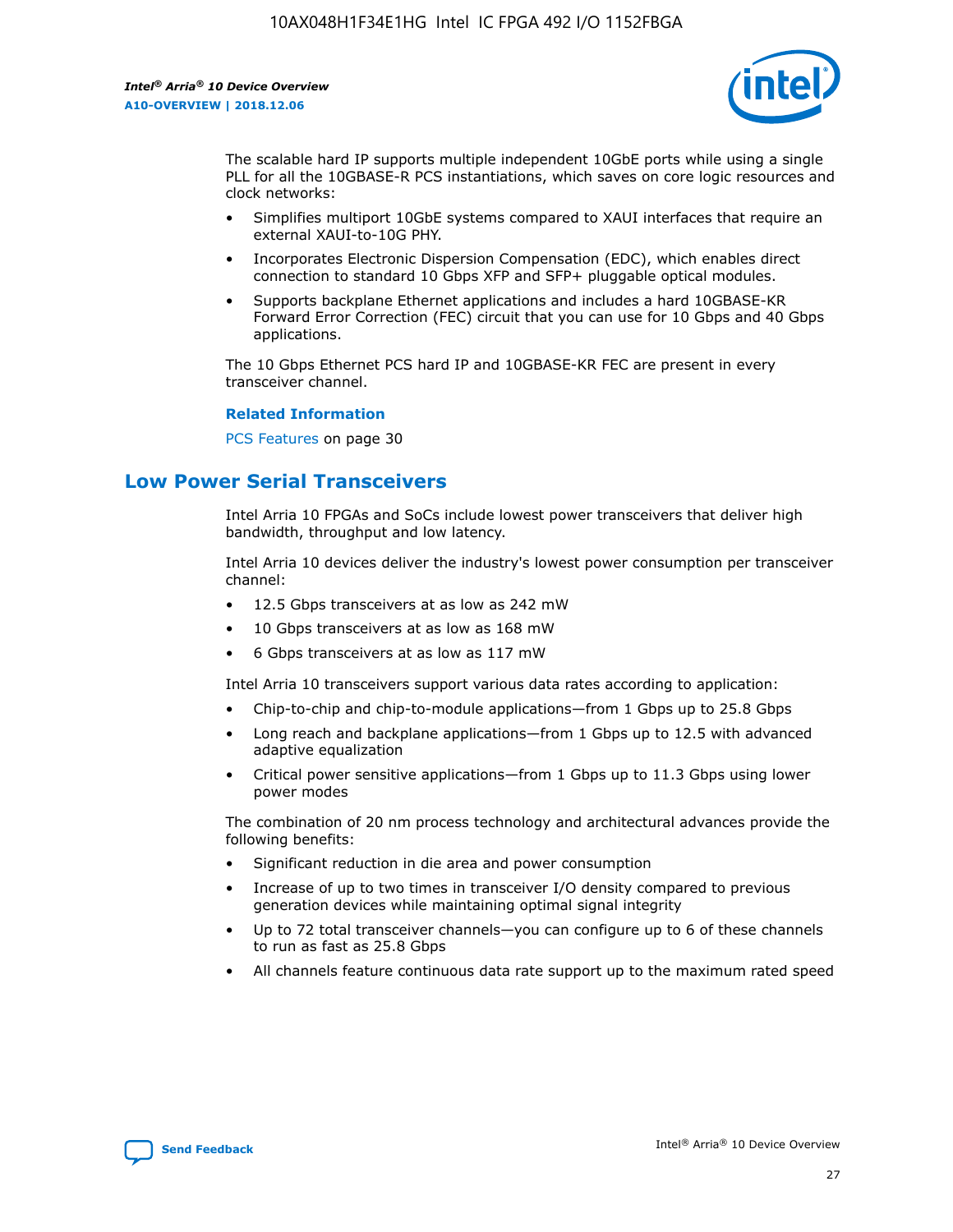

# Transceiver PMA TX/RX PCS ATX PLL Transceiver PMA TX/RX PCS fPLL Network Flexible Clock Distribution Network PCS Transceiver PMA TX/RX FPGA **Clock Distribution** Fabric PCS Transceiver PMA TX/RX ATX Flexible PLL PCS Transceiver PMA TX/RX ▲ fPLL Transceiver PMA TX/RX PCS 4

## **Figure 6. Intel Arria 10 Transceiver Block Architecture**

## **Transceiver Channels**

All transceiver channels feature a dedicated Physical Medium Attachment (PMA) and a hardened Physical Coding Sublayer (PCS).

- The PMA provides primary interfacing capabilities to physical channels.
- The PCS typically handles encoding/decoding, word alignment, and other preprocessing functions before transferring data to the FPGA core fabric.

A transceiver channel consists of a PMA and a PCS block. Most transceiver banks have 6 channels. There are some transceiver banks that contain only 3 channels.

A wide variety of bonded and non-bonded data rate configurations is possible using a highly configurable clock distribution network. Up to 80 independent transceiver data rates can be configured.

The following figures are graphical representations of top views of the silicon die, which correspond to reverse views for flip chip packages. Different Intel Arria 10 devices may have different floorplans than the ones shown in the figures.

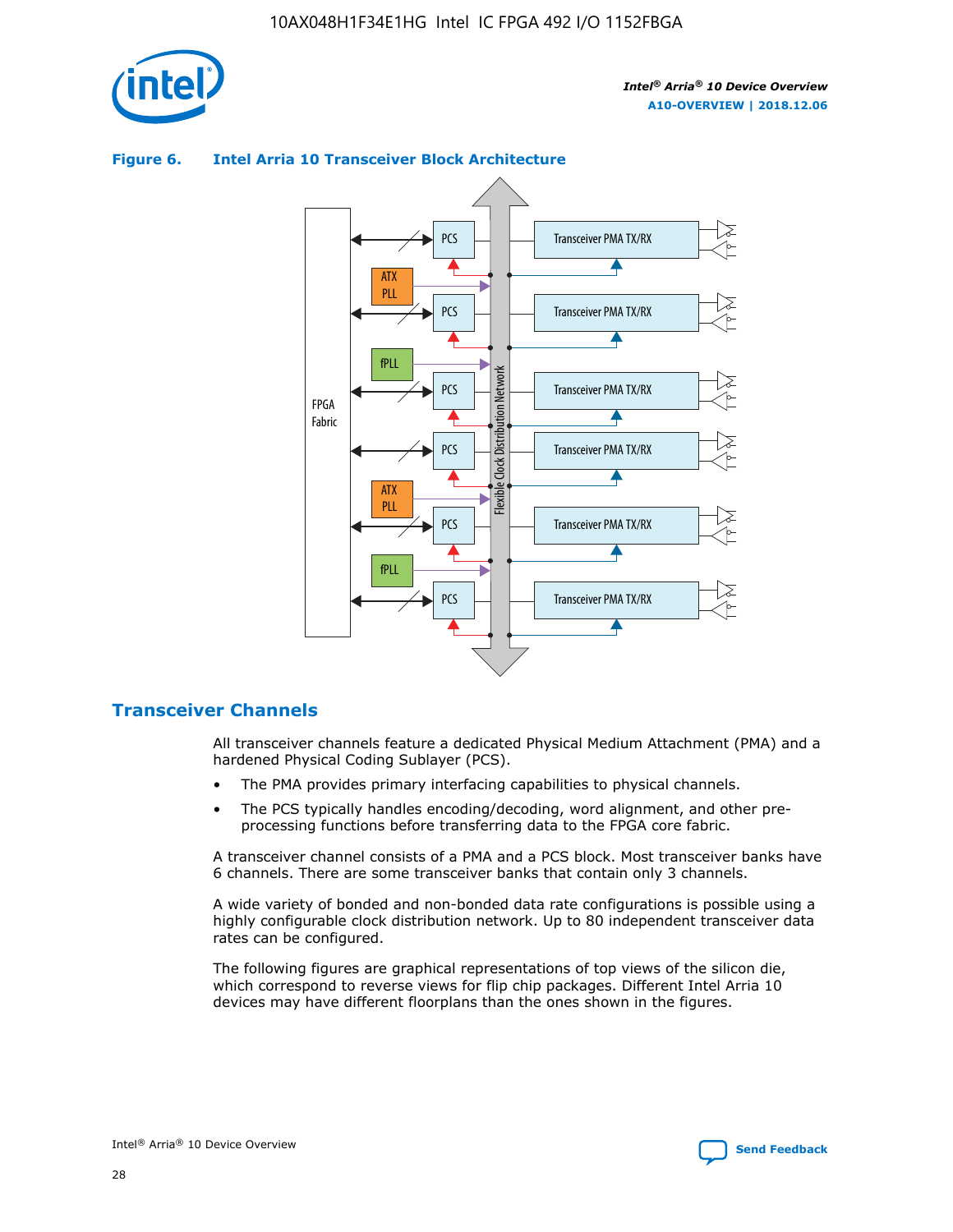

## **Figure 7. Device Chip Overview for Intel Arria 10 GX and GT Devices**





## **PMA Features**

Intel Arria 10 transceivers provide exceptional signal integrity at data rates up to 25.8 Gbps. Clocking options include ultra-low jitter ATX PLLs (LC tank based), clock multiplier unit (CMU) PLLs, and fractional PLLs.

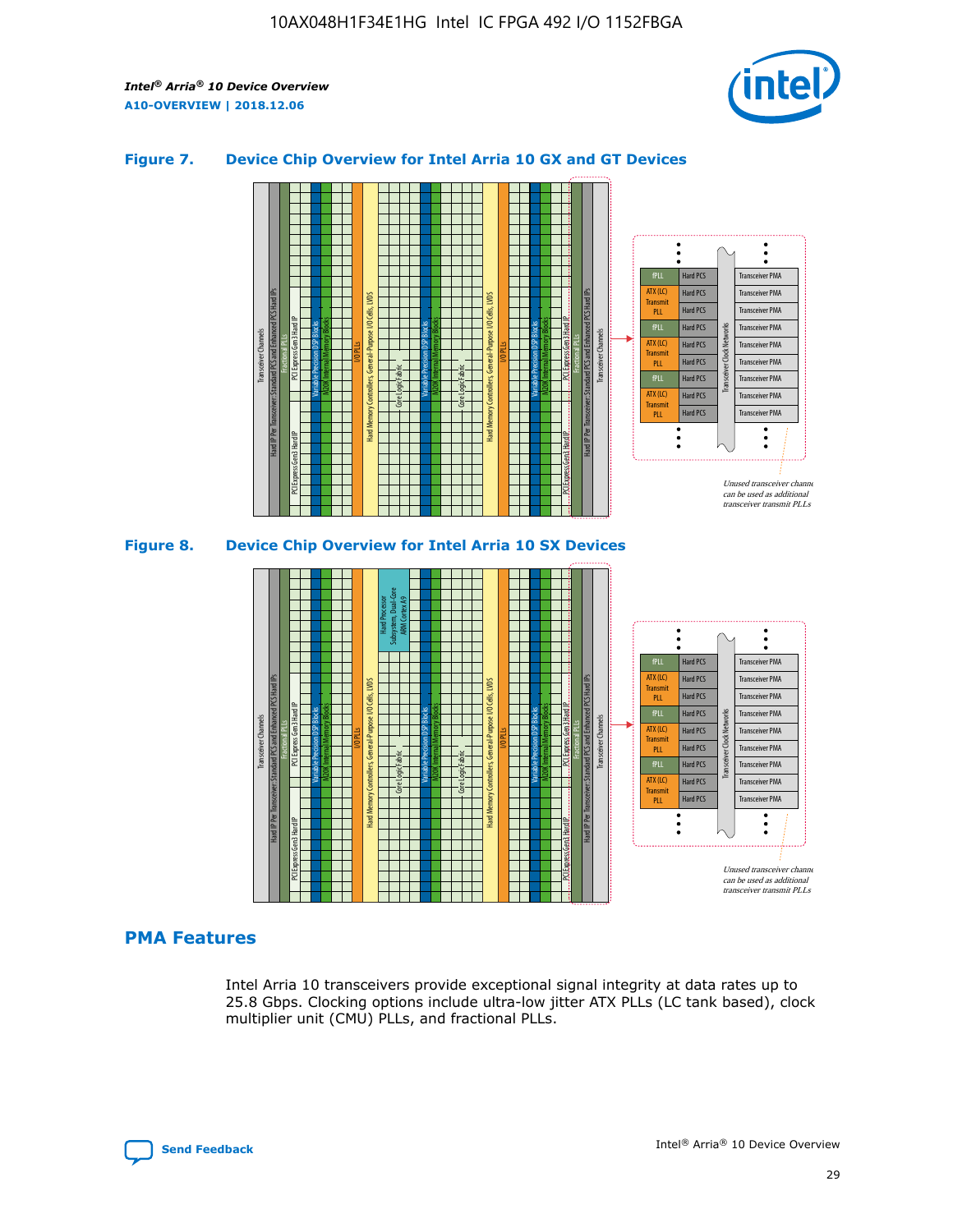

Each transceiver channel contains a channel PLL that can be used as the CMU PLL or clock data recovery (CDR) PLL. In CDR mode, the channel PLL recovers the receiver clock and data in the transceiver channel. Up to 80 independent data rates can be configured on a single Intel Arria 10 device.

## **Table 23. PMA Features of the Transceivers in Intel Arria 10 Devices**

| <b>Feature</b>                                             | <b>Capability</b>                                                                                                                                                                                                             |
|------------------------------------------------------------|-------------------------------------------------------------------------------------------------------------------------------------------------------------------------------------------------------------------------------|
| Chip-to-Chip Data Rates                                    | 1 Gbps to 17.4 Gbps (Intel Arria 10 GX devices)<br>1 Gbps to 25.8 Gbps (Intel Arria 10 GT devices)                                                                                                                            |
| Backplane Support                                          | Drive backplanes at data rates up to 12.5 Gbps                                                                                                                                                                                |
| <b>Optical Module Support</b>                              | SFP+/SFP, XFP, CXP, QSFP/QSFP28, CFP/CFP2/CFP4                                                                                                                                                                                |
| Cable Driving Support                                      | SFP+ Direct Attach, PCI Express over cable, eSATA                                                                                                                                                                             |
| Transmit Pre-Emphasis                                      | 4-tap transmit pre-emphasis and de-emphasis to compensate for system channel loss                                                                                                                                             |
| Continuous Time Linear<br>Equalizer (CTLE)                 | Dual mode, high-gain, and high-data rate, linear receive equalization to compensate for<br>system channel loss                                                                                                                |
| Decision Feedback Equalizer<br>(DFE)                       | 7-fixed and 4-floating tap DFE to equalize backplane channel loss in the presence of<br>crosstalk and noisy environments                                                                                                      |
| Variable Gain Amplifier                                    | Optimizes the signal amplitude prior to the CDR sampling and operates in fixed and<br>adaptive modes                                                                                                                          |
| Altera Digital Adaptive<br>Parametric Tuning (ADAPT)       | Fully digital adaptation engine to automatically adjust all link equalization parameters-<br>including CTLE, DFE, and variable gain amplifier blocks—that provide optimal link margin<br>without intervention from user logic |
| Precision Signal Integrity<br>Calibration Engine (PreSICE) | Hardened calibration controller to quickly calibrate all transceiver control parameters on<br>power-up, which provides the optimal signal integrity and jitter performance                                                    |
| Advanced Transmit (ATX)<br><b>PLL</b>                      | Low jitter ATX (LC tank based) PLLs with continuous tuning range to cover a wide range of<br>standard and proprietary protocols                                                                                               |
| <b>Fractional PLLs</b>                                     | On-chip fractional frequency synthesizers to replace on-board crystal oscillators and reduce<br>system cost                                                                                                                   |
| Digitally Assisted Analog<br><b>CDR</b>                    | Superior jitter tolerance with fast lock time                                                                                                                                                                                 |
| Dynamic Partial<br>Reconfiguration                         | Allows independent control of the Avalon memory-mapped interface of each transceiver<br>channel for the highest transceiver flexibility                                                                                       |
| Multiple PCS-PMA and PCS-<br>PLD interface widths          | 8-, 10-, 16-, 20-, 32-, 40-, or 64-bit interface widths for flexibility of deserialization width,<br>encoding, and reduced latency                                                                                            |

# **PCS Features**

This table summarizes the Intel Arria 10 transceiver PCS features. You can use the transceiver PCS to support a wide range of protocols ranging from 1 Gbps to 25.8 Gbps.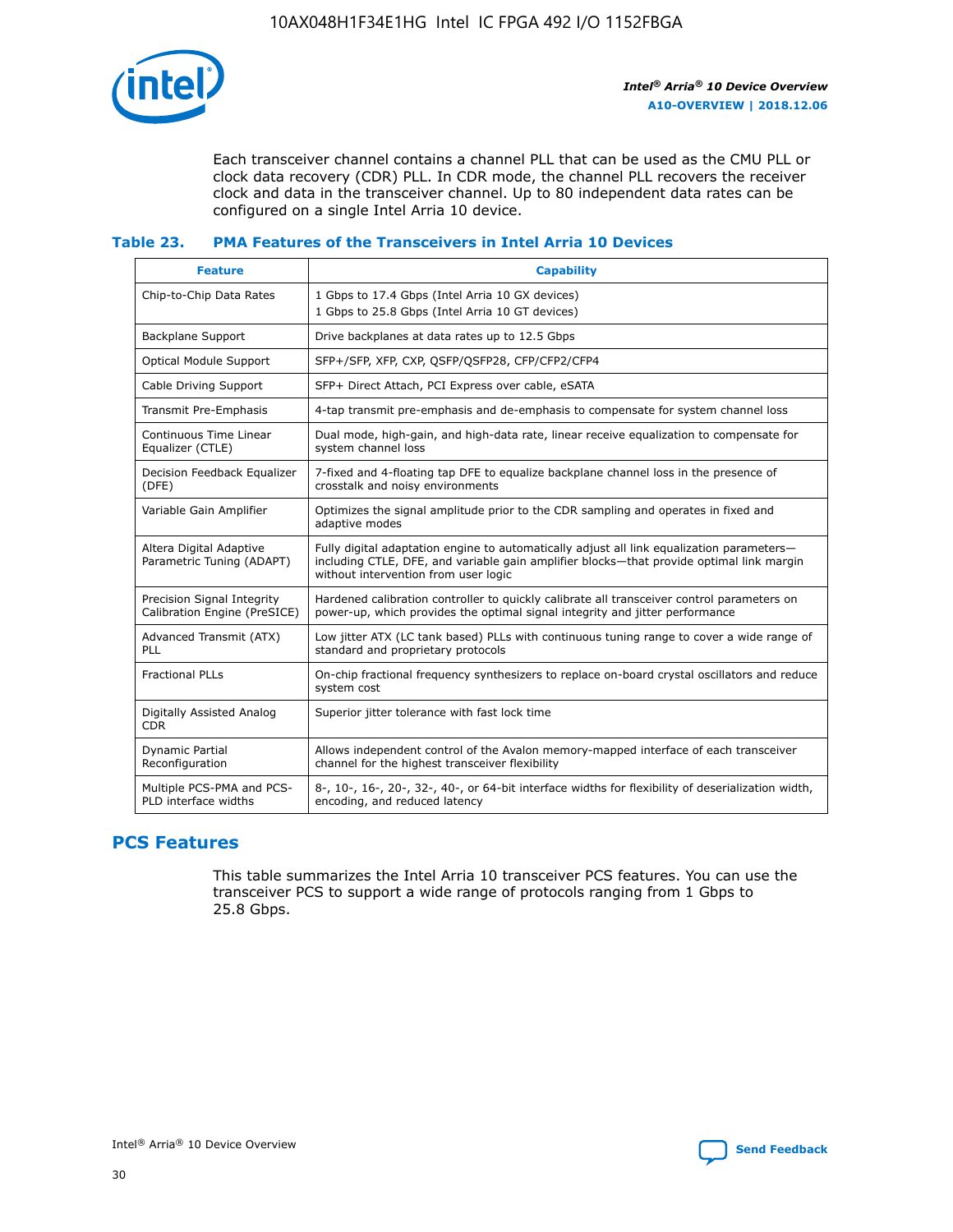

| <b>PCS</b>          | <b>Description</b>                                                                                                                                                                                                                                                                                                                                                                                             |
|---------------------|----------------------------------------------------------------------------------------------------------------------------------------------------------------------------------------------------------------------------------------------------------------------------------------------------------------------------------------------------------------------------------------------------------------|
| Standard PCS        | Operates at a data rate up to 12 Gbps<br>Supports protocols such as PCI-Express, CPRI 4.2+, GigE, IEEE 1588 in Hard PCS<br>Implements other protocols using Basic/Custom (Standard PCS) transceiver<br>configuration rules.                                                                                                                                                                                    |
| <b>Enhanced PCS</b> | Performs functions common to most serial data industry standards, such as word<br>alignment, encoding/decoding, and framing, before data is sent or received off-chip<br>through the PMA<br>• Handles data transfer to and from the FPGA fabric<br>Handles data transfer internally to and from the PMA<br>Provides frequency compensation<br>Performs channel bonding for multi-channel low skew applications |
| PCIe Gen3 PCS       | Supports the seamless switching of Data and Clock between the Gen1, Gen2, and Gen3<br>data rates<br>Provides support for PIPE 3.0 features<br>Supports the PIPE interface with the Hard IP enabled, as well as with the Hard IP<br>bypassed                                                                                                                                                                    |

#### **Related Information**

- PCIe Gen1, Gen2, and Gen3 Hard IP on page 26
- Interlaken Support on page 26
- 10 Gbps Ethernet Support on page 26

# **PCS Protocol Support**

This table lists some of the protocols supported by the Intel Arria 10 transceiver PCS. For more information about the blocks in the transmitter and receiver data paths, refer to the related information.

| <b>Protocol</b>                                 | <b>Data Rate</b><br>(Gbps) | <b>Transceiver IP</b>       | <b>PCS Support</b>                      |
|-------------------------------------------------|----------------------------|-----------------------------|-----------------------------------------|
| PCIe Gen3 x1, x2, x4, x8                        | 8.0                        | Native PHY (PIPE)           | Standard PCS and PCIe<br>Gen3 PCS       |
| PCIe Gen2 x1, x2, x4, x8                        | 5.0                        | Native PHY (PIPE)           | <b>Standard PCS</b>                     |
| PCIe Gen1 x1, x2, x4, x8                        | 2.5                        | Native PHY (PIPE)           | Standard PCS                            |
| 1000BASE-X Gigabit Ethernet                     | 1.25                       | Native PHY                  | <b>Standard PCS</b>                     |
| 1000BASE-X Gigabit Ethernet with<br>IEEE 1588v2 | 1.25                       | Native PHY                  | Standard PCS                            |
| 10GBASE-R                                       | 10.3125                    | Native PHY                  | <b>Enhanced PCS</b>                     |
| 10GBASE-R with IEEE 1588v2                      | 10.3125                    | Native PHY                  | <b>Enhanced PCS</b>                     |
| 10GBASE-R with KR FEC                           | 10.3125                    | Native PHY                  | <b>Enhanced PCS</b>                     |
| 10GBASE-KR and 1000BASE-X                       | 10.3125                    | 1G/10GbE and 10GBASE-KR PHY | Standard PCS and<br><b>Enhanced PCS</b> |
| Interlaken (CEI-6G/11G)                         | 3.125 to 17.4              | Native PHY                  | <b>Enhanced PCS</b>                     |
| SFI-S/SFI-5.2                                   | 11.2                       | Native PHY                  | <b>Enhanced PCS</b>                     |
| $10G$ SDI                                       | 10.692                     | Native PHY                  | <b>Enhanced PCS</b>                     |
|                                                 |                            |                             | continued                               |

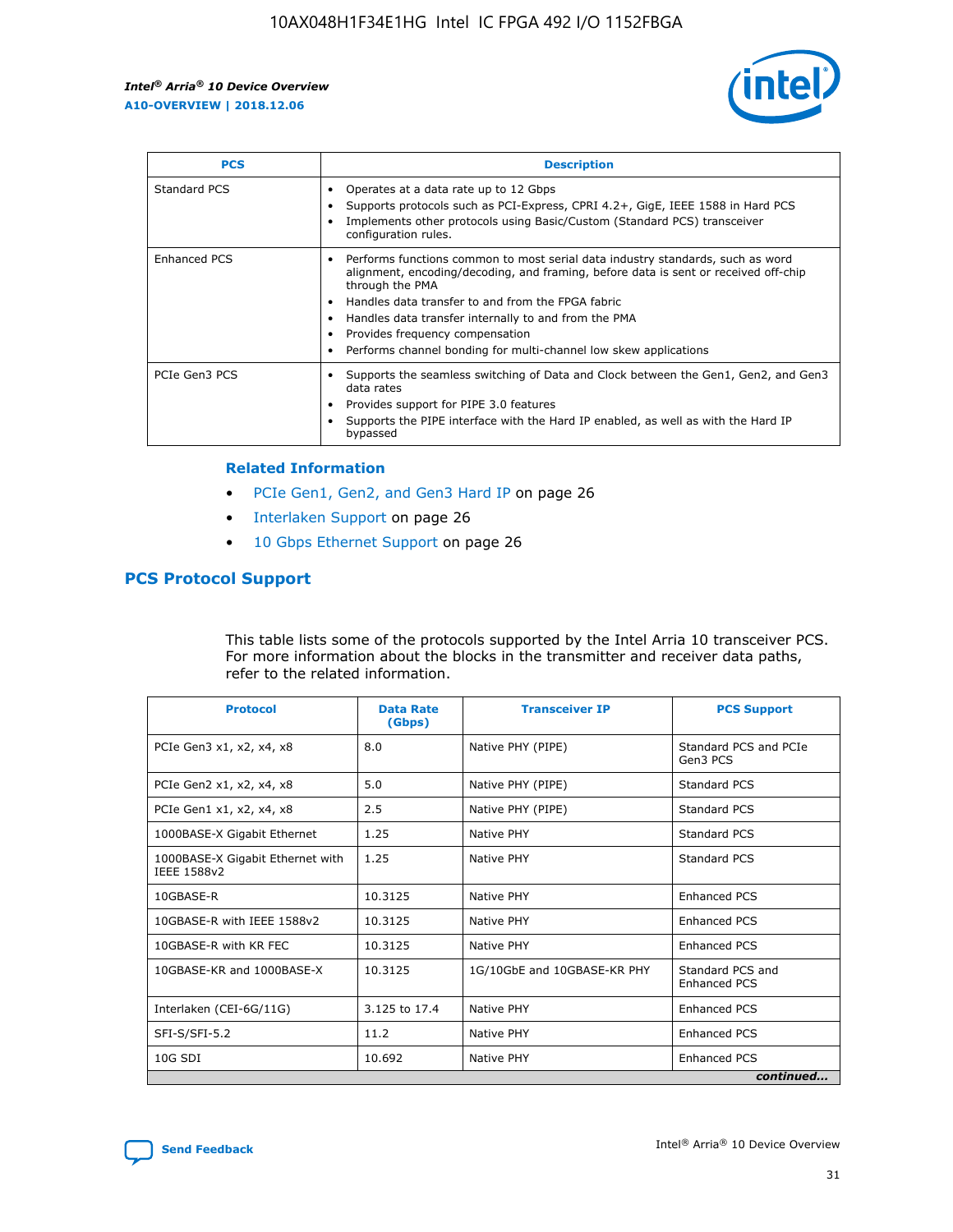

| <b>Protocol</b>      | <b>Data Rate</b><br>(Gbps) | <b>Transceiver IP</b> | <b>PCS Support</b> |
|----------------------|----------------------------|-----------------------|--------------------|
| CPRI 6.0 (64B/66B)   | 0.6144 to<br>10.1376       | Native PHY            | Enhanced PCS       |
| CPRI 4.2 (8B/10B)    | $0.6144$ to<br>9.8304      | Native PHY            | Standard PCS       |
| OBSAI RP3 v4.2       | 0.6144 to 6.144            | Native PHY            | Standard PCS       |
| SD-SDI/HD-SDI/3G-SDI | $0.143(12)$ to<br>2.97     | Native PHY            | Standard PCS       |

## **Related Information**

#### [Intel Arria 10 Transceiver PHY User Guide](https://www.intel.com/content/www/us/en/programmable/documentation/nik1398707230472.html#nik1398707091164)

Provides more information about the supported transceiver protocols and PHY IP, the PMA architecture, and the standard, enhanced, and PCIe Gen3 PCS architecture.

# **SoC with Hard Processor System**

Each SoC device combines an FPGA fabric and a hard processor system (HPS) in a single device. This combination delivers the flexibility of programmable logic with the power and cost savings of hard IP in these ways:

- Reduces board space, system power, and bill of materials cost by eliminating a discrete embedded processor
- Allows you to differentiate the end product in both hardware and software, and to support virtually any interface standard
- Extends the product life and revenue through in-field hardware and software updates

<sup>(12)</sup> The 0.143 Gbps data rate is supported using oversampling of user logic that you must implement in the FPGA fabric.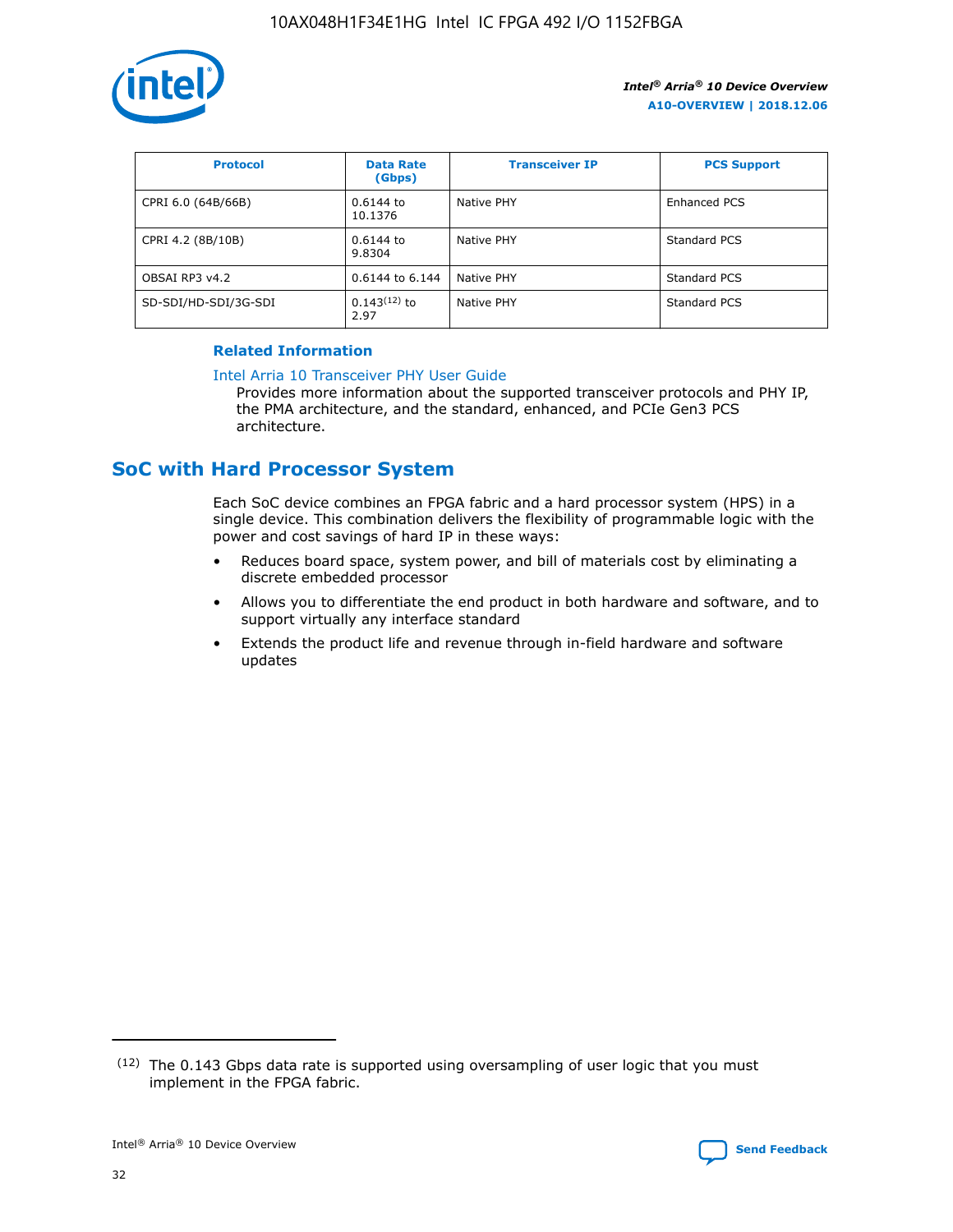

#### **Figure 9. HPS Block Diagram**

This figure shows a block diagram of the HPS with the dual ARM Cortex-A9 MPCore processor.



# **Key Advantages of 20-nm HPS**

The 20-nm HPS strikes a balance between enabling maximum software compatibility with 28-nm SoCs while still improving upon the 28-nm HPS architecture. These improvements address the requirements of the next generation target markets such as wireless and wireline communications, compute and storage equipment, broadcast and military in terms of performance, memory bandwidth, connectivity via backplane and security.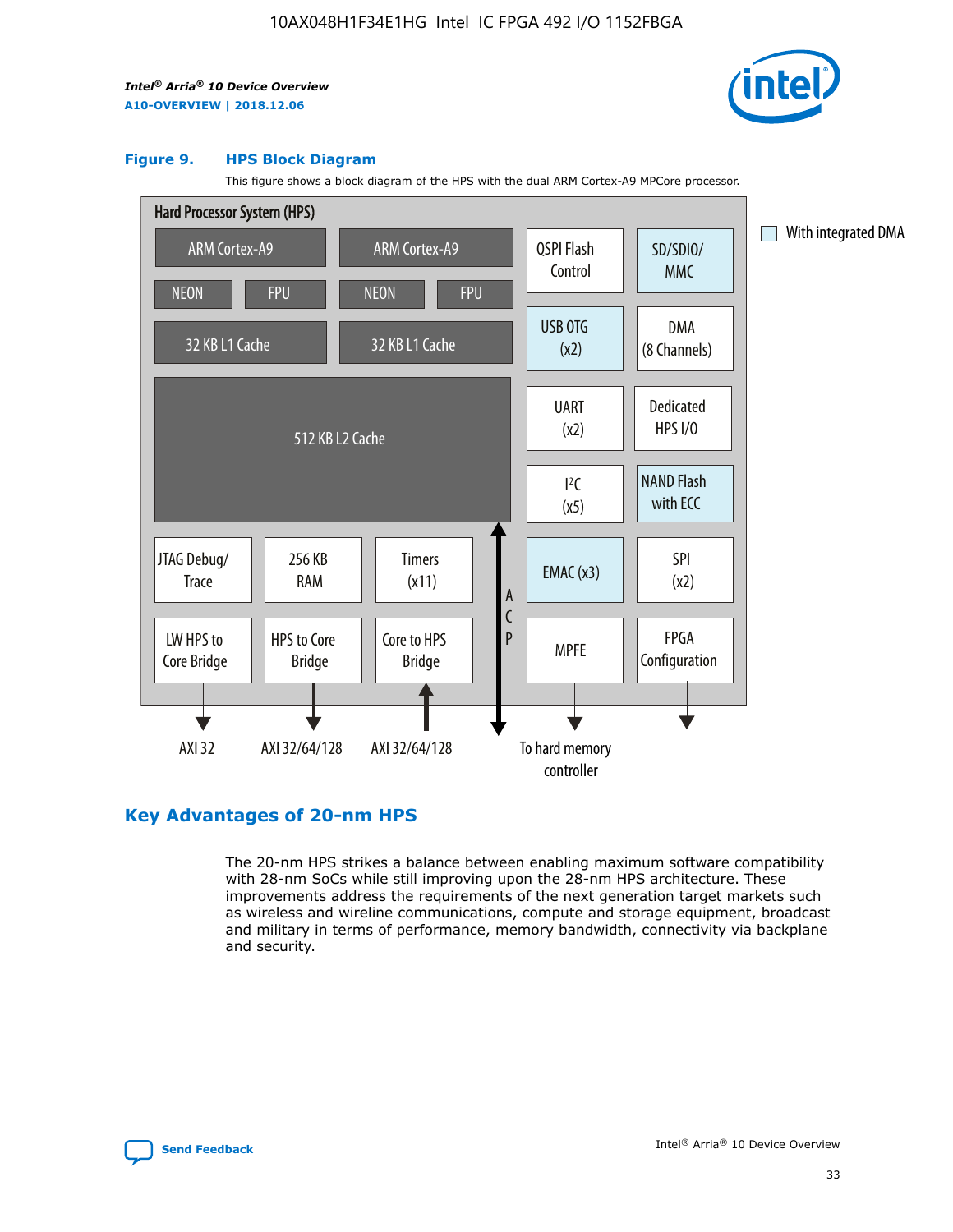

## **Table 24. Improvements in 20 nm HPS**

This table lists the key improvements of the 20 nm HPS compared to the 28 nm HPS.

| Advantages/<br><b>Improvements</b>                          | <b>Description</b>                                                                                                                                                                                                                                                                                                                                                                                                                                                                                                                                                                                                                                                                                                                                                                                                                                                                                                      |
|-------------------------------------------------------------|-------------------------------------------------------------------------------------------------------------------------------------------------------------------------------------------------------------------------------------------------------------------------------------------------------------------------------------------------------------------------------------------------------------------------------------------------------------------------------------------------------------------------------------------------------------------------------------------------------------------------------------------------------------------------------------------------------------------------------------------------------------------------------------------------------------------------------------------------------------------------------------------------------------------------|
| Increased performance and<br>overdrive capability           | While the nominal processor frequency is 1.2 GHz, the 20 nm HPS offers an "overdrive"<br>feature which enables a higher processor operating frequency. This requires a higher supply<br>voltage value that is unique to the HPS and may require a separate regulator.                                                                                                                                                                                                                                                                                                                                                                                                                                                                                                                                                                                                                                                   |
| Increased processor memory<br>bandwidth and DDR4<br>support | Up to 64-bit DDR4 memory at 2,400 Mbps support is available for the processor. The hard<br>memory controller for the HPS comprises a multi-port front end that manages connections<br>to a single port memory controller. The multi-port front end allows logic core and the HPS<br>to share ports and thereby the available bandwidth of the memory controller.                                                                                                                                                                                                                                                                                                                                                                                                                                                                                                                                                        |
| Flexible I/O sharing                                        | An advanced I/O pin muxing scheme allows improved sharing of I/O between the HPS and<br>the core logic. The following types of I/O are available for SoC:<br>17 dedicated I/Os-physically located inside the HPS block and are not accessible to<br>logic within the core. The 17 dedicated I/Os are used for HPS clock, resets, and<br>interfacing with boot devices, QSPI, and SD/MMC.<br>48 direct shared I/O-located closest to the HPS block and are ideal for high speed HPS<br>peripherals such as EMAC, USB, and others. There is one bank of 48 I/Os that supports<br>direct sharing where the 48 I/Os can be shared 12 I/Os at a time.<br>Standard (shared) I/O-all standard I/Os can be shared by the HPS peripherals and any<br>logic within the core. For designs where more than 48 I/Os are reguired to fully use all<br>the peripherals in the HPS, these I/Os can be connected through the core logic. |
| <b>EMAC</b> core                                            | Three EMAC cores are available in the HPS. The EMAC cores enable an application to<br>support two redundant Ethernet connections; for example, backplane, or two EMAC cores<br>for managing IEEE 1588 time stamp information while allowing a third EMAC core for debug<br>and configuration. All three EMACs can potentially share the same time stamps, simplifying<br>the 1588 time stamping implementation. A new serial time stamp interface allows core<br>logic to access and read the time stamp values. The integrated EMAC controllers can be<br>connected to external Ethernet PHY through the provided MDIO or I <sup>2</sup> C interface.                                                                                                                                                                                                                                                                  |
| On-chip memory                                              | The on-chip memory is updated to 256 KB support and can support larger data sets and<br>real time algorithms.                                                                                                                                                                                                                                                                                                                                                                                                                                                                                                                                                                                                                                                                                                                                                                                                           |
| <b>ECC</b> enhancements                                     | Improvements in L2 Cache ECC management allow identification of errors down to the<br>address level. ECC enhancements also enable improved error injection and status reporting<br>via the introduction of new memory mapped access to syndrome and data signals.                                                                                                                                                                                                                                                                                                                                                                                                                                                                                                                                                                                                                                                       |
| HPS to FPGA Interconnect<br>Backbone                        | Although the HPS and the Logic Core can operate independently, they are tightly coupled<br>via a high-bandwidth system interconnect built from high-performance ARM AMBA AXI bus<br>bridges. IP bus masters in the FPGA fabric have access to HPS bus slaves via the FPGA-to-<br>HPS interconnect. Similarly, HPS bus masters have access to bus slaves in the core fabric<br>via the HPS-to-FPGA bridge. Both bridges are AMBA AXI-3 compliant and support<br>simultaneous read and write transactions. Up to three masters within the core fabric can<br>share the HPS SDRAM controller with the processor. Additionally, the processor can be used<br>to configure the core fabric under program control via a dedicated 32-bit configuration port.                                                                                                                                                                  |
| FPGA configuration and HPS<br>booting                       | The FPGA fabric and HPS in the SoCs are powered independently. You can reduce the clock<br>frequencies or gate the clocks to reduce dynamic power.<br>You can configure the FPGA fabric and boot the HPS independently, in any order, providing<br>you with more design flexibility.                                                                                                                                                                                                                                                                                                                                                                                                                                                                                                                                                                                                                                    |
| Security                                                    | New security features have been introduced for anti-tamper management, secure boot,<br>encryption (AES), and authentication (SHA).                                                                                                                                                                                                                                                                                                                                                                                                                                                                                                                                                                                                                                                                                                                                                                                      |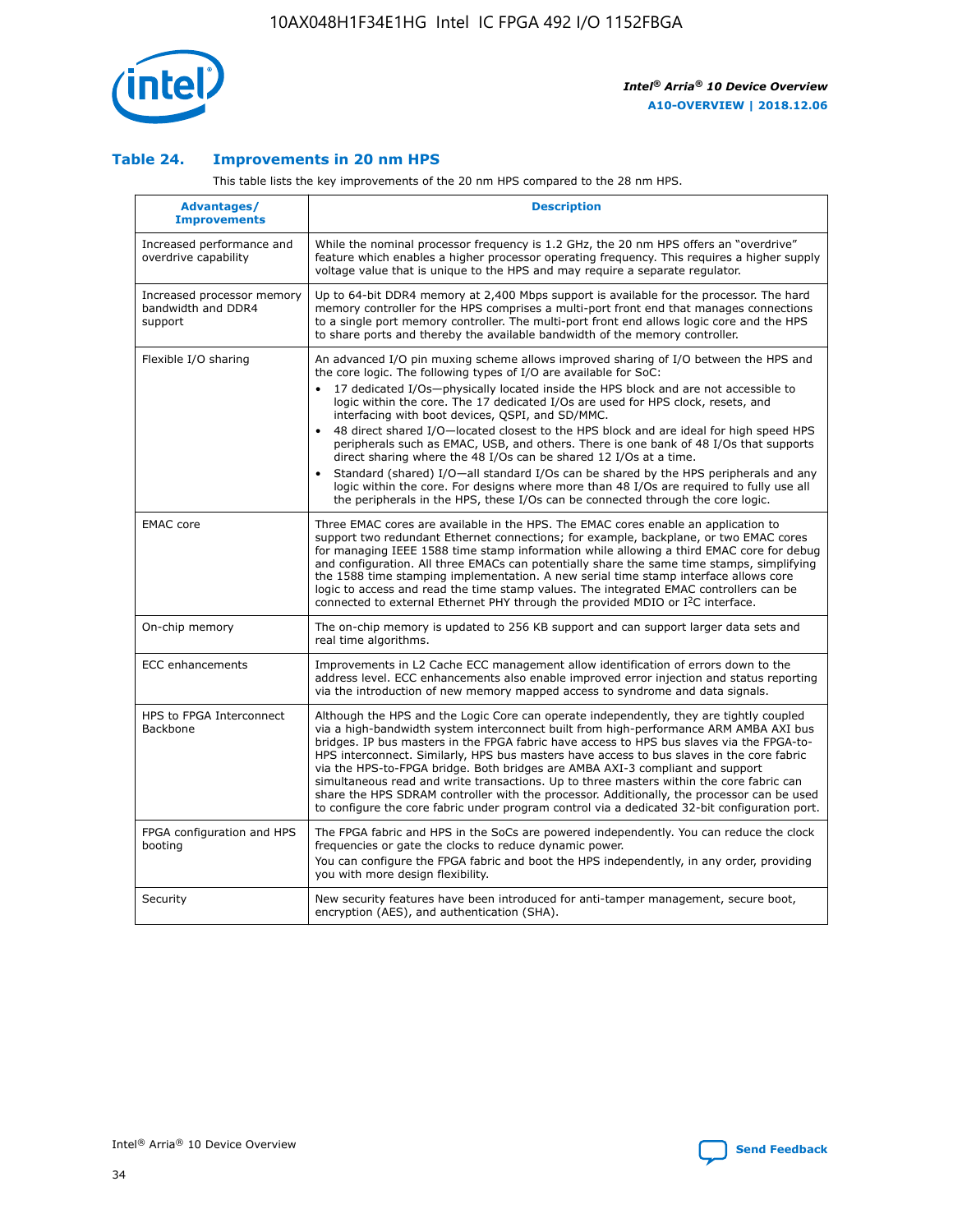

# **Features of the HPS**

The HPS has the following features:

- 1.2-GHz, dual-core ARM Cortex-A9 MPCore processor with up to 1.5-GHz via overdrive
	- ARMv7-A architecture that runs 32-bit ARM instructions, 16-bit and 32-bit Thumb instructions, and 8-bit Java byte codes in Jazelle style
	- Superscalar, variable length, out-of-order pipeline with dynamic branch prediction
	- Instruction Efficiency 2.5 MIPS/MHz, which provides total performance of 7500 MIPS at 1.5 GHz
- Each processor core includes:
	- 32 KB of L1 instruction cache, 32 KB of L1 data cache
	- Single- and double-precision floating-point unit and NEON media engine
	- CoreSight debug and trace technology
	- Snoop Control Unit (SCU) and Acceleration Coherency Port (ACP)
- 512 KB of shared L2 cache
- 256 KB of scratch RAM
- Hard memory controller with support for DDR3, DDR4 and optional error correction code (ECC) support
- Multiport Front End (MPFE) Scheduler interface to the hard memory controller
- 8-channel direct memory access (DMA) controller
- QSPI flash controller with SIO, DIO, QIO SPI Flash support
- NAND flash controller (ONFI 1.0 or later) with DMA and ECC support, updated to support 8 and 16-bit Flash devices and new command DMA to offload CPU for fast power down recovery
- Updated SD/SDIO/MMC controller to eMMC 4.5 with DMA with CE-ATA digital command support
- 3 10/100/1000 Ethernet media access control (MAC) with DMA
- 2 USB On-the-Go (OTG) controllers with DMA
- $\bullet$  5 I<sup>2</sup>C controllers (3 can be used by EMAC for MIO to external PHY)
- 2 UART 16550 Compatible controllers
- 4 serial peripheral interfaces (SPI) (2 Master, 2 Slaves)
- 62 programmable general-purpose I/Os, which includes 48 direct share I/Os that allows the HPS peripherals to connect directly to the FPGA I/Os
- 7 general-purpose timers
- 4 watchdog timers
- Anti-tamper, Secure Boot, Encryption (AES) and Authentication (SHA)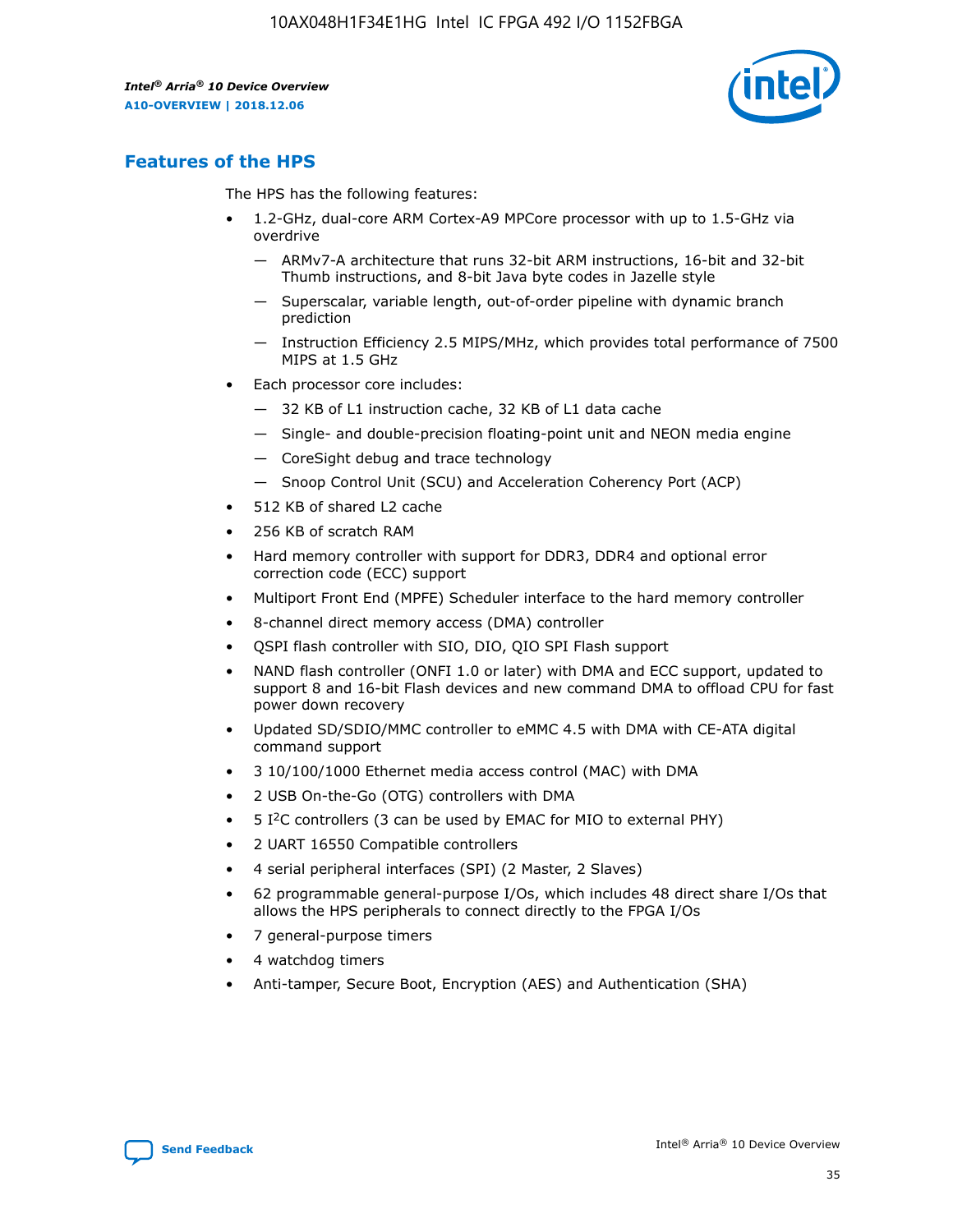

## **System Peripherals and Debug Access Port**

Each Ethernet MAC, USB OTG, NAND flash controller, and SD/MMC controller module has an integrated DMA controller. For modules without an integrated DMA controller, an additional DMA controller module provides up to eight channels of high-bandwidth data transfers. Peripherals that communicate off-chip are multiplexed with other peripherals at the HPS pin level. This allows you to choose which peripherals interface with other devices on your PCB.

The debug access port provides interfaces to industry standard JTAG debug probes and supports ARM CoreSight debug and core traces to facilitate software development.

#### **HPS–FPGA AXI Bridges**

The HPS–FPGA bridges, which support the Advanced Microcontroller Bus Architecture (AMBA) Advanced eXtensible Interface (AXI™) specifications, consist of the following bridges:

- FPGA-to-HPS AMBA AXI bridge—a high-performance bus supporting 32, 64, and 128 bit data widths that allows the FPGA fabric to issue transactions to slaves in the HPS.
- HPS-to-FPGA Avalon/AMBA AXI bridge—a high-performance bus supporting 32, 64, and 128 bit data widths that allows the HPS to issue transactions to slaves in the FPGA fabric.
- Lightweight HPS-to-FPGA AXI bridge—a lower latency 32 bit width bus that allows the HPS to issue transactions to soft peripherals in the FPGA fabric. This bridge is primarily used for control and status register (CSR) accesses to peripherals in the FPGA fabric.

The HPS–FPGA AXI bridges allow masters in the FPGA fabric to communicate with slaves in the HPS logic, and vice versa. For example, the HPS-to-FPGA AXI bridge allows you to share memories instantiated in the FPGA fabric with one or both microprocessors in the HPS, while the FPGA-to-HPS AXI bridge allows logic in the FPGA fabric to access the memory and peripherals in the HPS.

Each HPS–FPGA bridge also provides asynchronous clock crossing for data transferred between the FPGA fabric and the HPS.

#### **HPS SDRAM Controller Subsystem**

The HPS SDRAM controller subsystem contains a multiport SDRAM controller and DDR PHY that are shared between the FPGA fabric (through the FPGA-to-HPS SDRAM interface), the level 2 (L2) cache, and the level 3 (L3) system interconnect. The FPGA-to-HPS SDRAM interface supports AMBA AXI and Avalon® Memory-Mapped (Avalon-MM) interface standards, and provides up to six individual ports for access by masters implemented in the FPGA fabric.

The HPS SDRAM controller supports up to 3 masters (command ports), 3x 64-bit read data ports and 3x 64-bit write data ports.

To maximize memory performance, the SDRAM controller subsystem supports command and data reordering, deficit round-robin arbitration with aging, and high-priority bypass features.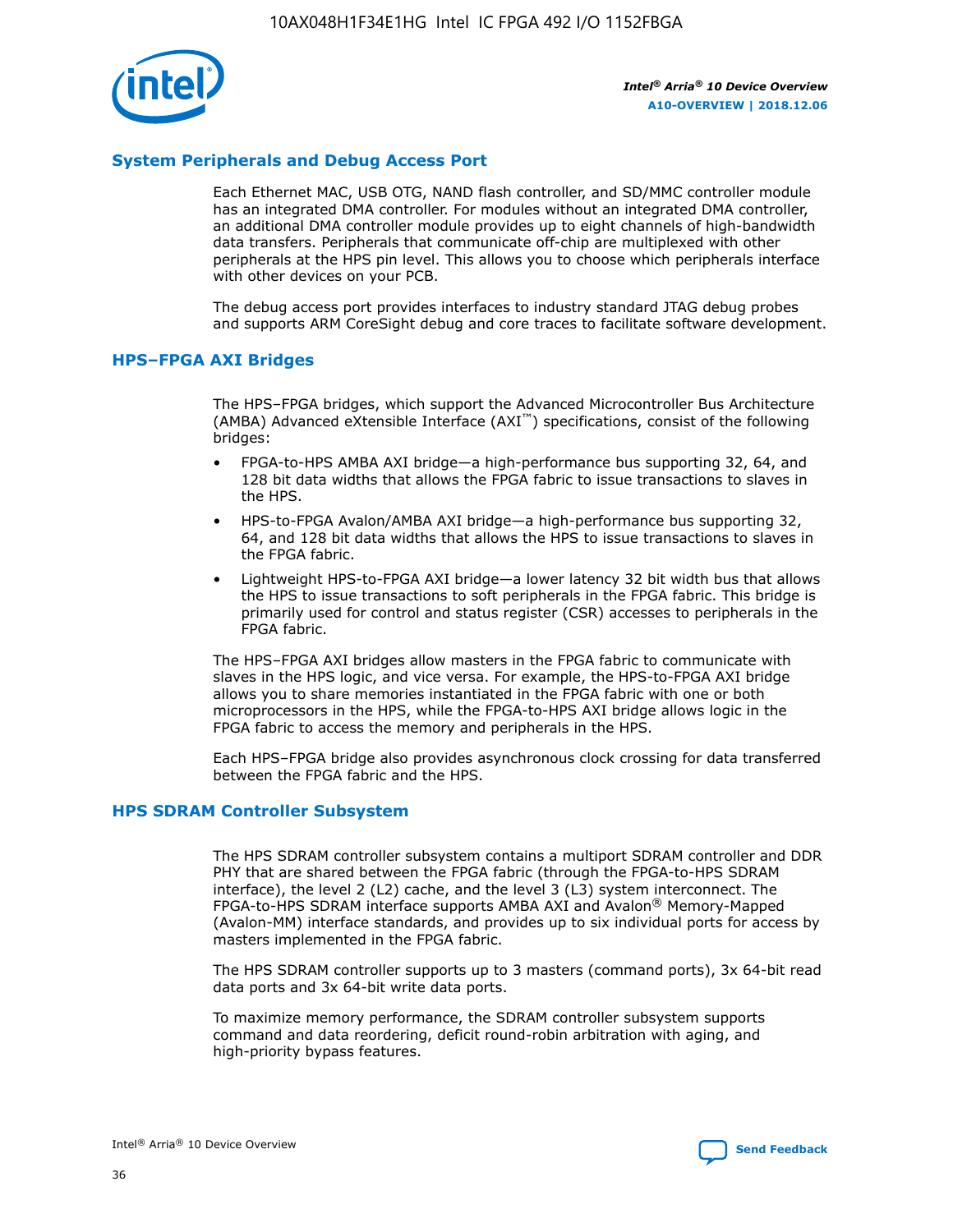

# **FPGA Configuration and HPS Booting**

The FPGA fabric and HPS in the SoC FPGA must be powered at the same time. You can reduce the clock frequencies or gate the clocks to reduce dynamic power.

Once powered, the FPGA fabric and HPS can be configured independently thus providing you with more design flexibility:

- You can boot the HPS independently. After the HPS is running, the HPS can fully or partially reconfigure the FPGA fabric at any time under software control. The HPS can also configure other FPGAs on the board through the FPGA configuration controller.
- Configure the FPGA fabric first, and then boot the HPS from memory accessible to the FPGA fabric.

## **Hardware and Software Development**

For hardware development, you can configure the HPS and connect your soft logic in the FPGA fabric to the HPS interfaces using the Platform Designer system integration tool in the Intel Quartus Prime software.

For software development, the ARM-based SoC FPGA devices inherit the rich software development ecosystem available for the ARM Cortex-A9 MPCore processor. The software development process for Intel SoC FPGAs follows the same steps as those for other SoC devices from other manufacturers. Support for Linux\*, VxWorks\*, and other operating systems are available for the SoC FPGAs. For more information on the operating systems support availability, contact the Intel FPGA sales team.

You can begin device-specific firmware and software development on the Intel SoC FPGA Virtual Target. The Virtual Target is a fast PC-based functional simulation of a target development system—a model of a complete development board. The Virtual Target enables the development of device-specific production software that can run unmodified on actual hardware.

# **Dynamic and Partial Reconfiguration**

The Intel Arria 10 devices support dynamic and partial reconfiguration. You can use dynamic and partial reconfiguration simultaneously to enable seamless reconfiguration of both the device core and transceivers.

# **Dynamic Reconfiguration**

You can reconfigure the PMA and PCS blocks while the device continues to operate. This feature allows you to change the data rates, protocol, and analog settings of a channel in a transceiver bank without affecting on-going data transfer in other transceiver banks. This feature is ideal for applications that require dynamic multiprotocol or multirate support.

# **Partial Reconfiguration**

Using partial reconfiguration, you can reconfigure some parts of the device while keeping the device in operation.

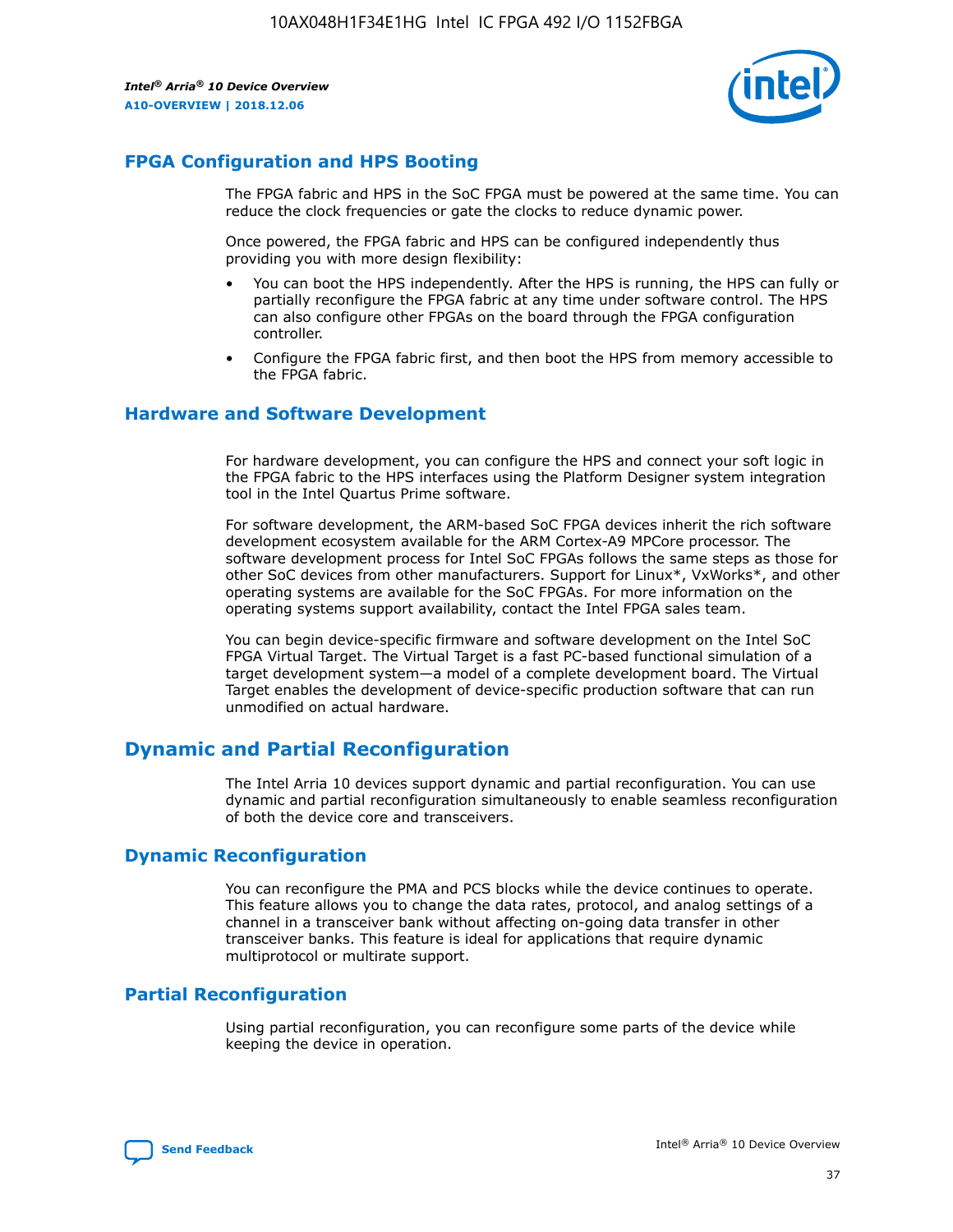

Instead of placing all device functions in the FPGA fabric, you can store some functions that do not run simultaneously in external memory and load them only when required. This capability increases the effective logic density of the device, and lowers cost and power consumption.

In the Intel solution, you do not have to worry about intricate device architecture to perform a partial reconfiguration. The partial reconfiguration capability is built into the Intel Quartus Prime design software, making such time-intensive task simple.

Intel Arria 10 devices support partial reconfiguration in the following configuration options:

- Using an internal host:
	- All supported configuration modes where the FPGA has access to external memory devices such as serial and parallel flash memory.
	- Configuration via Protocol [CvP (PCIe)]
- Using an external host—passive serial (PS), fast passive parallel (FPP) x8, FPP x16, and FPP x32 I/O interface.

# **Enhanced Configuration and Configuration via Protocol**

## **Table 25. Configuration Schemes and Features of Intel Arria 10 Devices**

Intel Arria 10 devices support 1.8 V programming voltage and several configuration schemes.

| <b>Scheme</b>                                                          | <b>Data</b><br><b>Width</b> | <b>Max Clock</b><br>Rate<br>(MHz) | <b>Max Data</b><br>Rate<br>(Mbps)<br>(13) | <b>Decompression</b> | <b>Design</b><br>Security <sup>(1</sup><br>4) | <b>Partial</b><br><b>Reconfiguration</b><br>(15) | <b>Remote</b><br><b>System</b><br><b>Update</b> |
|------------------------------------------------------------------------|-----------------------------|-----------------------------------|-------------------------------------------|----------------------|-----------------------------------------------|--------------------------------------------------|-------------------------------------------------|
| <b>JTAG</b>                                                            | 1 bit                       | 33                                | 33                                        |                      |                                               | Yes(16)                                          |                                                 |
| Active Serial (AS)<br>through the<br>EPCO-L<br>configuration<br>device | 1 bit,<br>4 bits            | 100                               | 400                                       | Yes                  | Yes                                           | $Y_{PS}(16)$                                     | Yes                                             |
| Passive serial (PS)<br>through CPLD or<br>external<br>microcontroller  | 1 bit                       | 100                               | 100                                       | Yes                  | Yes                                           | Yes(16)                                          | Parallel<br>Flash<br>Loader<br>(PFL) IP<br>core |
|                                                                        |                             |                                   |                                           |                      |                                               |                                                  | continued                                       |

<sup>(13)</sup> Enabling either compression or design security features affects the maximum data rate. Refer to the Intel Arria 10 Device Datasheet for more information.

<sup>(14)</sup> Encryption and compression cannot be used simultaneously.

 $(15)$  Partial reconfiguration is an advanced feature of the device family. If you are interested in using partial reconfiguration, contact Intel for support.

 $(16)$  Partial configuration can be performed only when it is configured as internal host.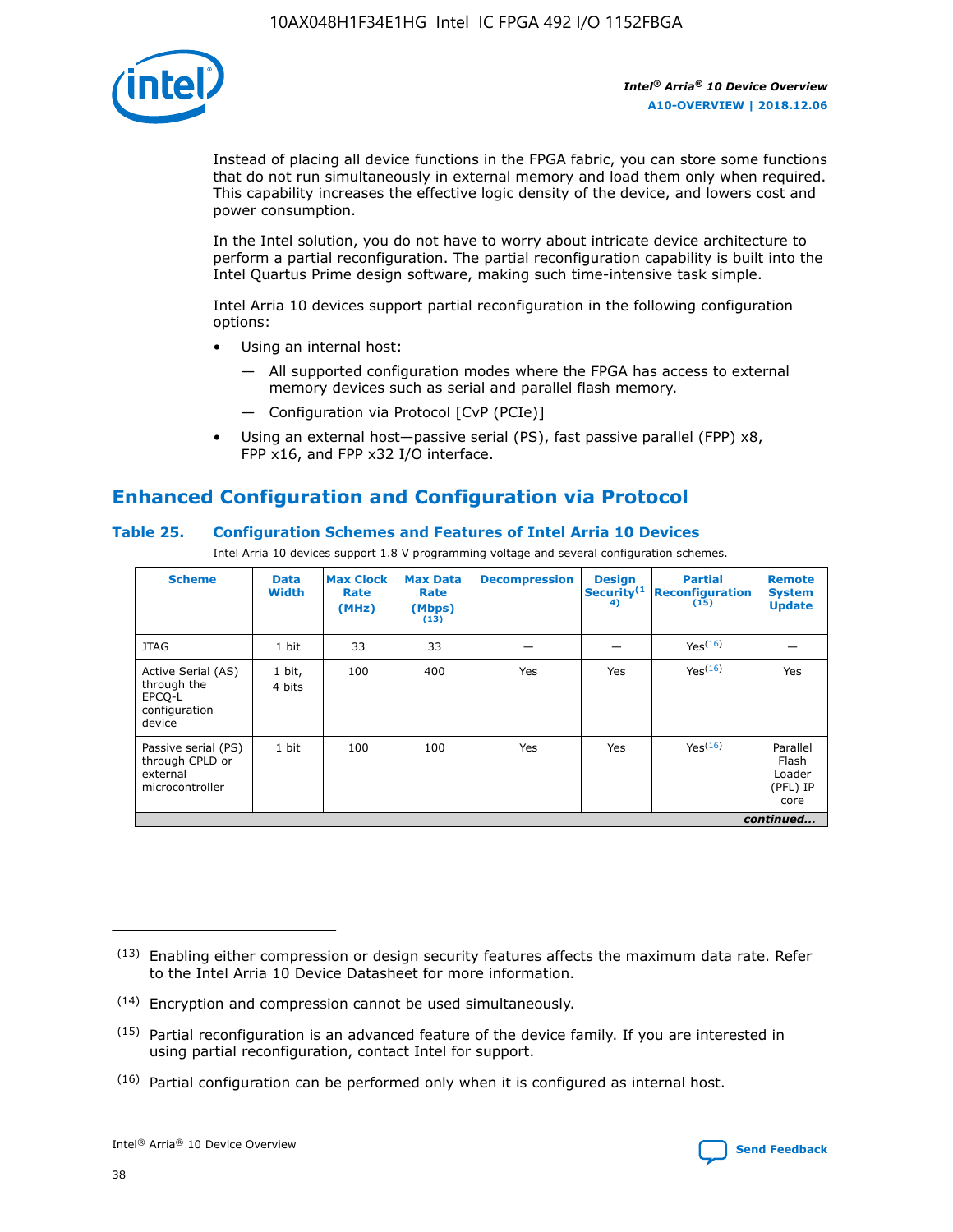

| <b>Scheme</b>                                   | <b>Data</b><br><b>Width</b> | <b>Max Clock</b><br>Rate<br>(MHz) | <b>Max Data</b><br>Rate<br>(Mbps)<br>(13) | <b>Decompression</b> | <b>Design</b><br>Security <sup>(1</sup><br>4) | <b>Partial</b><br><b>Reconfiguration</b><br>(15) | <b>Remote</b><br><b>System</b><br><b>Update</b> |
|-------------------------------------------------|-----------------------------|-----------------------------------|-------------------------------------------|----------------------|-----------------------------------------------|--------------------------------------------------|-------------------------------------------------|
| Fast passive                                    | 8 bits                      | 100                               | 3200                                      | Yes                  | Yes                                           | Yes(17)                                          | PFL IP                                          |
| parallel (FPP)<br>through CPLD or               | 16 bits                     |                                   |                                           | Yes                  | Yes                                           |                                                  | core                                            |
| external<br>microcontroller                     | 32 bits                     |                                   |                                           | Yes                  | Yes                                           |                                                  |                                                 |
| Configuration via                               | 16 bits                     | 100                               | 3200                                      | Yes                  | Yes                                           | Yes <sup>(17)</sup>                              |                                                 |
| <b>HPS</b>                                      | 32 bits                     |                                   |                                           | Yes                  | Yes                                           |                                                  |                                                 |
| Configuration via<br>Protocol [CvP<br>$(PCIe*)$ | x1, x2,<br>x4, x8<br>lanes  |                                   | 8000                                      | Yes                  | Yes                                           | Yes <sup>(16)</sup>                              |                                                 |

You can configure Intel Arria 10 devices through PCIe using Configuration via Protocol (CvP). The Intel Arria 10 CvP implementation conforms to the PCIe 100 ms power-up-to-active time requirement.

#### **Related Information**

[Configuration via Protocol \(CvP\) Implementation in Intel FPGAs User Guide](https://www.intel.com/content/www/us/en/programmable/documentation/dsu1441819344145.html#dsu1442269728522) Provides more information about the CvP configuration scheme.

# **SEU Error Detection and Correction**

Intel Arria 10 devices offer robust and easy-to-use single-event upset (SEU) error detection and correction circuitry.

The detection and correction circuitry includes protection for Configuration RAM (CRAM) programming bits and user memories. The CRAM is protected by a continuously running CRC error detection circuit with integrated ECC that automatically corrects one or two errors and detects higher order multi-bit errors. When more than two errors occur, correction is available through reloading of the core programming file, providing a complete design refresh while the FPGA continues to operate.

The physical layout of the Intel Arria 10 CRAM array is optimized to make the majority of multi-bit upsets appear as independent single-bit or double-bit errors which are automatically corrected by the integrated CRAM ECC circuitry. In addition to the CRAM protection, the M20K memory blocks also include integrated ECC circuitry and are layout-optimized for error detection and correction. The MLAB does not have ECC.

(14) Encryption and compression cannot be used simultaneously.

<sup>(17)</sup> Supported at a maximum clock rate of 100 MHz.



 $(13)$  Enabling either compression or design security features affects the maximum data rate. Refer to the Intel Arria 10 Device Datasheet for more information.

 $(15)$  Partial reconfiguration is an advanced feature of the device family. If you are interested in using partial reconfiguration, contact Intel for support.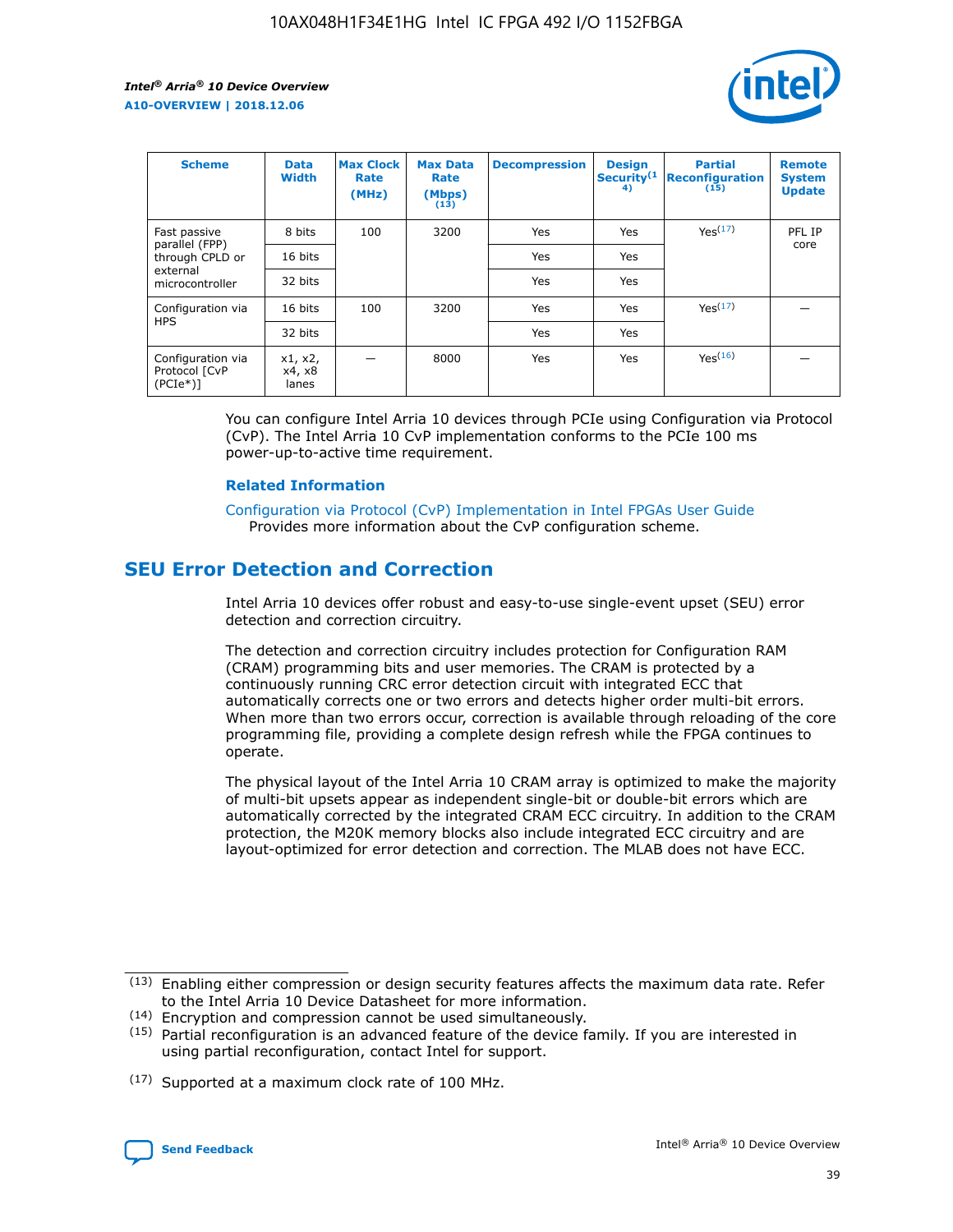

# **Power Management**

Intel Arria 10 devices leverage the advanced 20 nm process technology, a low 0.9 V core power supply, an enhanced core architecture, and several optional power reduction techniques to reduce total power consumption by as much as 40% compared to Arria V devices and as much as 60% compared to Stratix V devices.

The optional power reduction techniques in Intel Arria 10 devices include:

- **SmartVID**—a code is programmed into each device during manufacturing that allows a smart regulator to operate the device at lower core  $V_{CC}$  while maintaining performance
- **Programmable Power Technology**—non-critical timing paths are identified by the Intel Quartus Prime software and the logic in these paths is biased for low power instead of high performance
- **Low Static Power Options**—devices are available with either standard static power or low static power while maintaining performance

Furthermore, Intel Arria 10 devices feature Intel's industry-leading low power transceivers and include a number of hard IP blocks that not only reduce logic resources but also deliver substantial power savings compared to soft implementations. In general, hard IP blocks consume up to 90% less power than the equivalent soft logic implementations.

# **Incremental Compilation**

The Intel Quartus Prime software incremental compilation feature reduces compilation time and helps preserve performance to ease timing closure. The incremental compilation feature enables the partial reconfiguration flow for Intel Arria 10 devices.

Incremental compilation supports top-down, bottom-up, and team-based design flows. This feature facilitates modular, hierarchical, and team-based design flows where different designers compile their respective design sections in parallel. Furthermore, different designers or IP providers can develop and optimize different blocks of the design independently. These blocks can then be imported into the top level project.

# **Document Revision History for Intel Arria 10 Device Overview**

| <b>Document</b><br><b>Version</b> | <b>Changes</b>                                                                                                                                                                                                                                                              |
|-----------------------------------|-----------------------------------------------------------------------------------------------------------------------------------------------------------------------------------------------------------------------------------------------------------------------------|
| 2018.12.06                        | Added links to Intel Arria 10 device errata documents.<br>Removed automotive temperature option from the Intel Arria 10 GX devices.<br>Removed -3 fabric speed grade from the Intel Arria 10 GT devices.<br>Updated power options for the Intel Arria 10 GX and GT devices. |
| 2018.04.09                        | Updated the lowest $V_{CC}$ from 0.83 V to 0.82 V in the topic listing a summary of the device features.                                                                                                                                                                    |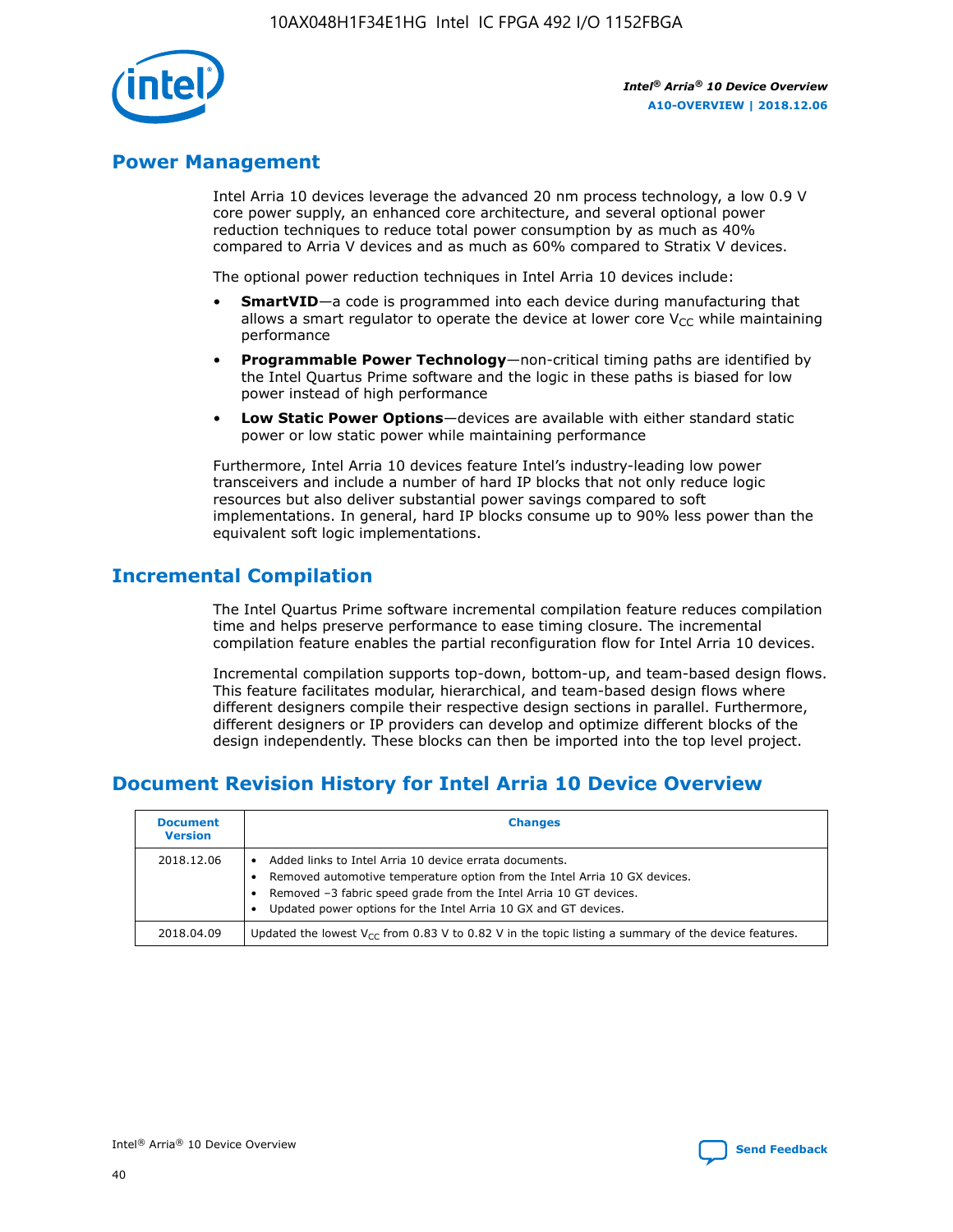*Intel® Arria® 10 Device Overview* **A10-OVERVIEW | 2018.12.06**



| <b>Date</b>    | <b>Version</b> | <b>Changes</b>                                                                                                                                                                                                                                                                                                                                                                                                                                                                                                                                                                                                                                                                                                                                                                                                                                                                                                                                                            |
|----------------|----------------|---------------------------------------------------------------------------------------------------------------------------------------------------------------------------------------------------------------------------------------------------------------------------------------------------------------------------------------------------------------------------------------------------------------------------------------------------------------------------------------------------------------------------------------------------------------------------------------------------------------------------------------------------------------------------------------------------------------------------------------------------------------------------------------------------------------------------------------------------------------------------------------------------------------------------------------------------------------------------|
| January 2018   | 2018.01.17     | Updated the maximum data rate for HPS (Intel Arria 10 SX devices<br>external memory interface DDR3 controller from 2,166 Mbps to 2,133<br>Mbps.<br>Updated maximum frequency supported for half rate QDRII and QDRII<br>+ SRAM to 633 MHz in Memory Standards Supported by the Soft<br>Memory Controller table.<br>Updated transceiver backplane capability to 12.5 Gbps.<br>$\bullet$<br>Removed transceiver speed grade 5 in Sample Ordering Core and<br>Available Options for Intel Arria 10 GX Devices figure.<br>Removed package code 40, low static power, SmartVID, industrial, and<br>military operating temperature support from Sample Ordering Core and<br>Available Options for Intel Arria 10 GT Devices figure.<br>Updated short reach transceiver rate for Intel Arria 10 GT devices to<br>25.8 Gbps.<br>Removed On-Die Instrumentation - EyeQ and Jitter Margin Tool<br>support from PMA Features of the Transceivers in Intel Arria 10 Devices<br>table. |
| September 2017 | 2017.09.20     | Updated the maximum speed of the DDR4 external memory interface from<br>1,333 MHz/2,666 Mbps to 1,200 MHz/2,400 Mbps.                                                                                                                                                                                                                                                                                                                                                                                                                                                                                                                                                                                                                                                                                                                                                                                                                                                     |
| July 2017      | 2017.07.13     | Corrected the automotive temperature range in the figure showing the<br>available options for the Intel Arria 10 GX devices from "-40°C to 100°C"<br>to "-40°C to 125°C".                                                                                                                                                                                                                                                                                                                                                                                                                                                                                                                                                                                                                                                                                                                                                                                                 |
| July 2017      | 2017.07.06     | Added automotive temperature option to Intel Arria 10 GX device family.                                                                                                                                                                                                                                                                                                                                                                                                                                                                                                                                                                                                                                                                                                                                                                                                                                                                                                   |
| May 2017       | 2017.05.08     | Corrected protocol names with "1588" to "IEEE 1588v2".<br>Updated the vertical migration table to remove vertical migration<br>between Intel Arria 10 GX and Intel Arria 10 SX device variants.<br>Removed all "Preliminary" marks.                                                                                                                                                                                                                                                                                                                                                                                                                                                                                                                                                                                                                                                                                                                                       |
| March 2017     | 2017.03.15     | Removed the topic about migration from Intel Arria 10 to Intel Stratix<br>10 devices.<br>Rebranded as Intel.<br>$\bullet$                                                                                                                                                                                                                                                                                                                                                                                                                                                                                                                                                                                                                                                                                                                                                                                                                                                 |
| October 2016   | 2016.10.31     | Removed package F36 from Intel Arria 10 GX devices.<br>Updated Intel Arria 10 GT sample ordering code and maximum GX<br>$\bullet$<br>transceiver count. Intel Arria 10 GT devices are available only in the<br>SF45 package option with a maximum of 72 transceivers.                                                                                                                                                                                                                                                                                                                                                                                                                                                                                                                                                                                                                                                                                                     |
| May 2016       | 2016.05.02     | Updated the FPGA Configuration and HPS Booting topic.<br>Remove V <sub>CC</sub> PowerManager from the Summary of Features, Power<br>Management and Arria 10 Device Variants and packages topics. This<br>feature is no longer supported in Arria 10 devices.<br>Removed LPDDR3 from the Memory Standards Supported by the HPS<br>Hard Memory Controller table in the Memory Standards Supported by<br>Intel Arria 10 Devices topic. This standard is only supported by the<br>FPGA.<br>Removed transceiver speed grade 5 from the Device Variants and<br>Packages topic for Arria 10 GX and SX devices.                                                                                                                                                                                                                                                                                                                                                                   |
| February 2016  | 2016.02.11     | Changed the maximum Arria 10 GT datarate to 25.8 Gbps and the<br>minimum datarate to 1 Gbps globally.<br>Revised the state for Core clock networks in the Summary of Features<br>$\bullet$<br>topic.<br>Changed the transceiver parameters in the "Summary of Features for<br>Arria 10 Devices" table.<br>• Changed the transceiver parameters in the "Maximum Resource Counts<br>for Arria 10 GT Devices" table.<br>• Changed the package availability for GT devices in the "Package Plan<br>for Arria 10 GT Devices" table.<br>Changed the package configurations for GT devices in the "Migration"<br>Capability Across Arria 10 Product Lines" figure.<br>continued                                                                                                                                                                                                                                                                                                  |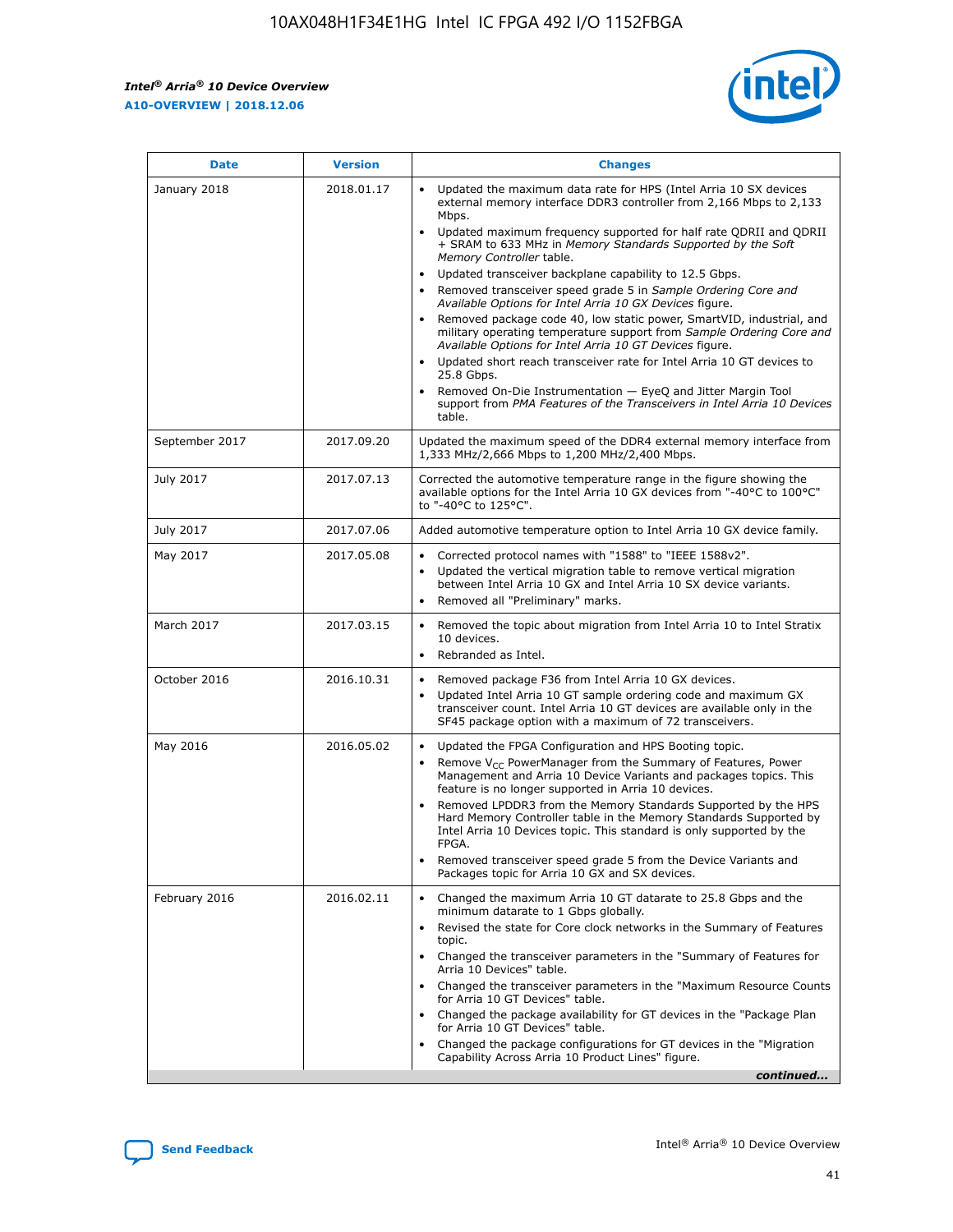

| <b>Date</b>   | <b>Version</b> | <b>Changes</b>                                                                                                                                                               |
|---------------|----------------|------------------------------------------------------------------------------------------------------------------------------------------------------------------------------|
|               |                | • Changed transceiver parameters in the "Low Power Serial Transceivers"<br>section.                                                                                          |
|               |                | • Changed the transceiver descriptions in the "Device Variants for the<br>Arria 10 Device Family" table.                                                                     |
|               |                | Changed the "Sample Ordering Code and Available Options for Arria 10<br>$\bullet$<br>GT Devices" figure.                                                                     |
|               |                | Changed the datarates for GT devices in the "PMA Features" section.                                                                                                          |
|               |                | Changed the datarates for GT devices in the "PCS Features" section.<br>$\bullet$                                                                                             |
| December 2015 | 2015.12.14     | Updated the number of M20K memory blocks for Arria 10 GX 660 from<br>2133 to 2131 and corrected the total RAM bit from 48,448 Kb to<br>48,408 Kb.                            |
|               |                | Corrected the number of DSP blocks for Arria 10 GX 660 from 1688 to<br>1687 in the table listing floating-point arithmetic resources.                                        |
| November 2015 | 2015.11.02     | Updated the maximum resources for Arria 10 GX 220, GX 320, GX 480,<br>$\bullet$<br>GX 660, SX 220, SX 320, SX 480, and SX 660.                                               |
|               |                | • Updated resource count for Arria 10 GX 320, GX 480, GX 660, SX 320,<br>SX 480, a SX 660 devices in Number of Multipliers in Intel Arria 10<br><b>Devices</b> table.        |
|               |                | Updated the available options for Arria 10 GX, GT, and SX.                                                                                                                   |
|               |                | Changed instances of Quartus II to Quartus Prime.<br>$\bullet$                                                                                                               |
| June 2015     | 2015.06.15     | Corrected label for Intel Arria 10 GT product lines in the vertical migration<br>figure.                                                                                     |
| May 2015      | 2015.05.15     | Corrected the DDR3 half rate and quarter rate maximum frequencies in the<br>table that lists the memory standards supported by the Intel Arria 10 hard<br>memory controller. |
| May 2015      | 2015.05.04     | • Added support for 13.5G JESD204b in the Summary of Features table.                                                                                                         |
|               |                | • Added a link to Arria 10 GT Channel Usage in the Arria 10 GT Package<br>Plan topic.                                                                                        |
|               |                | • Added a note to the table, Maximum Resource Counts for Arria 10 GT<br>devices.                                                                                             |
|               |                | • Updated the power requirements of the transceivers in the Low Power<br>Serial Transceivers topic.                                                                          |
| January 2015  | 2015.01.23     | • Added floating point arithmetic features in the Summary of Features<br>table.                                                                                              |
|               |                | • Updated the total embedded memory from 38.38 megabits (Mb) to<br>65.6 Mb.                                                                                                  |
|               |                | • Updated the table that lists the memory standards supported by Intel<br>Arria 10 devices.                                                                                  |
|               |                | Removed support for DDR3U, LPDDR3 SDRAM, RLDRAM 2, and DDR2.                                                                                                                 |
|               |                | Moved RLDRAM 3 support from hard memory controller to soft memory<br>controller. RLDRAM 3 support uses hard PHY with soft memory<br>controller.                              |
|               |                | Added soft memory controller support for QDR IV.<br>٠                                                                                                                        |
|               |                | Updated the maximum resource count table to include the number of<br>hard memory controllers available in each device variant.                                               |
|               |                | Updated the transceiver PCS data rate from 12.5 Gbps to 12 Gbps.<br>$\bullet$                                                                                                |
|               |                | Updated the max clock rate of PS, FPP x8, FPP x16, and Configuration<br>via HPS from 125 MHz to 100 MHz.                                                                     |
|               |                | Added a feature for fractional synthesis PLLs: PLL cascading.                                                                                                                |
|               |                | Updated the HPS programmable general-purpose I/Os from 54 to 62.<br>$\bullet$                                                                                                |
|               |                | continued                                                                                                                                                                    |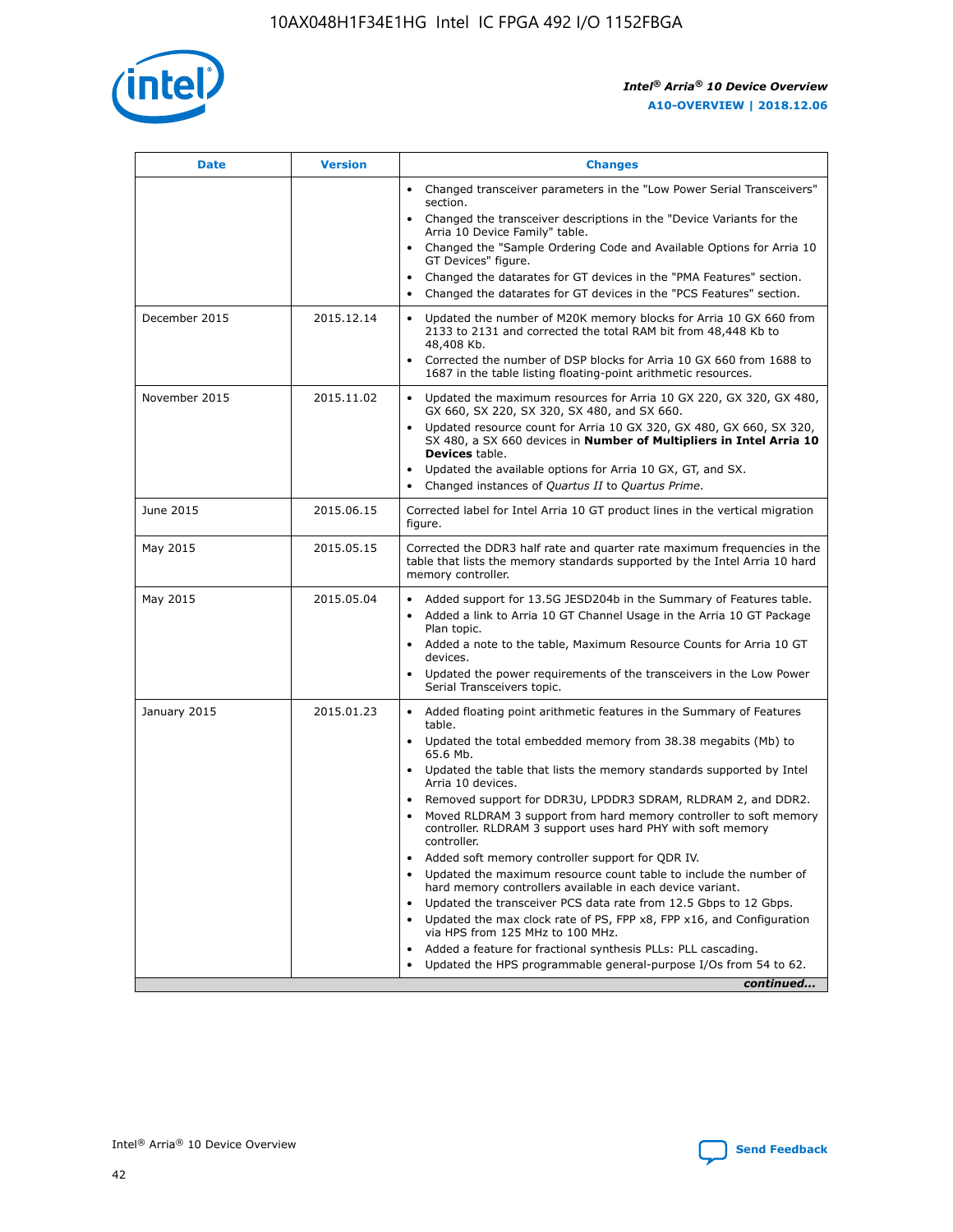r



| <b>Date</b>    | <b>Version</b> | <b>Changes</b>                                                                                                                                                                                                                                                                                                                                                                                                                                                                                                                                      |
|----------------|----------------|-----------------------------------------------------------------------------------------------------------------------------------------------------------------------------------------------------------------------------------------------------------------------------------------------------------------------------------------------------------------------------------------------------------------------------------------------------------------------------------------------------------------------------------------------------|
| September 2014 | 2014.09.30     | Corrected the 3 V I/O and LVDS I/O counts for F35 and F36 packages<br>$\bullet$<br>of Arria 10 GX.<br>Corrected the 3 V I/O, LVDS I/O, and transceiver counts for the NF40<br>$\bullet$<br>package of the Arria GX 570 and 660.<br>Removed 3 V I/O, LVDS I/O, and transceiver counts for the NF40<br>$\bullet$<br>package of the Arria GX 900 and 1150. The NF40 package is not<br>available for Arria 10 GX 900 and 1150.                                                                                                                          |
| August 2014    | 2014.08.18     | Updated Memory (Kb) M20K maximum resources for Arria 10 GX 660<br>devices from 42,660 to 42,620.<br>Added GPIO columns consisting of LVDS I/O Bank and 3V I/O Bank in<br>$\bullet$<br>the Package Plan table.<br>Added how to use memory interface clock frequency higher than 533<br>$\bullet$<br>MHz in the I/O vertical migration.<br>Added information to clarify that RLDRAM3 support uses hard PHY with<br>$\bullet$<br>soft memory controller.<br>Added variable precision DSP blocks support for floating-point<br>$\bullet$<br>arithmetic. |
| June 2014      | 2014.06.19     | Updated number of dedicated I/Os in the HPS block to 17.                                                                                                                                                                                                                                                                                                                                                                                                                                                                                            |
| February 2014  | 2014.02.21     | Updated transceiver speed grade options for GT devices in Figure 2.                                                                                                                                                                                                                                                                                                                                                                                                                                                                                 |
| February 2014  | 2014.02.06     | Updated data rate for Arria 10 GT devices from 28.1 Gbps to 28.3 Gbps.                                                                                                                                                                                                                                                                                                                                                                                                                                                                              |
| December 2013  | 2013.12.10     | Updated the HPS memory standards support from LPDDR2 to LPDDR3.<br>Updated HPS block diagram to include dedicated HPS I/O and FPGA<br>$\bullet$<br>Configuration blocks as well as repositioned SD/SDIO/MMC, DMA, SPI<br>and NAND Flash with ECC blocks.                                                                                                                                                                                                                                                                                            |
| December 2013  | 2013.12.02     | Initial release.                                                                                                                                                                                                                                                                                                                                                                                                                                                                                                                                    |